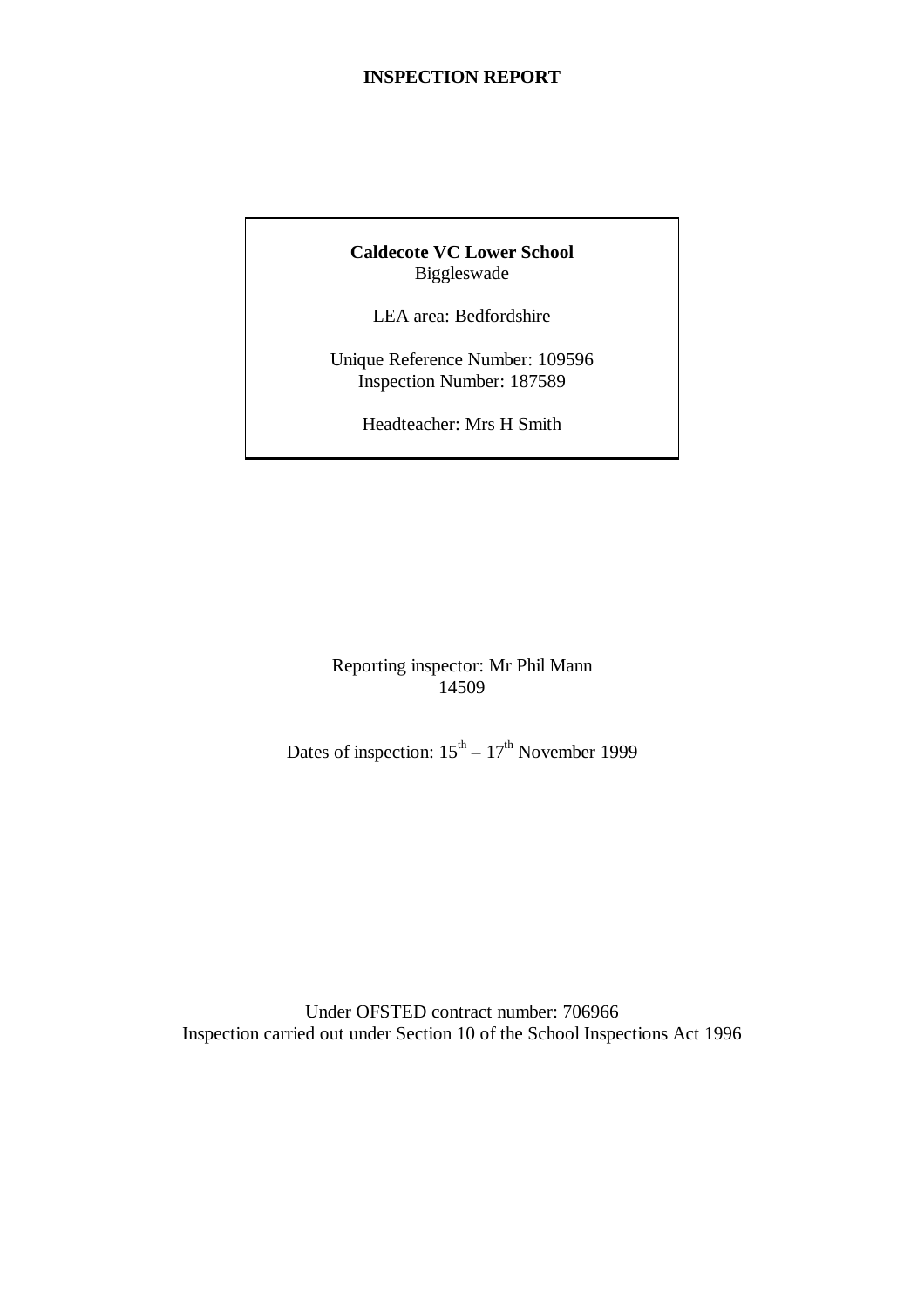© Crown Copyright 1999

This report may be reproduced in whole or in part for non-commercial educational purposes, provided that all extracts quoted are reproduced verbatim without adaptation and on condition that the source and date thereof are stated. Further copies of this report are obtainable from the school.

Under the School Inspections Act 1996, the appropriate authority must provide a copy of this report and/or its summary free of charge to certain categories of people. Every registered parent of a registered pupil at the school should receive a free copy of the summary of the report within ten working days of receipt of the summary by the appropriate authority. A charge not exceeding the cost of supply may be made by the appropriate authority for any other copies of the report and/or its summary provided to any person who asks for one.

The appropriate authority should make a copy of the report and the summary available for inspection by members of the public at such times and at such a place as may be reasonable Any enquiries about this legislation should be addressed to the OFSTED Compliance Help line Tel. 0171 421 6567

.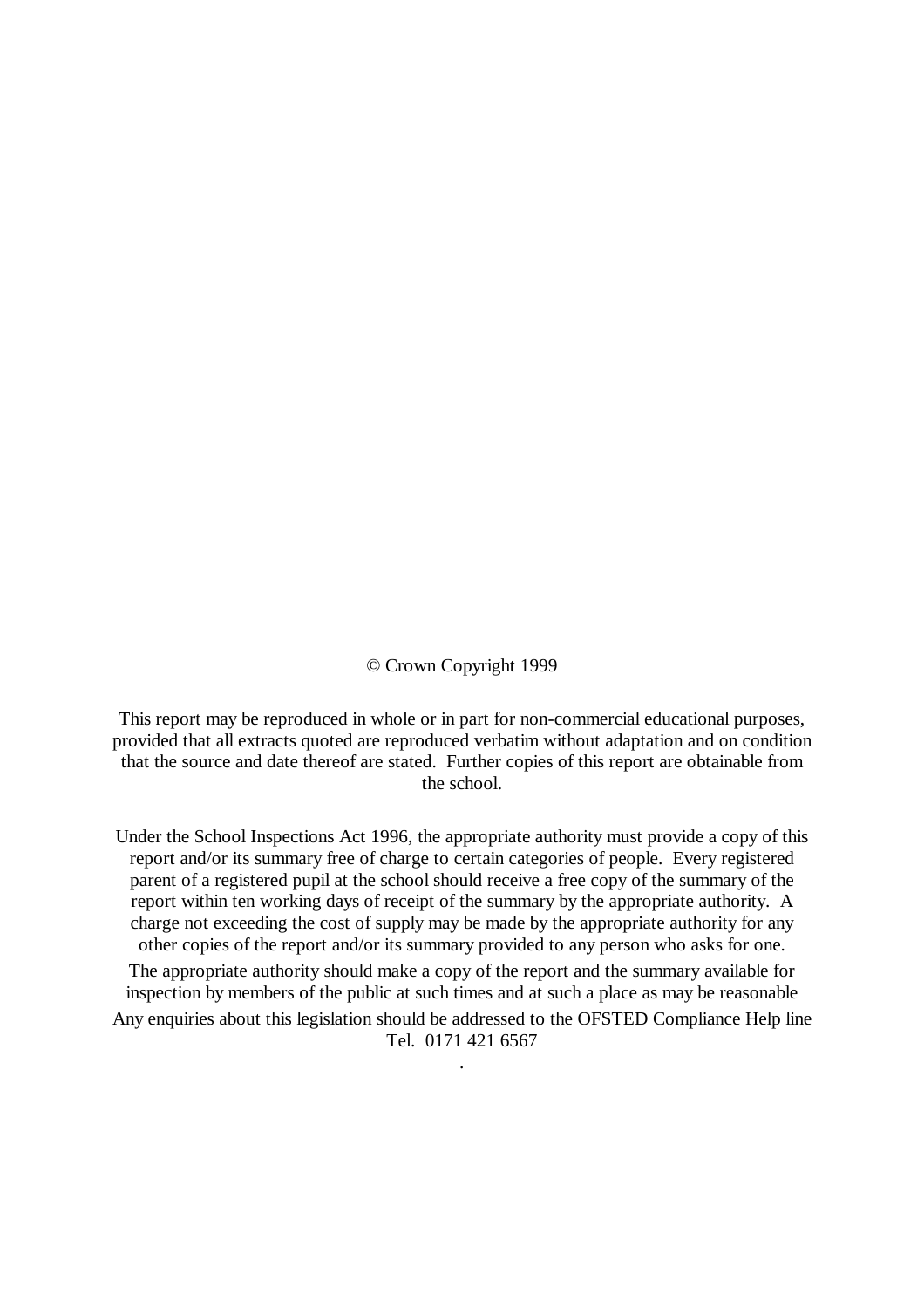# **INFORMATION ABOUT THE SCHOOL**

| Type of school:              | Lower School                                                                                          |
|------------------------------|-------------------------------------------------------------------------------------------------------|
| Type of control:             | <b>Voluntary Controlled</b>                                                                           |
| Age range of pupils:         | $4 - 9$                                                                                               |
| Gender of pupils:            | Mixed                                                                                                 |
| School address:              | <b>Manor Place</b><br><b>Upper Caldecote</b><br><b>Biggleswade</b><br>Bedfordshire<br><b>SG18 9DA</b> |
| Telephone number:            | 01767 316206                                                                                          |
| Appropriate authority:       | Governing Body                                                                                        |
| Name of chair of governors:  | Mr P Day                                                                                              |
| Date of previous inspection: | April 1996                                                                                            |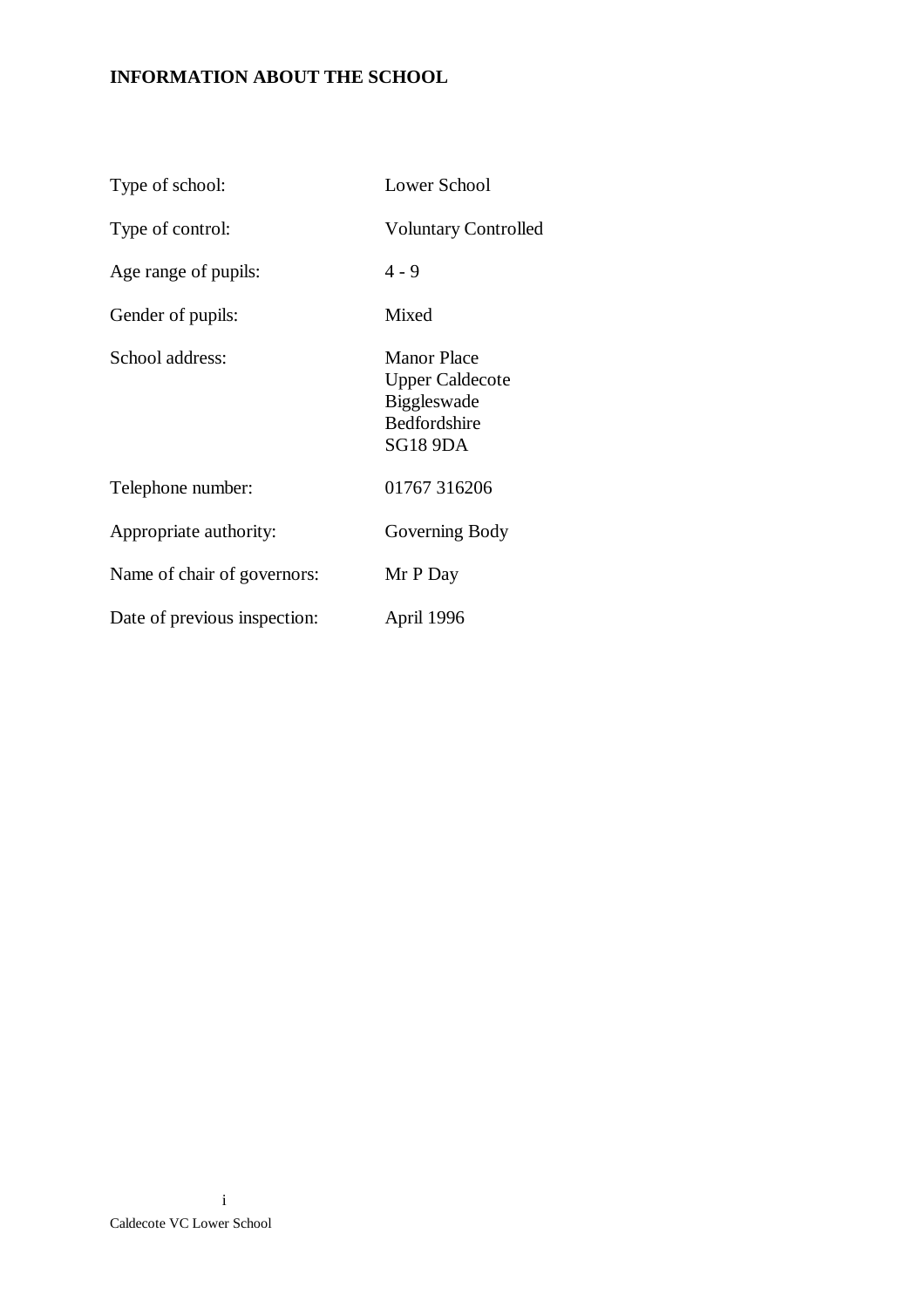#### **INFORMATION ABOUT THE INSPECTION TEAM**

| <b>Inspector</b>       | <b>Subject responsibility</b> | <b>Aspect responsibility</b>      |
|------------------------|-------------------------------|-----------------------------------|
| Phil Mann              | Mathematics;                  | Attainment and progress;          |
| (Registered inspector) | Information technology;       | Attitudes, behaviour and personal |
|                        | Design and technology;        | development;                      |
|                        | Music;                        | Teaching;                         |
|                        | Physical education;           | Leadership and management.        |
|                        | Religious education;          |                                   |
|                        | Special educational needs.    |                                   |
| <b>Bob Miller</b>      | Equal opportunities.          | Attendance;                       |
| (Lay inspector)        |                               | Pupils' guidance and welfare;     |
|                        |                               | Partnership with parents and the  |
|                        |                               | community;                        |
|                        |                               | Staffing, accommodation and       |
| Wendy Jenkins          | Children under five;          | Curriculum and assessment;        |
|                        | English;                      | Spiritual, moral, social and      |
|                        | Science;                      | cultural development.             |
|                        | Art;                          |                                   |
|                        | Geography;                    |                                   |
|                        | History.                      |                                   |

The inspection contractor was:

*Westminster Education Consultants Ltd Old Garden House The Lanterns Bridge Lane London SW11 3AD Tel: 0171 9241093*

Any concerns or complaints about the inspection or the report should be raised with the inspection contractor. Complaints which are not satisfactorily resolved by the contractor should be raised with OFSTED by writing to:

> The Registrar The Office for Standards in Education Alexandra House 33 Kingsway London WC2B 6SE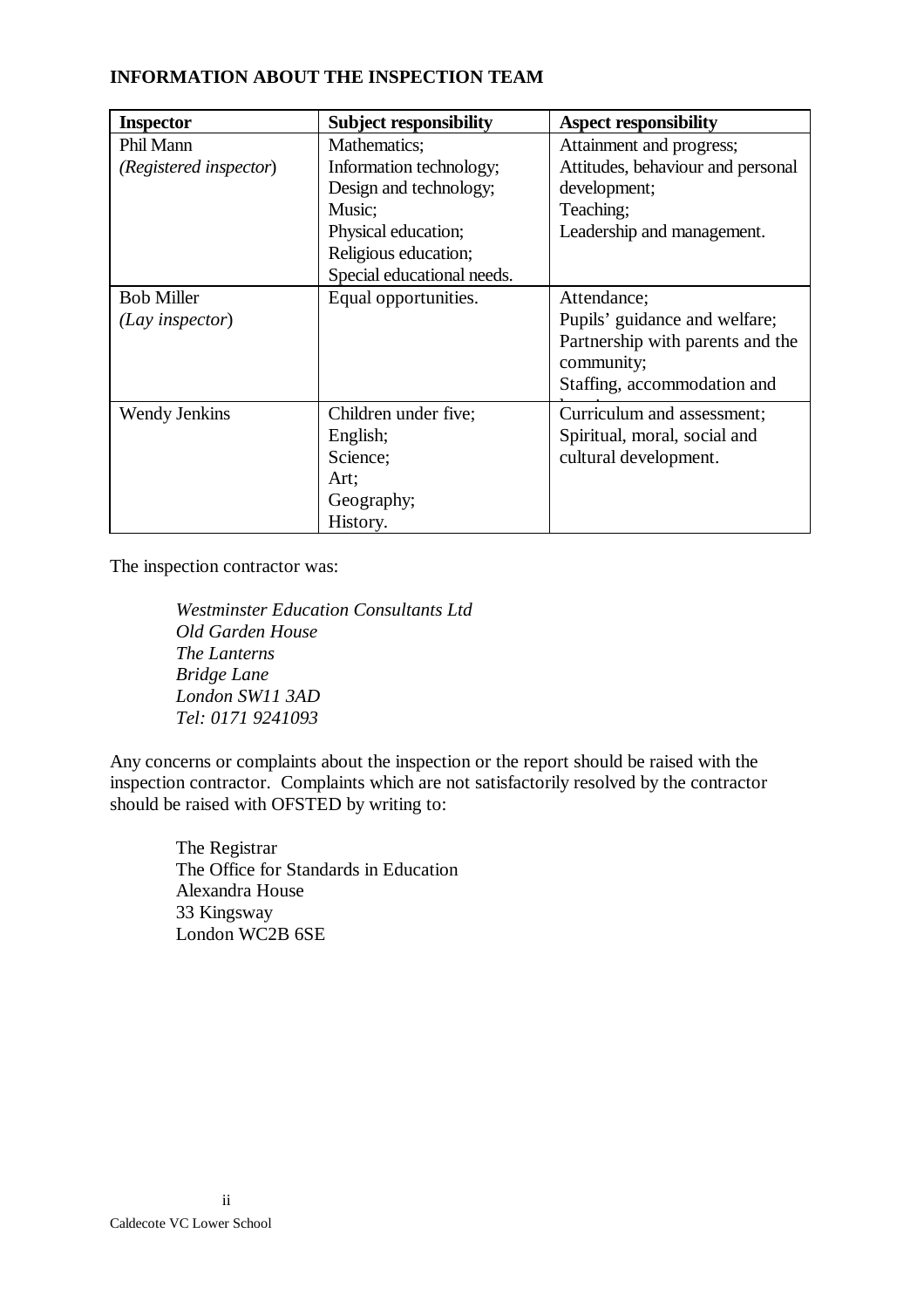#### **REPORT CONTENTS**

#### **MAIN FINDINGS Paragraph**

**What the school does well Where the school has weaknesses How the school has improved since the last inspection Standards in subjects Quality of teaching Other aspects of the school The parents' views of the school**

#### **KEY ISSUES FOR ACTION**

#### **INTRODUCTION**

| Characteristics of the school |  |
|-------------------------------|--|
| Key indicators                |  |

#### **PART A: ASPECTS OF THE SCHOOL**

#### **Educational standards achieved by pupils at the school**

| Attainment and progress                       | $9 - 20$ |
|-----------------------------------------------|----------|
| Attitudes, behaviour and personal development | 21-27    |
| Attendance                                    | 28-29    |

#### **Quality of education provided**

| Teaching                                                  | 30-42 |
|-----------------------------------------------------------|-------|
| The curriculum and assessment                             | 43-53 |
| Pupils' spiritual, moral, social and cultural development | 54-58 |
| Support, guidance and pupils' welfare                     | 59-64 |
| Partnership with parents and the community                | 65-70 |

#### **The management and efficiency of the school**

| Leadership and management                      | 71-91  |
|------------------------------------------------|--------|
| Staffing, accommodation and learning resources | 92-97  |
| The efficiency of the school                   | 98-103 |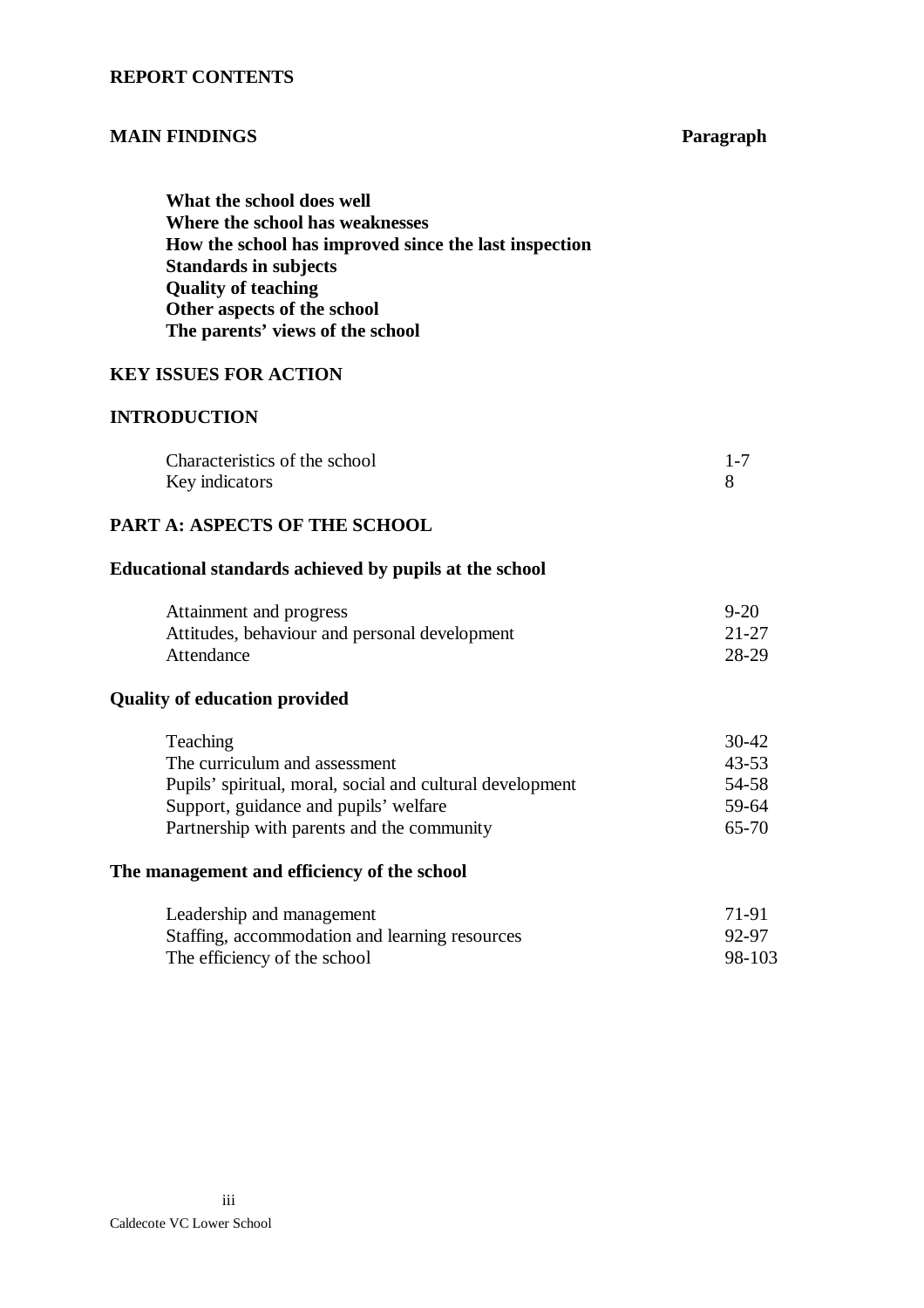# **PART B: CURRICULUM AREAS AND SUBJECTS**

| Areas of learning for children under five | 104-123 |
|-------------------------------------------|---------|
| English, mathematics and science          | 124-156 |
| Other subjects or courses                 | 157-204 |
| <b>PART C: INSPECTION DATA</b>            |         |
| Summary of inspection evidence            | 205-214 |
| Data and indicators                       | 215     |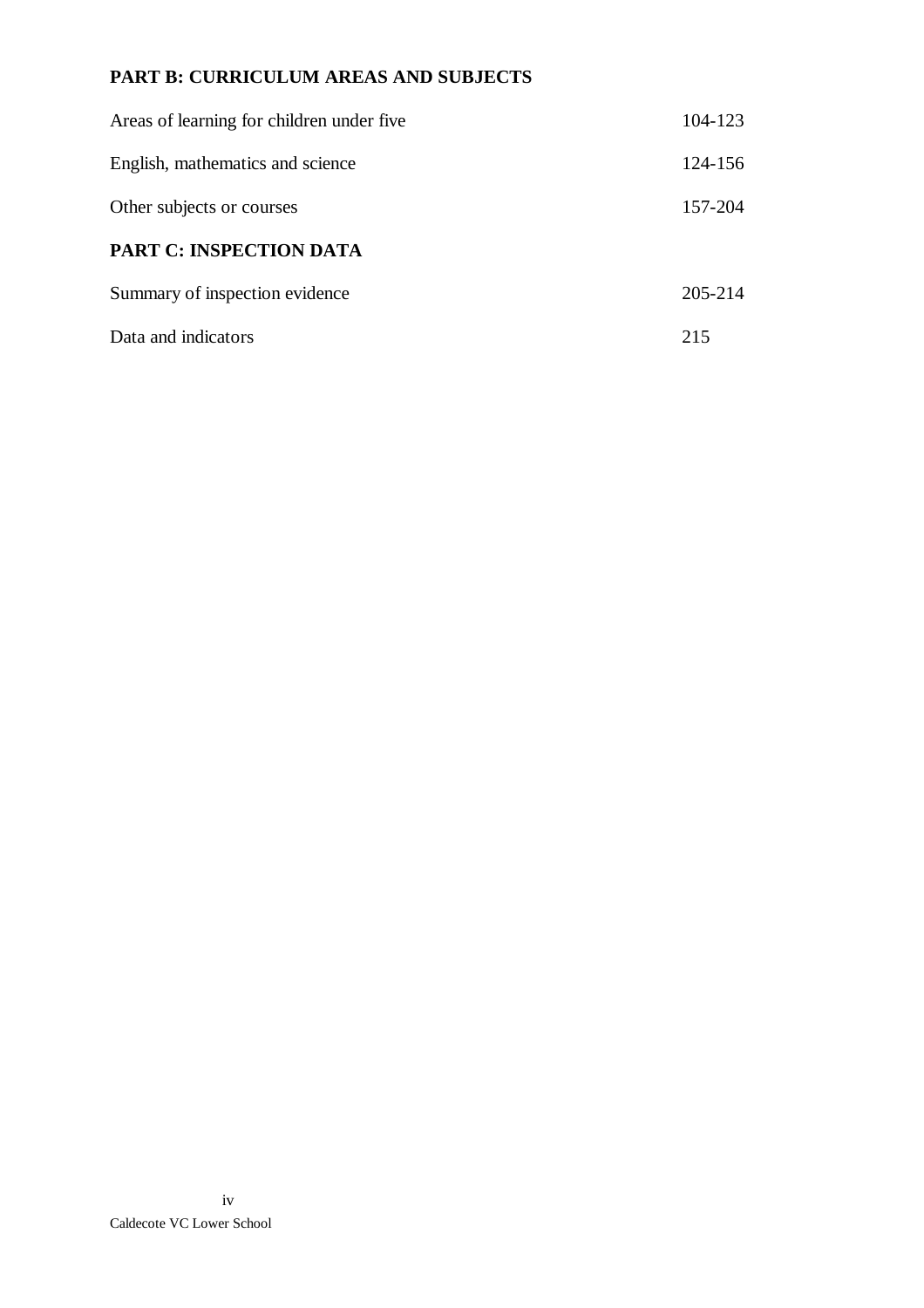#### **MAIN FINDINGS**

#### **What the school does well**

- •. Pupils make good progress in Key Stage 2 in several subjects, including mathematics, science and music.
- •. The pupils' attitudes to learning are good, and they enjoy coming to school.
- •. The majority of teaching at Key Stage 2 is good. Teachers' planning is particularly good throughout the school.
- •. The provision for extra-curricular activities is a good feature of the school. Parent helpers work hard to maintain this level of provision.
- •. The school provides good opportunities for pupils to learn about their own culture and that of others.

#### · **Where the school has weaknesses**

- I. Attainment in information and communication technology is below national expectations at both key stages.
- II. Curriculum co-ordination is underdeveloped.
- III. The support and monitoring of teaching and learning lacks rigour.

#### **The school has more strengths than weaknesses. The governors' action plan will set out how the weaknesses identified during the inspection are to be addressed. The plan will be sent to all parents and guardians of pupils in the school.**

#### · **How the school has improved since the last inspection**

Following the last inspection in April 1996, an action plan was prepared which set out targets for future improvement. The staff and governors have made satisfactory progress overall in addressing the key issues, and their capacity for future improvement is good.

- \*. The governing body have worked closely with the school to improve the quality of the school development plan. It now provides a clear framework for school improvement;
- \*. There has been some impact on curriculum development by subject co-ordinators, but the monitoring of the curriculum is still unsatisfactory;
- \*. Good procedures for assessing pupils' progress are now in place, and information is used effectively to inform curriculum planning;
- \*. The allocation of teaching time now complies with national recommendations;
- \*. Teachers provide an appropriate range of activities and opportunities for pupils to become 'independent learners';
- \*. The school now has sufficient resources to support multi-cultural development;
- \*. Provision for extra-curricular activities is now a good feature of the school.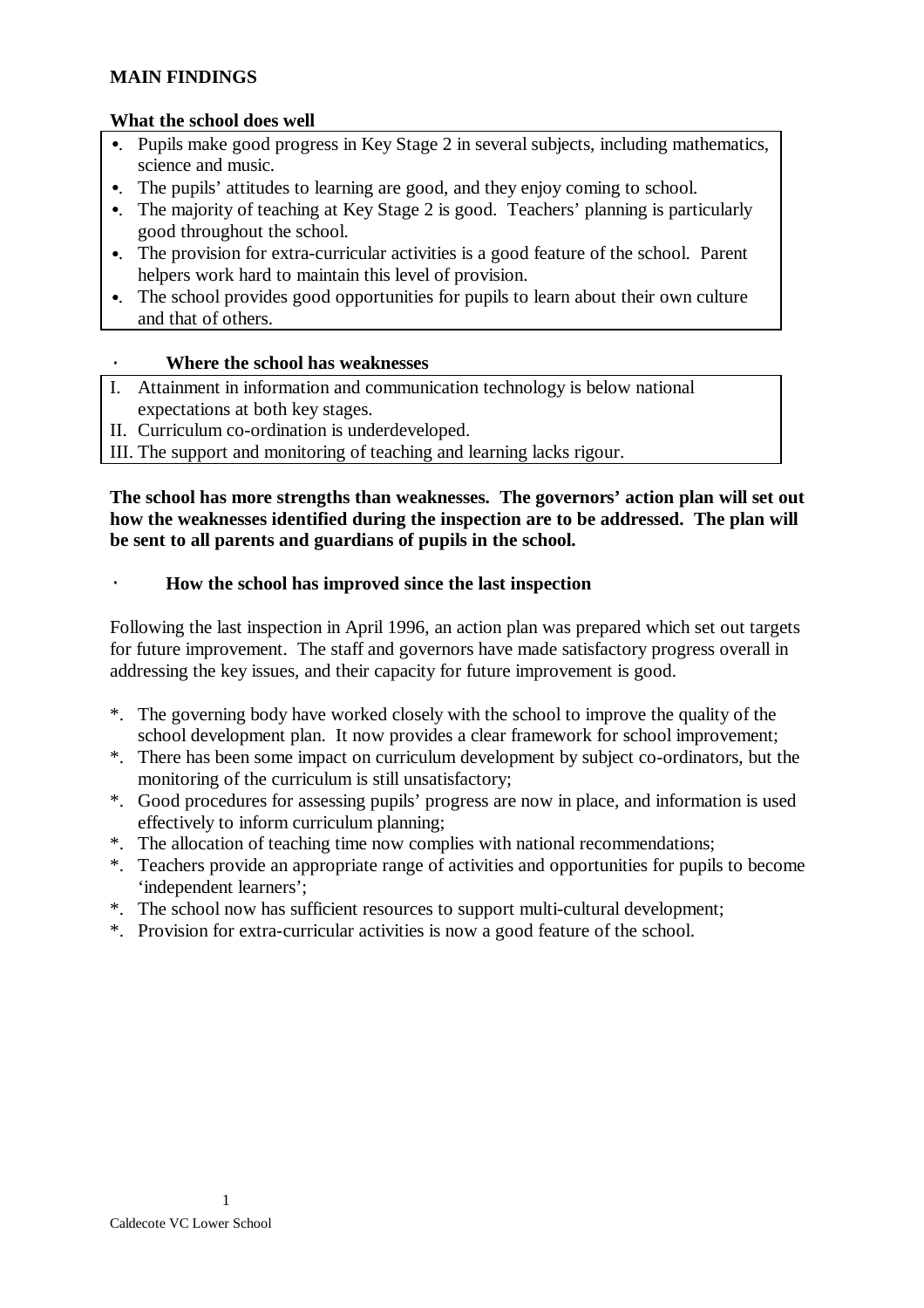#### \* **Standards in subjects**

This table shows the standards achieved by seven year olds in 1999 based on the National Curriculum tests:

| Performance in     | <b>Compared with</b><br>all schools | <b>Compared with</b><br>similar schools | $\ast$                                                                                | <b>Key</b>                                      |
|--------------------|-------------------------------------|-----------------------------------------|---------------------------------------------------------------------------------------|-------------------------------------------------|
|                    |                                     |                                         | well above average<br>above average<br>average<br>below average<br>well below average | A<br>$\boldsymbol{B}$<br>$\mathcal C$<br>D<br>E |
| Reading            |                                     |                                         |                                                                                       |                                                 |
| Writing            | E                                   |                                         |                                                                                       |                                                 |
| <b>Mathematics</b> |                                     |                                         |                                                                                       |                                                 |

Results of the National Curriculum tests for 1999 show that the attainment of the seven year olds is below average in reading, well below average in writing, and in line with national averages in mathematics. Teacher assessments in science show that attainment is below average when compared with all schools nationally. When results are compared with those of similar schools, standards are below average in these subjects. These results are based on a small year group, in which over a third of the pupils had learning difficulties or special educational needs. If allowance is made for the circumstances of this year group, standards are broadly in line with the national average. When statistics for the previous three years are compared, standards in reading and writing have slightly fallen but those in mathematics have improved. Analysis of available data indicates that there is very little difference between the attainment of girls and boys.

Inspection findings indicate satisfactory improvement at the end of Key Stage 1 and Year 4 when compared with these National Curriculum results. Pupils' attainment in speaking and listening is above national expectations for seven and nine year olds. Attainment in reading and writing is broadly in line with that expected for these age groups. Attainment in mathematics and science is also in line with national expectations at seven and nine. Skills in literacy and numeracy are satisfactory overall. Standards in information technology are currently below that expected of seven and nine year olds. Attainment in religious education for both these age groups is in line with the locally Agreed Syllabus. Standards are at least satisfactory for all other subjects at both key stages, with good progress being achieved in many subjects in Key Stage 2.

The attainment of children under five on entry to the school is in line with the level expected of children of a similar age, except for speaking and listening and personal and social development, which are above the levels expected. The children make good progress in speaking and listening and personal and social development and satisfactory progress in all other areas of learning.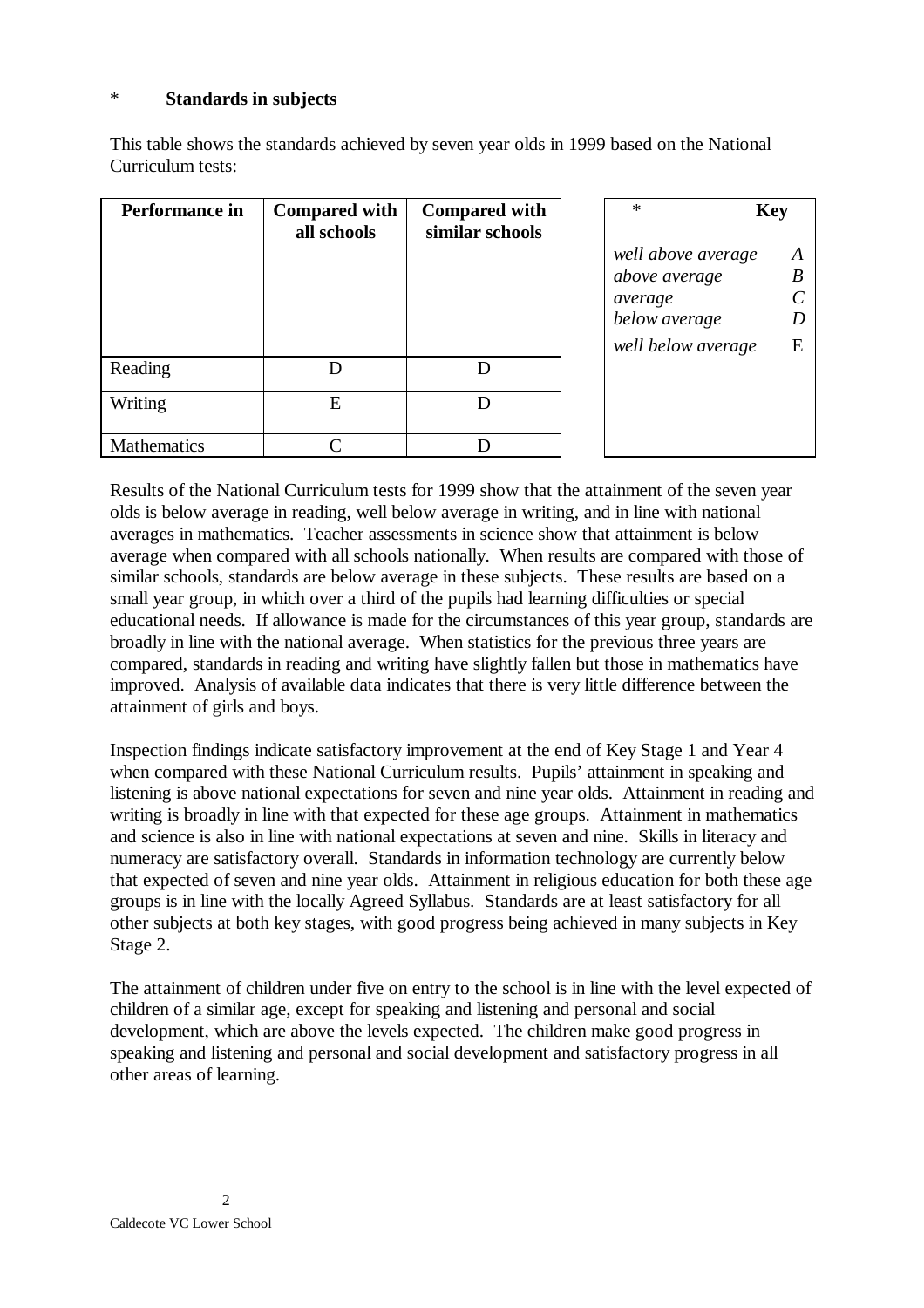### **Quality of teaching**

| $\ast$<br><b>Teaching in</b> | <b>Under 5</b> | $5 - 7$ years | $7 - 9$ years |
|------------------------------|----------------|---------------|---------------|
| English                      | Satisfactory   | Satisfactory  | Satisfactory  |
| Mathematics                  | Satisfactory   | Good          | Good          |
| Science                      | No judgement   | Satisfactory  | Good          |
| Information technology       | No judgement   | Satisfactory  | Satisfactory  |
| Religious education          | No judgement   | Satisfactory  | No judgement  |
| Other subjects               | Satisfactory   | Satisfactory  | Satisfactory  |

The quality of teaching for children under five is satisfactory. It is never less than satisfactory, and in an eighth of lessons it is good. Planning and the preparation of activities for children under five are satisfactory, and the staff work effectively as a team. The teachers' expectations of what children can achieve are appropriate and work is effectively matched to the ability of the children.

The quality of teaching throughout the rest of the school is satisfactory overall, with nearly a half of lessons good or better. Teaching is best in the Key Stage 2 class, where some very good teaching was seen. No unsatisfactory teaching was observed, and these standards in the quality of teaching have been maintained since the previous inspection. Teachers' knowledge and understanding of the subjects are satisfactory overall. They are good in the teaching of mathematics, science, music, and design and technology.

In all other subjects, knowledge is generally secure among the teachers, but some are less experienced in some subjects such as religious education, music and physical education. Teachers use vocabulary that is easily understood and introduce and use language that is specific to the subject they are teaching, as was seen in a good geography lesson for the Key Stage 1 class. Teachers' day-to-day planning is good.

Teachers plan interesting activities to motivate and stimulate pupils. Expectations of what pupils can achieve are appropriate, but are highest at Key Stage 2. Where teaching is very good, as seen in a Key Stage 2 mathematics lesson on fractions, teachers set out very clearly in their lesson plans what is to be taught and what pupils are to learn. A particularly good feature of teaching in the school is the effective use of time at the end of lessons to review what pupils have learnt. In the less successful lessons, time is not always used to good advantage, and the pace of work is too slow or the teacher talks for too long. In these lessons pupils can become restless and inattentive.

*Inspectors make judgements about teaching in the range: excellent; very good; good; satisfactory; unsatisfactory; poor; very poor. 'Satisfactory' means that strengths outweigh any weaknesses*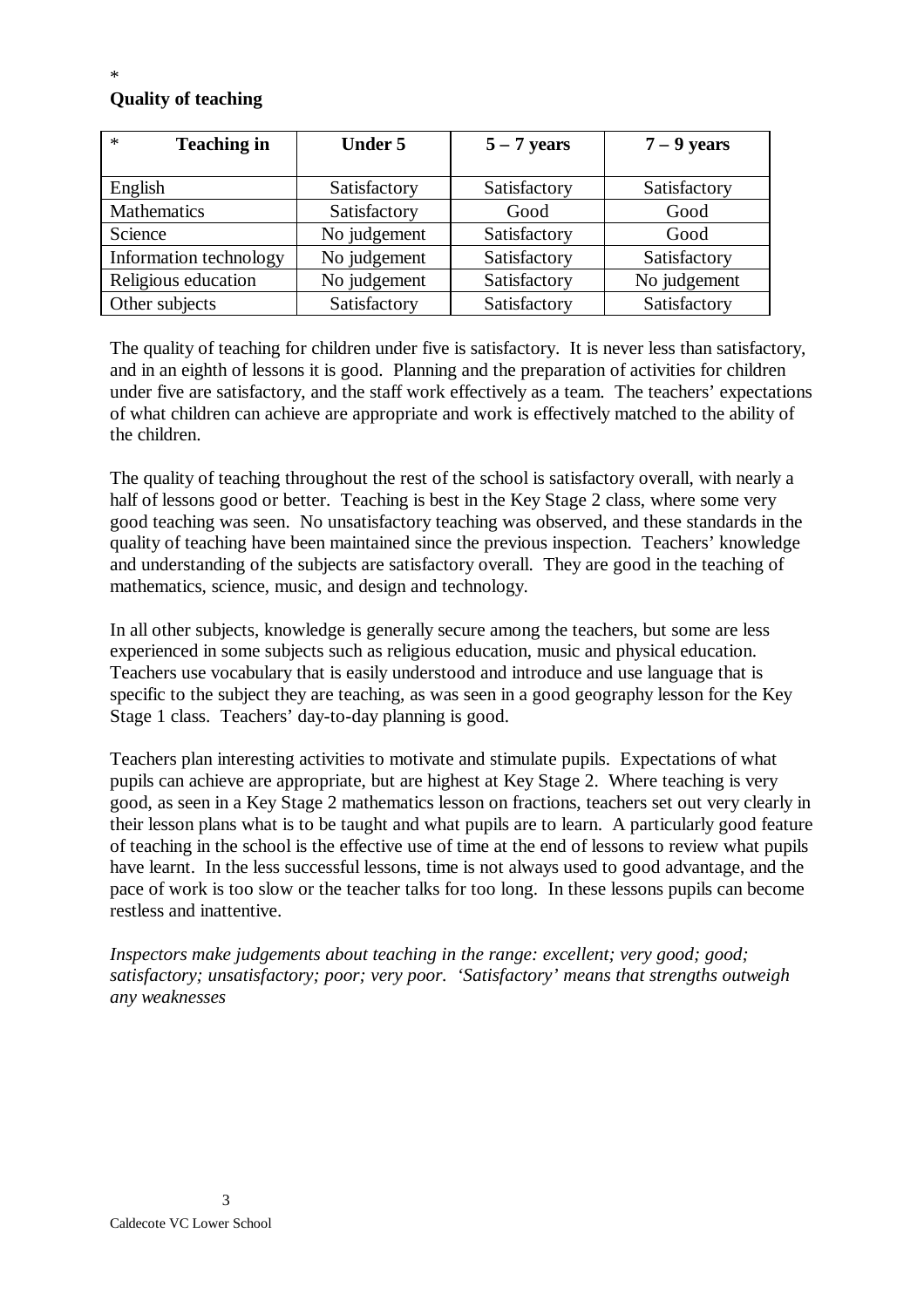| <b>Aspect</b>                            | Comment                                                                                      |
|------------------------------------------|----------------------------------------------------------------------------------------------|
| Behaviour                                | Satisfactory overall, but when guidance is clear the pupils<br>respond well.                 |
| Attendance                               | Good attendance and punctual starts to the beginning of the<br>day.                          |
| $Ethos*$                                 | There is an appropriate learning environment in which pupils<br>strive to achieve standards. |
| Leadership and                           | Sound overall. The headteacher and staff work well as a                                      |
| management                               | team, supported by an effective governing body.                                              |
| Curriculum                               | Broad and balanced, with good systems for assessing pupils'                                  |
|                                          | progress. Co-ordination of the curriculum has improved but                                   |
|                                          | is still undeveloped overall.                                                                |
| Pupils with special<br>educational needs | Provision is satisfactory and pupils make sound progress.                                    |
| Spiritual, moral, social                 | Satisfactory provision overall, but multicultural development                                |
| and cultural development                 | is a strength of the school.                                                                 |
| Staffing, resources and                  | There is adequate provision, both for meeting the needs of                                   |
| accommodation                            | pupils and for the effective teaching of the curriculum.                                     |
| Value for money                          | Satisfactory.                                                                                |

# \* **Other aspects of the school**

*\*Ethos is the climate for learning: attitudes to work, relationships and the commitment to high standards.*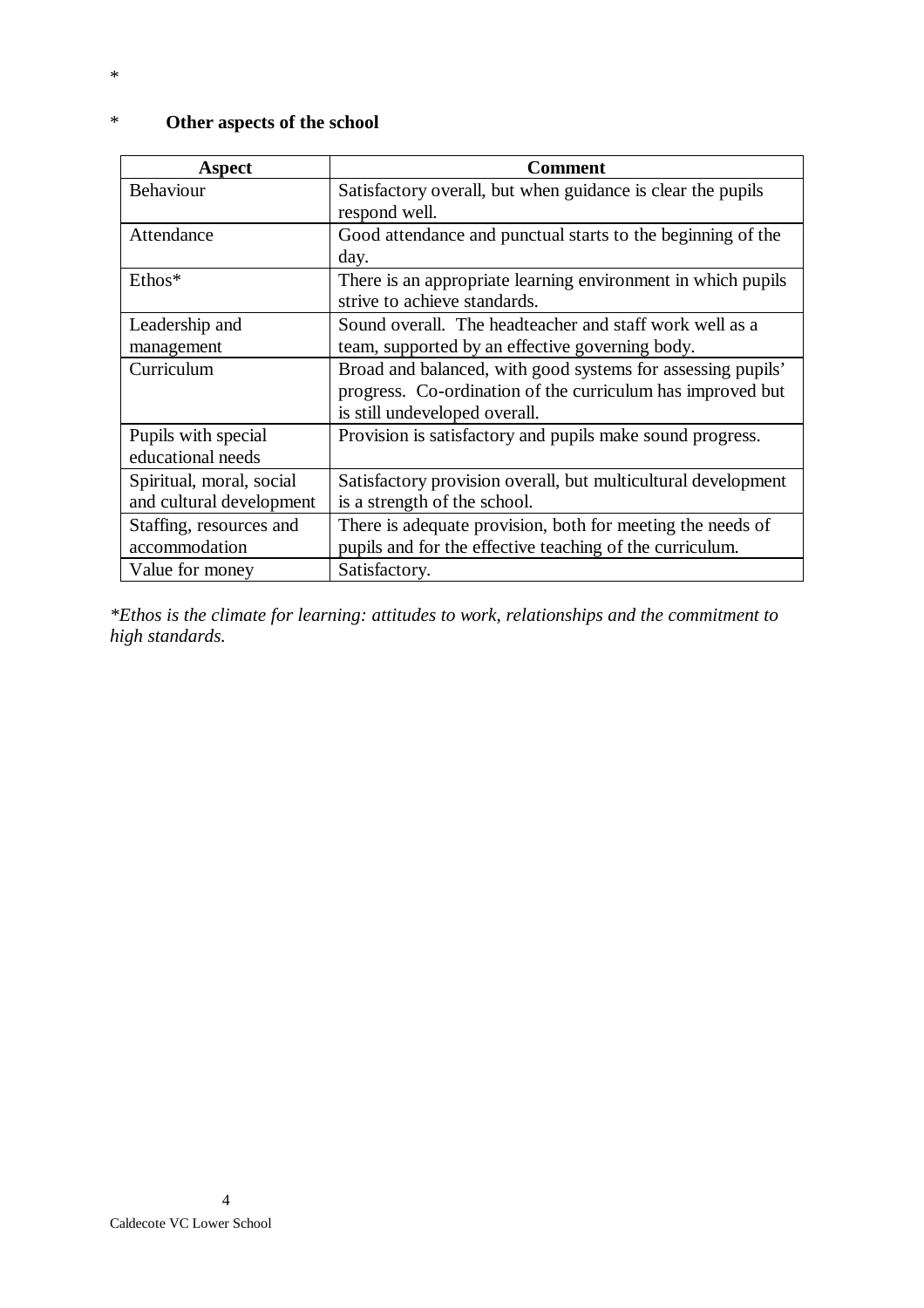#### \* **The parents' views of the school**

| What most parents like about the school |                                               | What some parents are not happy about |                                                |
|-----------------------------------------|-----------------------------------------------|---------------------------------------|------------------------------------------------|
|                                         | •. They feel that they are encouraged to play |                                       | •. Staff are sometimes not easy to talk to,    |
|                                         | a part in the life of the school.             |                                       | not good.                                      |
|                                         | •. The school encourages pupils to get        |                                       | •. Parents are not able to play an active part |
|                                         | involved in more than just their lessons.     |                                       |                                                |
|                                         | •. The levels of homework set.                |                                       | •. The school's procedures for handling        |
|                                         | $\bullet$ . Their children like school.       |                                       |                                                |
|                                         | •. The positive values that the school        |                                       | •. The level of information about their        |
|                                         | promotes.                                     |                                       |                                                |
|                                         |                                               | $\bullet$ .                           | The pupils' behaviour at school.               |

Overall, a satisfactory partnership exists between the school, its parents, and the community. The school has developed a sensible staged approach to homework, and most parents make a valuable contribution to their child's learning. A third of all parents come into school to help in classrooms with subjects such as information technology, art and reading, as well as accompanying pupils at swimming lessons. Many of these parents indicated that there had recently been a number of improvements in teaching and learning within the school.

A number of parents have in the past felt unable to approach the school with problems because of what they perceive as a communication problem with the headteacher. The governing body has already recognised this issue, identified it as an area for development and, together with the headteacher, has begun to improve the situation. When asked by inspectors, some of these parents indicated that there had been some improvement in communication with the headteacher since the parents' meeting and up to the period of the inspection.

Other concerns expressed by a significant minority of parents, such as the behaviour of pupils, the school's system for handling suggestions and complaints, and the involvement of parents in their children's learning, were not substantiated by the inspection team.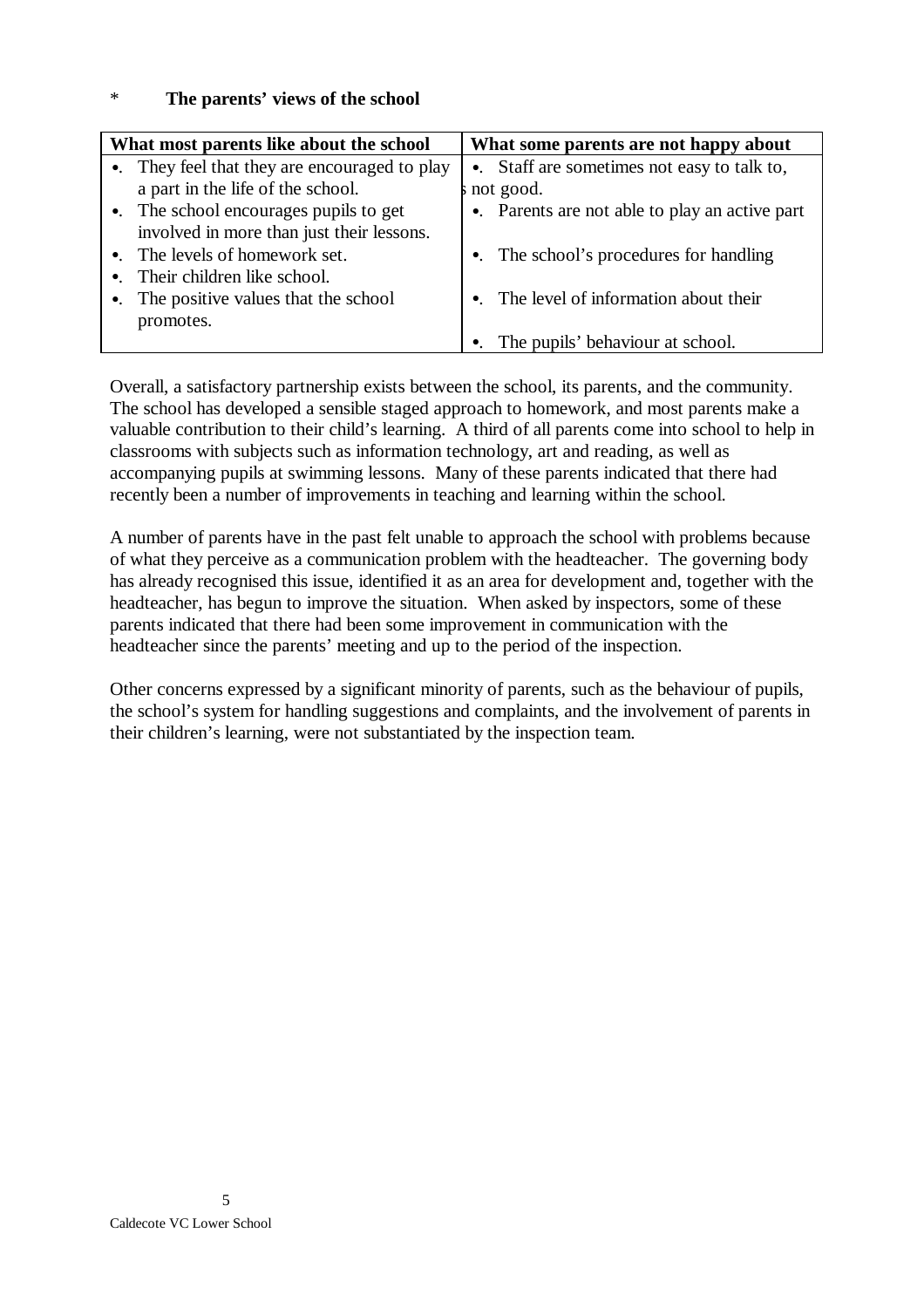#### · **KEY ISSUES FOR ACTION**

To further develop the effectiveness of the school and continue to raise standards, the headteacher, staff and governors should:

- \*. Improve attainment in information and communication technology at both key stages by: *(Paragraphs: 10, 158, 159, 163.)*
	- \*. Completing a scheme of work that is fully matched to the national curriculum programmes of study;
	- \*. Clearly identifying what skills should be taught to which pupils and when;<br>\* Improving resources for control technology:
	- Improving resources for control technology;
	- \*. Improve levels of staff expertise.
- •. Improve procedures for monitoring and evaluating the quality of teaching and learning by: *(Paragraphs: 72, 136, 156, 163, 197.)*
	- \*. Clearly defining the role of the role of the curriculum co-ordinator;
	- \*. Implementing cost-effective procedures for teachers to share expertise and support colleagues;
	- \*. The headteacher monitoring the quality of teaching more rigorously;
	- \*. Ensuring that the curriculum is regularly reviewed and evaluated;

In addition to the key issues above, the following less important weaknesses should be considered for inclusion in the action plan:

*(Paragraphs: 129, 123, 66, 67, 136.)*

- \*. Complete a scheme of work for English and review the teaching of reading;
- \*. Review the staffing arrangements and provision for outdoor play for children under five;
- \*. Improve communication between the headteacher and parents.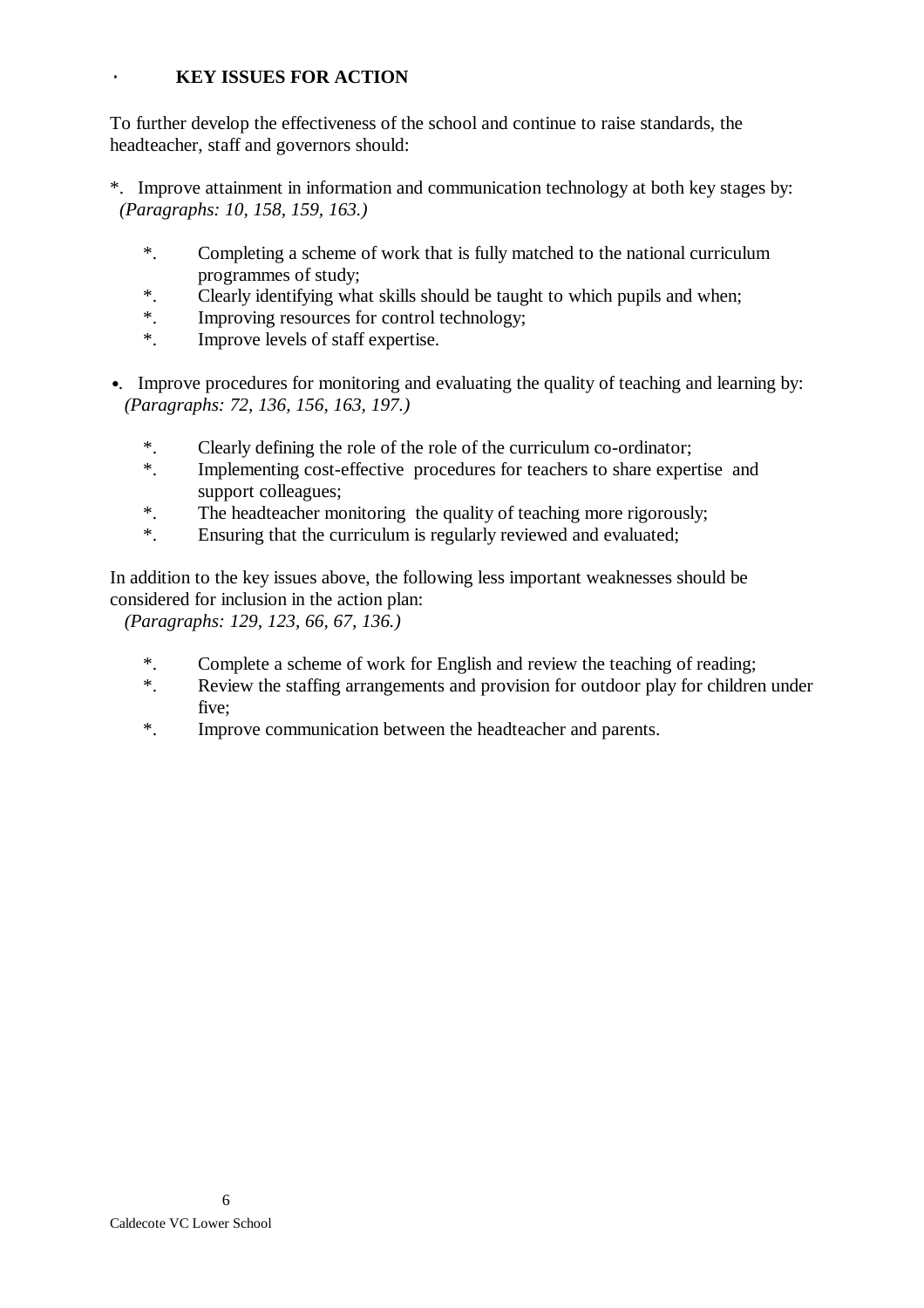#### \* **INTRODUCTION**

#### \* **Characteristics of the school**

1.Caldecote VC Lower School has 70 pupils on roll, aged four to nine, and serves the village of Upper Caldecote and surrounding area near the Bedfordshire town of Biggleswade. The building is situated near the village centre and is surrounded by a playground, outdoor swimming pool and a substantial grassed area.

2.There has recently been a fall in pupil numbers. The average class size is 23 pupils. Most pupils live close to the school, and current socio-economic data suggests that their current circumstances are average. Only 5 per cent of pupils are eligible for free school meals, and there are no pupils from homes where English is an additional language.

3.At the time of the inspection, there were 16 children under five in the reception class, of whom six attend part-time by parental choice. The attainment of pupils when they start school is in line with national expectations for children of a similar age.

4.Sixteen per cent of pupils have been identified as having special educational needs. There are nine pupils at the early, school-based stages of assessment and provision, and a very small minority of pupils whose needs involve the support of outside agencies. There are no pupils with a statement of special educational need. The proportion of pupils needing additional support is below the national average.

5.The school's current aims and priorities are to:

- \*. Implement the literacy and numeracy strategies;
- \*. Develop the early years curriculum and learning environment;
- \*. Implement the home-school agreement;
- \*. Develop effective procedures for the monitoring and evaluation of the school's work.

1.The key issues from the last inspection were:

- \*. Review the effectiveness of the school's development plan;
- \*. Strengthen the roles of subject co-ordinators;
- \*. Make more use of assessment to inform planning;
- \*. Comply with the recommended length of the teaching week in Key Stage 2 and review the balance and use of the day;
- \*. Further develop opportunities for pupils to become 'independent learners';
- \*. Review the range of multi-cultural education resources available and extend the use of these material within the curriculum;
- \*. Extend the range of opportunities for pupils during the lunch and after-school times.

1.The school is making satisfactory progress towards the targets it has set to raise attainment in reading and writing. The progress in achieving the target for mathematics is good.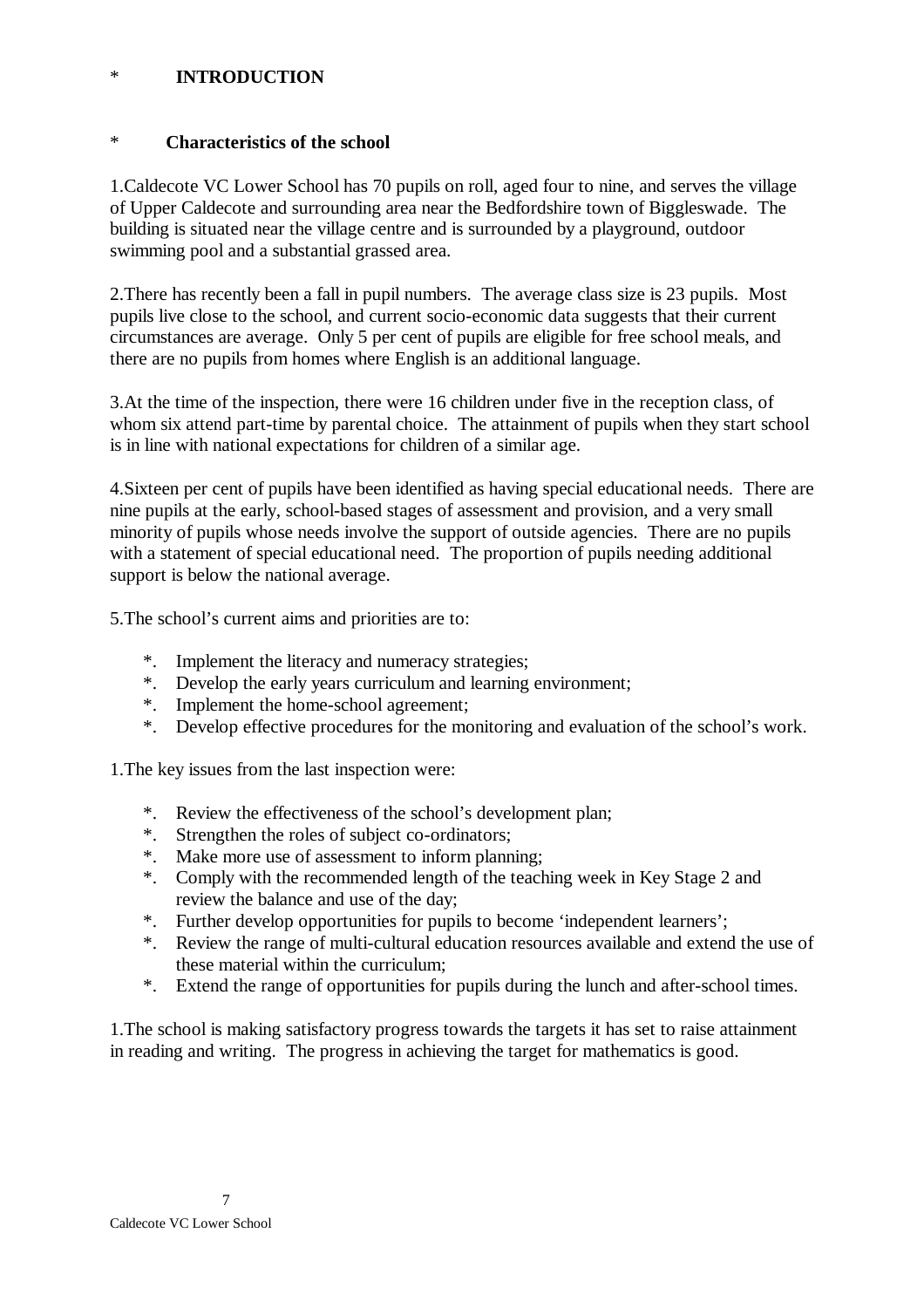# 8. **Key indicators**

# **Attainment at Key Stage 1<sup>1</sup>**

Number of registered pupils in final year of Key Stage 1 for latest reporting year:

| Year | <b>Boys</b> | Girl | Total |
|------|-------------|------|-------|
|      |             |      |       |
| 1999 | 12          |      |       |

| <b>National Curriculum Test/Task</b><br><b>Results</b> |             | Reading | Writing | <b>Mathematics</b> |
|--------------------------------------------------------|-------------|---------|---------|--------------------|
| Number of pupils                                       | <b>Boys</b> |         |         |                    |
| at NC Level 2 or                                       | Girls       |         |         |                    |
| above                                                  | Total       |         |         |                    |
| Percentage at NC                                       | School      | 76 (92) | 71 (83) | 88(83)             |
| Level 2 or above                                       | National    | 82(80)  | 83(81)  | 87(84)             |

| <b>Teacher Assessments</b> |             | English | <b>Mathematics</b> | Science |
|----------------------------|-------------|---------|--------------------|---------|
| Number of pupils           | <b>Boys</b> |         |                    |         |
| at NC Level 2 or           | Girls       |         |                    |         |
| above                      | Total       |         |                    |         |
| Percentage at NC           | School      | 70 (92) | 70(83)             | 70(92)  |
| Level 2 or above           | National    | 82(81   | 86(85)             |         |

 **1 Percentages in parentheses refer to the year before the latest reporting year**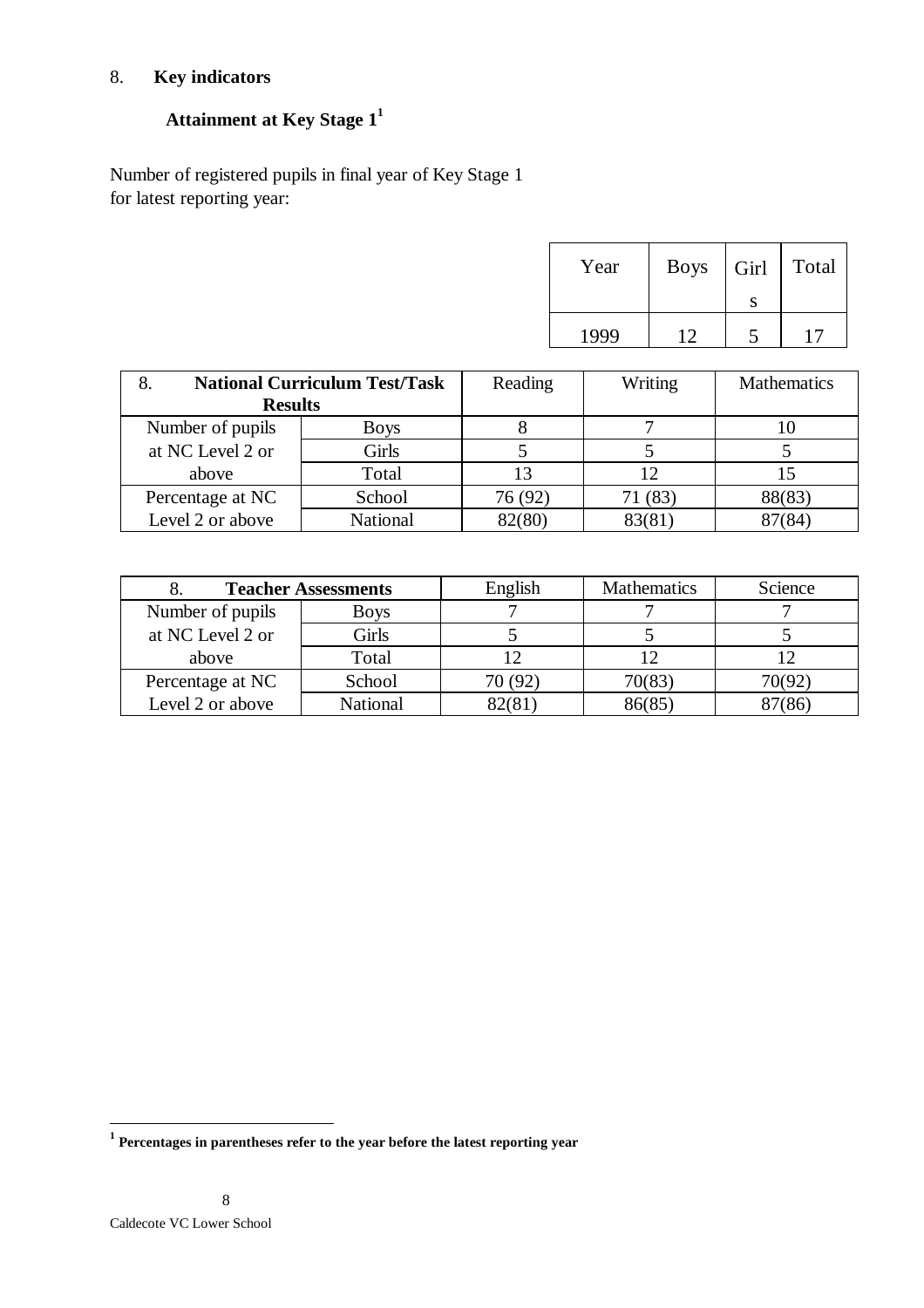#### 8. **Attendance**

Percentage of half days (sessions) missed through absence for the latest complete reporting year:

|              |                           | $\%$ |
|--------------|---------------------------|------|
| Authorised   | School                    | 4.09 |
| Absence      | National comparative data | 5.7  |
| Unauthorised | School                    | 0.43 |
| Absence      | National comparative data | () 5 |

# 8.

# 8. **Exclusions**

Number of exclusions of pupils (of statutory school age) during the previous year'

|              | Number |
|--------------|--------|
| Fixed period |        |
| Permanent    |        |

# 8. **Quality of teaching**

Percentage of teaching observed which is:

| Very good or better    |     |
|------------------------|-----|
| Satisfactory or better | 100 |
| Less than satisfactory |     |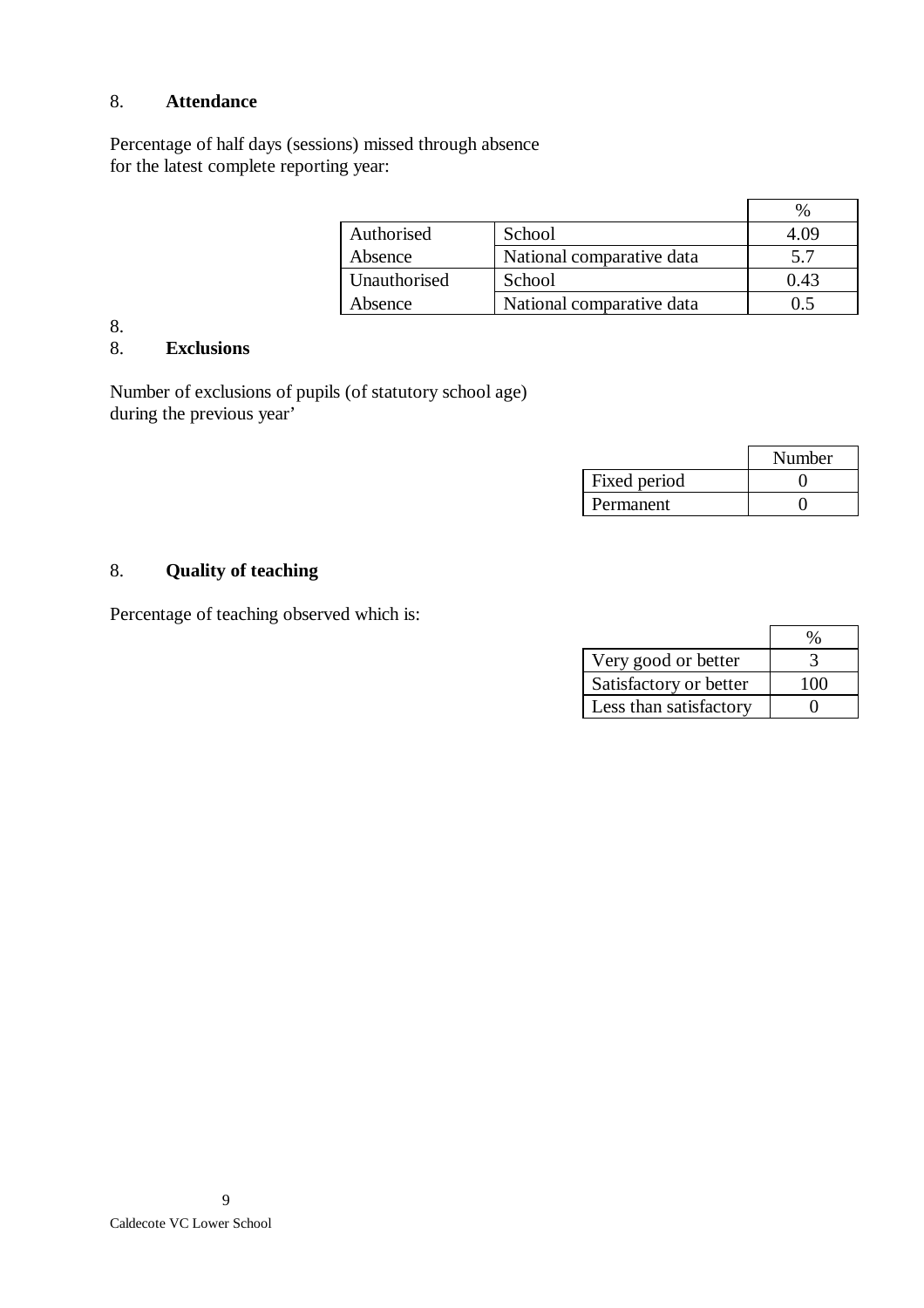#### 8. **PART A: ASPECTS OF THE SCHOOL**

### 8. **EDUCATIONAL STANDARDS ACHIEVED BY PUPILS AT THE SCHOOL**

#### 8. **Attainment and progress**

2.Results of the National Curriculum tests for 1999 show that attainment of seven year olds is below average in reading, well below average in writing, and in line with national averages in mathematics. Teacher assessments in science show that attainment is below average when compared with all schools nationally. When results are compared with those of similar schools, standards are below average in these subjects. These results are based on a small year group, in which over a third of the pupils had learning difficulties or special educational needs. If allowance for the particular circumstances of this year group, then standards are broadly average. When statistics for the previous three years are compared, standards in reading and writing have fallen slightly but those in mathematics have improved. Analysis of available data indicates that there is very little difference between the attainment of girls and boys.

3.Inspection findings indicate satisfactory improvement at the end of Key Stage 1 and Year 4 when compared with these National Curriculum results. Pupils' attainment in speaking and listening is above national expectations for seven and nine year olds. Attainment in reading and writing is broadly in line with that expected for these age groups. Attainment in mathematics and science is also in line with national expectations at seven and nine. Skills in literacy and numeracy are satisfactory overall. Standards in information technology are currently below that expected of seven and nine year olds. Attainment in religious education for both these age groups is in line with the locally Agreed Syllabus. Standards are at least satisfactory for all other subjects, with good progress being achieved in design and technology, geography and art in both key stages. Progress in music and history are particularly good in Key Stage 2.

4.Children under five are admitted either full or part time by negotiation with parents and in relation to the needs of the children. Attainment on entry to the school is in line with the level expected of children of a similar age, except for speaking and listening and personal and social development, which are above the levels expected. The children make good progress in speaking and listening and personal and social development, and satisfactory progress in all other areas of learning.

5.Pupils make satisfactory progress overall throughout the school, and good progress in Key Stage 2. Progress is satisfactory in all aspects of English at both key stages. Staff and pupils have developed positive attitudes towards the literacy hour, and literacy is encouraged across the curriculum. Specific vocabulary is taught and used well in other subjects. Progress in reading is satisfactory in both key stages. In Key Stage 1, pupils make sound progress in acquiring the skills of letter and word recognition. The Year 1 pupils who have only been in school a term know some sounds and letters, and most Year 2 pupils recognise simple word patterns and write new ones. Year 3 pupils are developing the more difficult reading skills and can locate words by scanning.

6.Higher attaining and average pupils read confidently and with expression, breaking down words into syllables and correcting their own mistakes. Progress in writing is enhanced by the support of the learning assistants, who help raise the level of pupils' work and especially that of those with learning difficulties.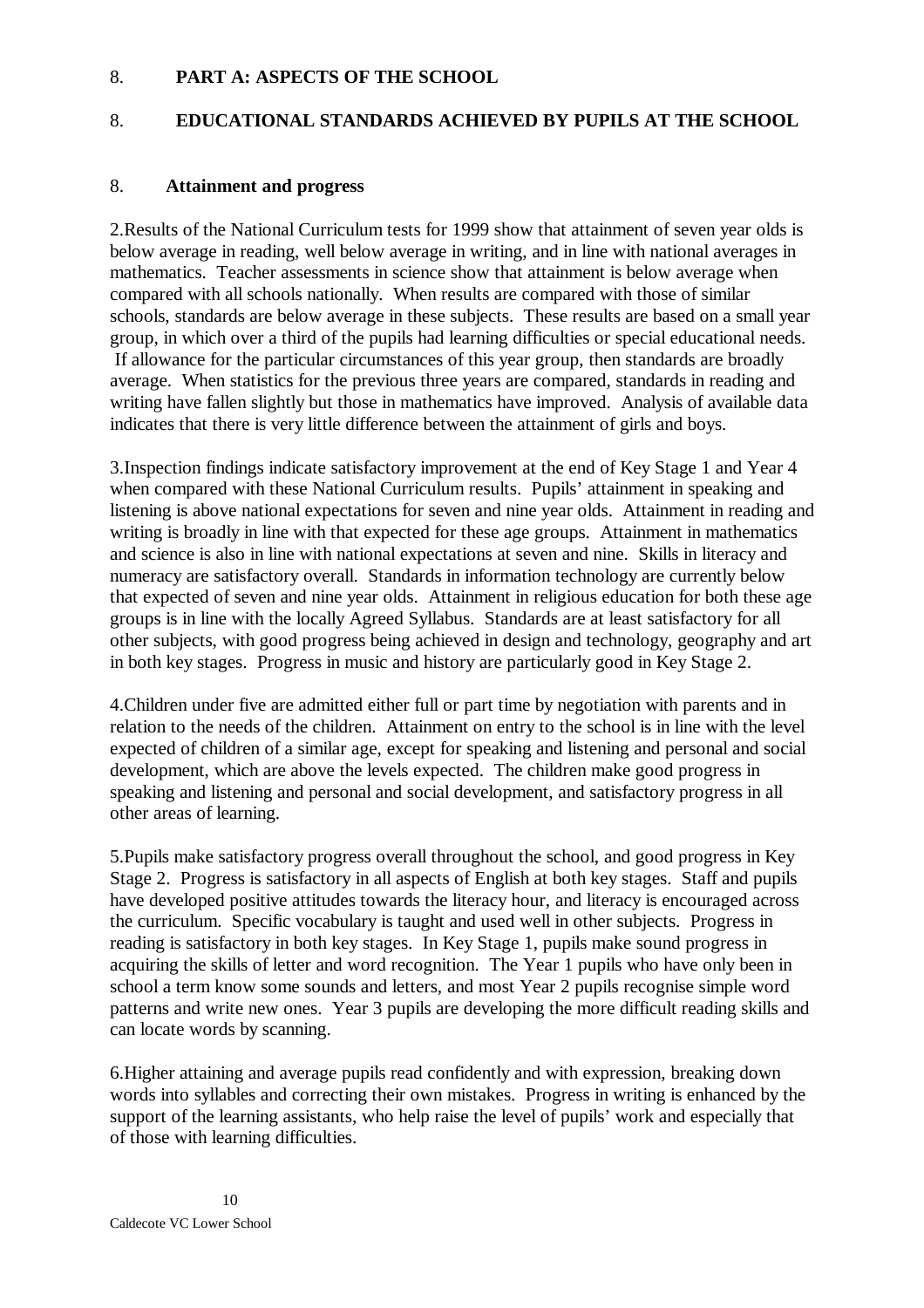7.Progress in mathematics is satisfactory overall but good in Key Stage 2. Good progress is being made in both classes in developing pupils' numeracy skills. For example, most pupils in Year 2 can add and subtract single digits up to 10 and higher attaining pupils can successfully solve problems with larger numbers and beyond. Their knowledge of numbers up to 100 is good, and many are confident in counting both forwards and backwards. Pupils make good progress at Year 4 as a result of the effective matching of tasks to pupils' ability. Attainment in numeracy is good and higher attaining pupils can undertake a good range of numeric calculations. Most pupils in Key Stage 2 identify simple fractions and are beginning to understand the concept of equivalence.

8.Progress is satisfactory in science in Key Stage 1 and good for Key Stage two pupils. Key Stage 1 pupils increase their understanding of the properties of materials, especially of substances that can be turned back to solids. The scrutiny of pupils' previous work, and the lesson, seen indicate that progress is good at Key Stage 2. The skills and concepts learnt in Key Stage 1 on materials are securely built on and extended at Year 4.

9.All pupils are making good progress in relation to prior attainment in the development of skills in information technology. Year 1 and 2 pupils have regular computer experience in the classroom and receive individual tuition from the learning support staff and headteacher. By the end of Key Stage 1, pupils have developed confidence in using the mouse to control operations on the screen. Year 1 pupils use art packages to design pictures of 'teddy bears'. Year 3 pupils can effectively create pictures by using a graphics package to explore a range of colouring effects. They can save their new file and select the appropriate function to obtain a printed result. Progress in other elements of the curriculum, such as data handling and control technology, are unsatisfactory overall.

10.All pupils in both key stages make satisfactory progress in religious education. Progress is enhanced by the way in which the curriculum is made highly relevant for pupils, firstly by relating it to pupils' own experiences, and secondly by developing strong links with other subjects in the curriculum, such as history and geography.

11.The pupils make good progress in art, design and technology, and geography at both key stages. In art, pupils design and make images and artefacts with skill. They experiment with printing techniques to produce attractive designs, and sketchbooks are used well in both classes. The pupils enjoy the practical nature of design and technology and the decision making it involves. They persevere with activities, seeing them through to a satisfactory conclusion from initial ideas to evaluation of the final products. This is particularly well demonstrated by Key Stage 2 pupils' evaluations of the freestanding picture frames they made this term. Pupils learn about farming methods of the past and visit a local farm to extend their knowledge in geography. In Key Stage 1, they identify physical and human features in the landscape, categorising them correctly. They make good progress in developing the concept of place and in learning specific geographical vocabulary.

12.Progress in history, music and physical education is at least satisfactory. Progress in history and music is good in the Key Stage 2 class. Pupils in both classes are developing a sound understanding of the concept of chronology and knowledge of past events. All pupils are developing their confidence in performing a variety of songs in singing sessions and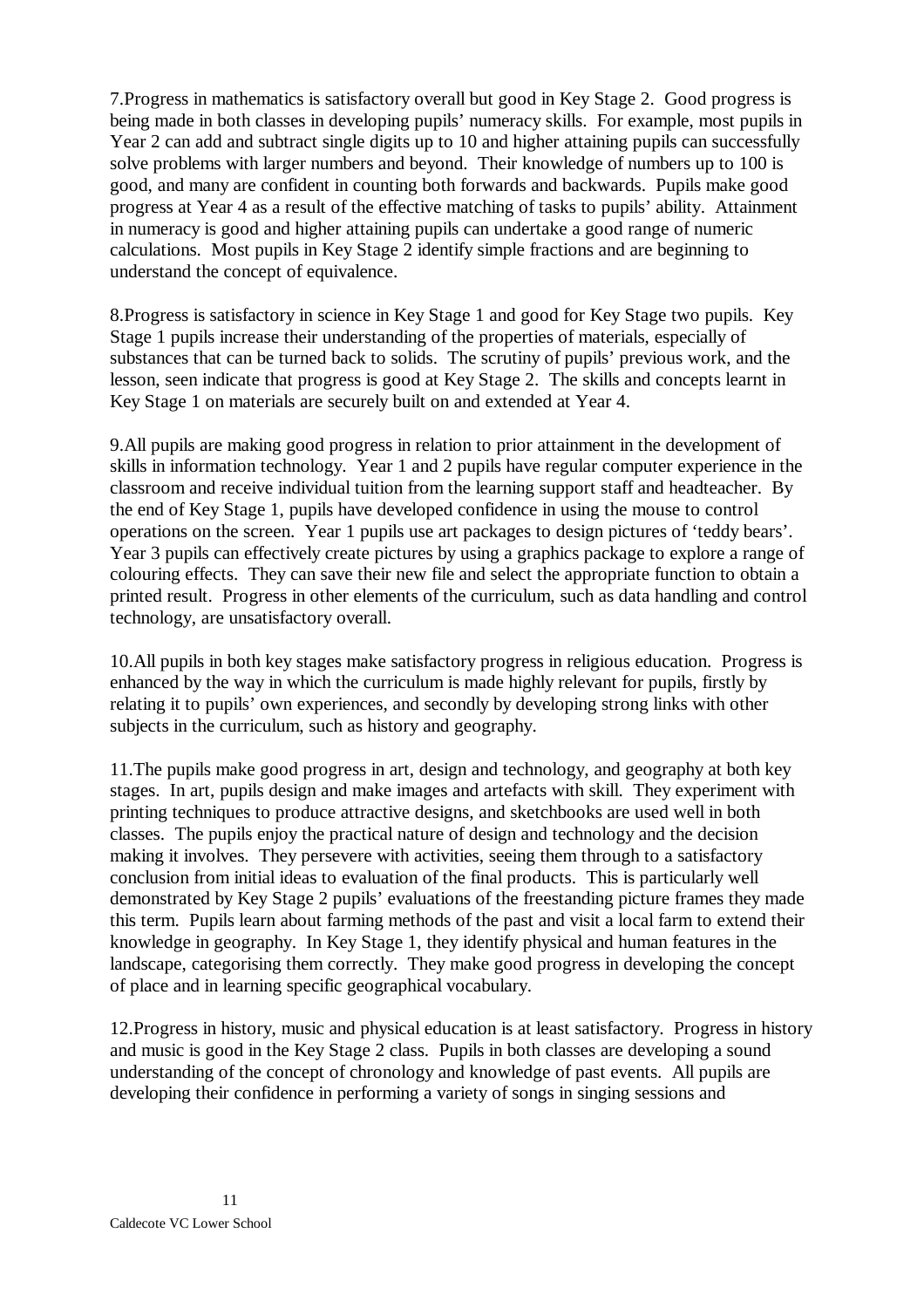music lessons in Key Stage 2. The overall quality of singing in assemblies and music making is good. Pupils make satisfactory progress overall in their physical education skills. In Key Stage 1, pupils perform simple gymnastics skills with some control, and those in Key Stage 2 are making good progress in the development of their dancing skills, through the impact of good teaching. For example, many can express themselves appropriately through dance when portraying a rocket taking off, exploding in the night sky, and sinking to the ground exhausted.

13.The progress of pupils with special educational needs is satisfactory and consistent with their overall attainment. These pupils make good progress in the development of self-esteem and feel valued within the school. They make appropriate and sometimes good progress in lessons in writing, reading and numeracy skills, making satisfactory progress towards their targets over time.

### 20. **Attitudes, behaviour and personal development**

14.Children under five have positive attitudes to learning, and they respond well to appropriate provision for personal and social development. They are enthusiastic and persevere with their tasks. Children are attentive to adults and raise their hands when they wish to make a positive contribution to class and small group discussions. They wait patiently for their turn in a circle game when an instrument is passed round. Most sustain concentration in self-chosen activities such as role-play. They persevere in directed tasks. Children cooperate well with others in practical activities and role-play.

15.The pupils in both key stages are developing good attitudes to learning. This finding is consistent with those of the previous inspection.

16.Most parents express a satisfaction with the pupils' response to work and activities within the school. Pupils listen carefully and sustain concentration during lessons in both key stages. They reflect on what they learn generate good ideas, and enjoy solving problems. The pupils apply themselves well, and when given opportunities to manage their own tasks do so very successfully. For example, the Key Stage 1 pupils organised themselves and managed their tasks with a degree of independence in a geography lesson on human and physical features.

17.Key Stage 2 pupils confidently take charge of their own learning, as seen in a science lesson where they investigate changing materials through the melting of 'ice-pops'. When tasks are less challenging and lack time constraints, the pupils' interest does wane and their commitment to their tasks is less strong, as was evident in a personal, social and health education lesson for the Key Stage 2 class. Pupils take a pride in their work and presentation skills are satisfactory.

18.The pupils' behaviour is satisfactory. They are trustworthy and very polite and have a sense of pride in their school. There were no incidents of bullying observed during the inspection. The relationships within the school reflect a happy working environment where pupils work together with a satisfactory level of co-operation. Pupils work well in pairs and small groups, w hen given the opportunity to do so in lessons. Behaviour does, however, deteriorate slightly in some lessons in Key Stage 2 when some pupils hold their own conversations whilst the teacher is talking. There have been no incidents of exclusion over the previous years.

19.The pupils' response to provision for personal development is satisfactory. They are able to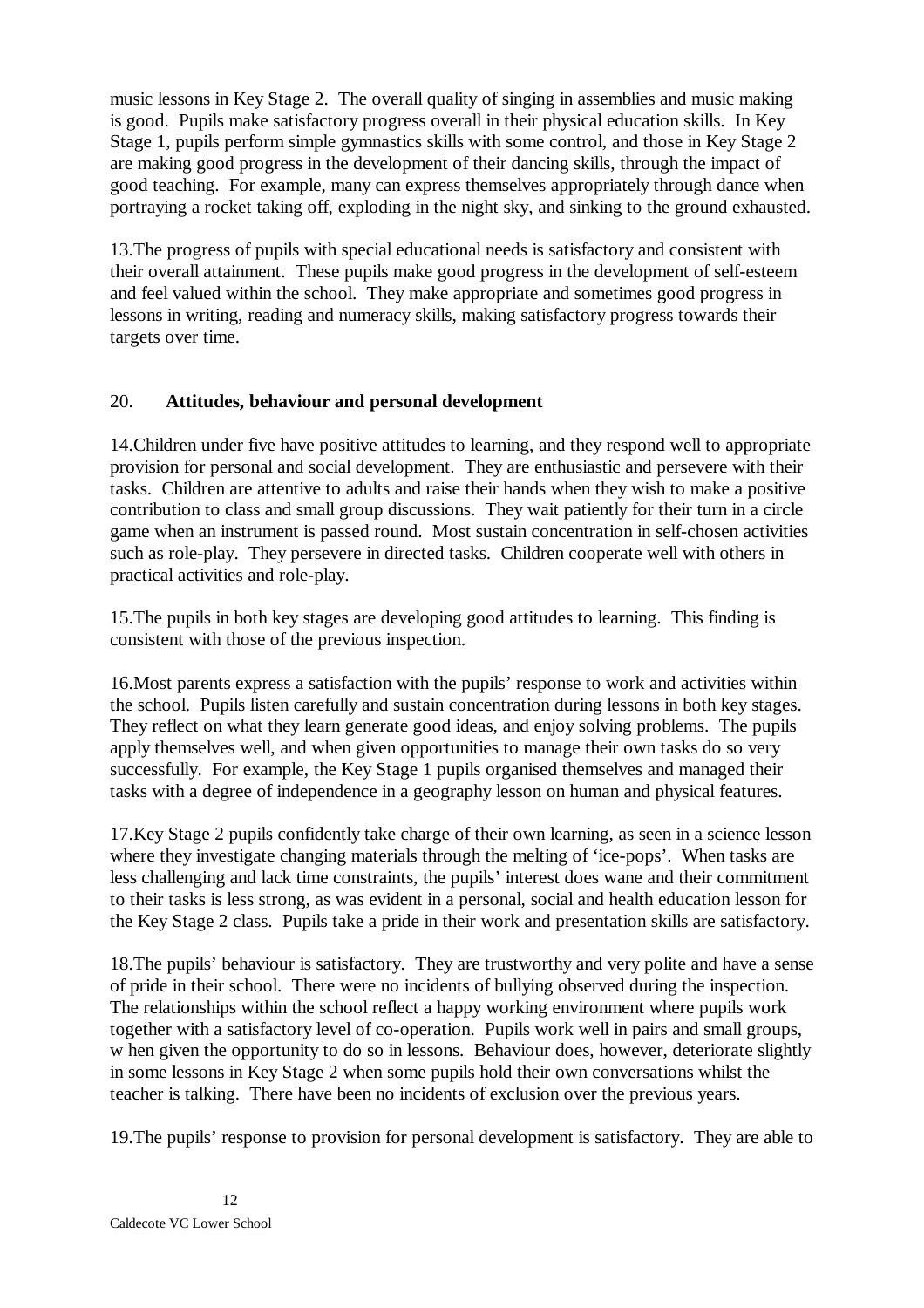show some initiative in the management of their own work or of group projects. They spontaneously applaud each other's achievements in dance lessons. Older pupils in Key Stage 2 respond well to a range of responsibilities around the school. For instance, pupils in Year 4 help in the management of the school library and operate the overhead projector for singing sessions in assemblies. The pupils raise money for charity, take part in school concerts, and participate in community events organised by the parent teachers association.

20.Pupils with special educational needs respond well to the levels of support provided for them. For example, they are gaining in self-confidence and in their ability to use computers to support their learning. They value the individual attention they receive at the computer and feel integrated into all class activities. Their behaviour is satisfactory, but sometimes they become inattentive in class if activities are too difficult or the teacher talks for too long.

### 27.

### **Attendance**

21.Attendance at around 96 per cent continues to be good and above the national average. There are very few unexplained absences. Pupils arrive punctually for the start of the day and enjoy coming to school. Lessons start and finish on time. Attendance of under-fives is good.

22.The previous inspection report raised no concerns about attendance.

#### 29. **QUALITY OF EDUCATION PROVIDED**

# **Teaching**

23.The quality of teaching for children under five is satisfactory. It is never less than satisfactory, and in an eighth of lessons it is good. Planning and the preparation of activities for children under five are appropriate and the staff work effectively as a team. The teacher's expectations of what children can achieve are appropriate and work is effectively differentiated according to the ability of the children.

24.The quality of teaching throughout the rest of the school is satisfactory overall, with nearly a half of lessons good or better. Teaching is best in the Key Stage 2 class, and some very good teaching was seen. No unsatisfactory teaching observed, and these standards in the quality of teaching have been maintained since the previous inspection. Some parents at the parents' meeting expressed concern about the overall quality of teaching, but inspection evidence shows that teaching is at least satisfactory in all lessons. Some lessons are not always as vibrant as others, owing to the variations in subject expertise among the teachers.

25.Teachers' knowledge and understanding of the subjects are satisfactory overall. Their subject expertise is good in the teaching of mathematics, science, music and design and technology.

26.In all other subjects, knowledge is generally secure among the teachers, but some are less knowledgeable in some subjects such as religious education, music and physical education. A good feature is the way in which teachers use vocabulary that is easily understood, and introduce and effectively use language that is specific to the subject they are teaching, as was seen in a good geography lesson for the Key Stage 1 class.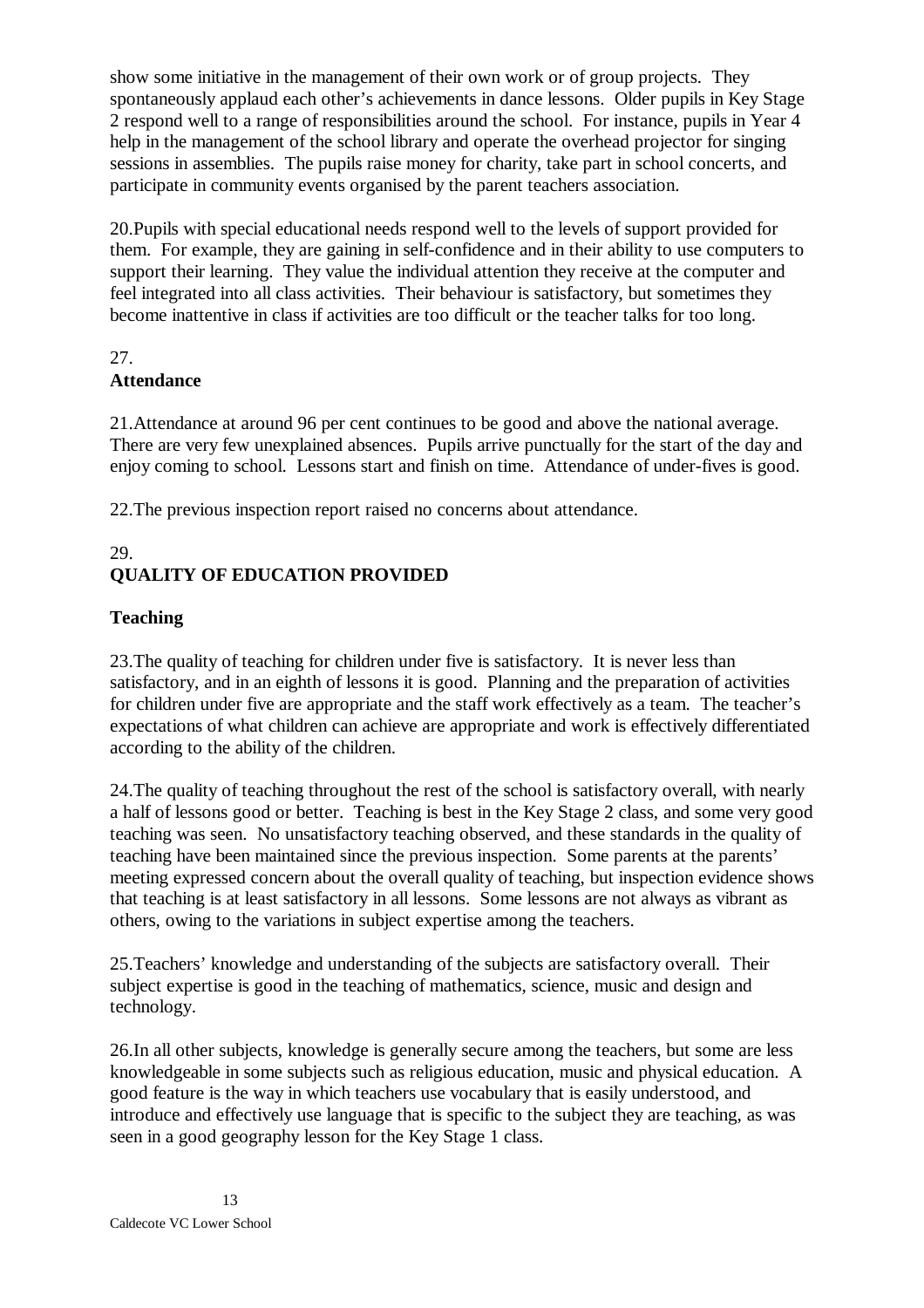27.Teachers' day-to-day planning is good. Teachers plan interesting activities to motivate and stimulate pupils. Teachers' expectations of pupils' achievements are appropriate, but are highest at Key Stage 2. Where teaching is very good, as was seen in a Key Stage 2 mathematics lesson, teachers set out very clearly in their lesson plans what is to be taught and what pupils are to learn. The pace of these lessons is brisk, and work is clearly matched to the ability and age of the pupils. In the subjects where teachers' expertise is less secure, the expectations of what pupils can do are not as high, and this results in some underachievement in both classes.

28.Teachers' methods and the organisation of lessons are satisfactory overall, but best at Key Stage 2. All lessons have a clear focus and resources are used effectively to support pupils' learning. Teachers use an appropriate range of strategies to organise pupils and maintain interest and enthusiasm. Groups are chosen carefully to match the task to the ability of the pupils in English and mathematics lessons in both classes. All teachers use questions to good effect to challenge pupils' thinking and probe their understanding, as was seen in a science lesson on changing materials. Explanations are often interesting, and demonstrations are well matched to the age and interests of the pupils. For example, in a music lesson for Key Stage 2 pupils, the pupils sat attentively while the teacher demonstrated how to use their bodies to create the sound of a storm. In this session, the interest of the pupils was maintained, the work was challenging, the pace was appropriate, and activities were used to support co-operative and independent learning. Teachers support pupils appropriately at their work areas, and interventions are timed to support pupils' learning and to encourage pupils to explain what they are doing and why. Pupils' behaviour is managed satisfactorily in lessons, but sometimes pupils become inattentive when activities are too repetitive and the teacher is talking for too long.

29.The teaching of pupils with special educational needs is satisfactory. Teachers plan work appropriately to take satisfactory account of the targets of pupils. Teachers, the special needs co-ordinator, and the learning support assistants review targets regularly together as a team. This is enabling pupils to make satisfactory progress towards their targets, developing their literacy and numeracy skills and allowing them grow in confidence. A good feature is the targeted teaching of literacy skills to small groups of pupils by the newly appointed learning support assistant.

30.The teachers' use of time and resources varies. It is good in the Key Stage 2 class but sometimes unsatisfactory in Key Stage 1. In this class, time is not always used to good effect, and the pace of work, for example in physical education and music lessons, can sometimes be too slow.

31.However, in all literacy and mathematics lessons, the focus is clear, and work is appropriately matched to pupils' abilities. A good feature employed by all teachers is the allocation of time to review learning at the end of lessons. An appropriate range of resources is used satisfactorily to bring lessons to life. Information technology is used well to reinforce learning in both classes. The teaching of skills on an individual basis by the headteacher and learning support assistant is having a good impact on pupils' progress and standards overall. Classroom displays are attractive and effectively support and reinforce pupils' learning in all rooms.

32.The relationships between pupils and teachers and support staff are satisfactory. All lessons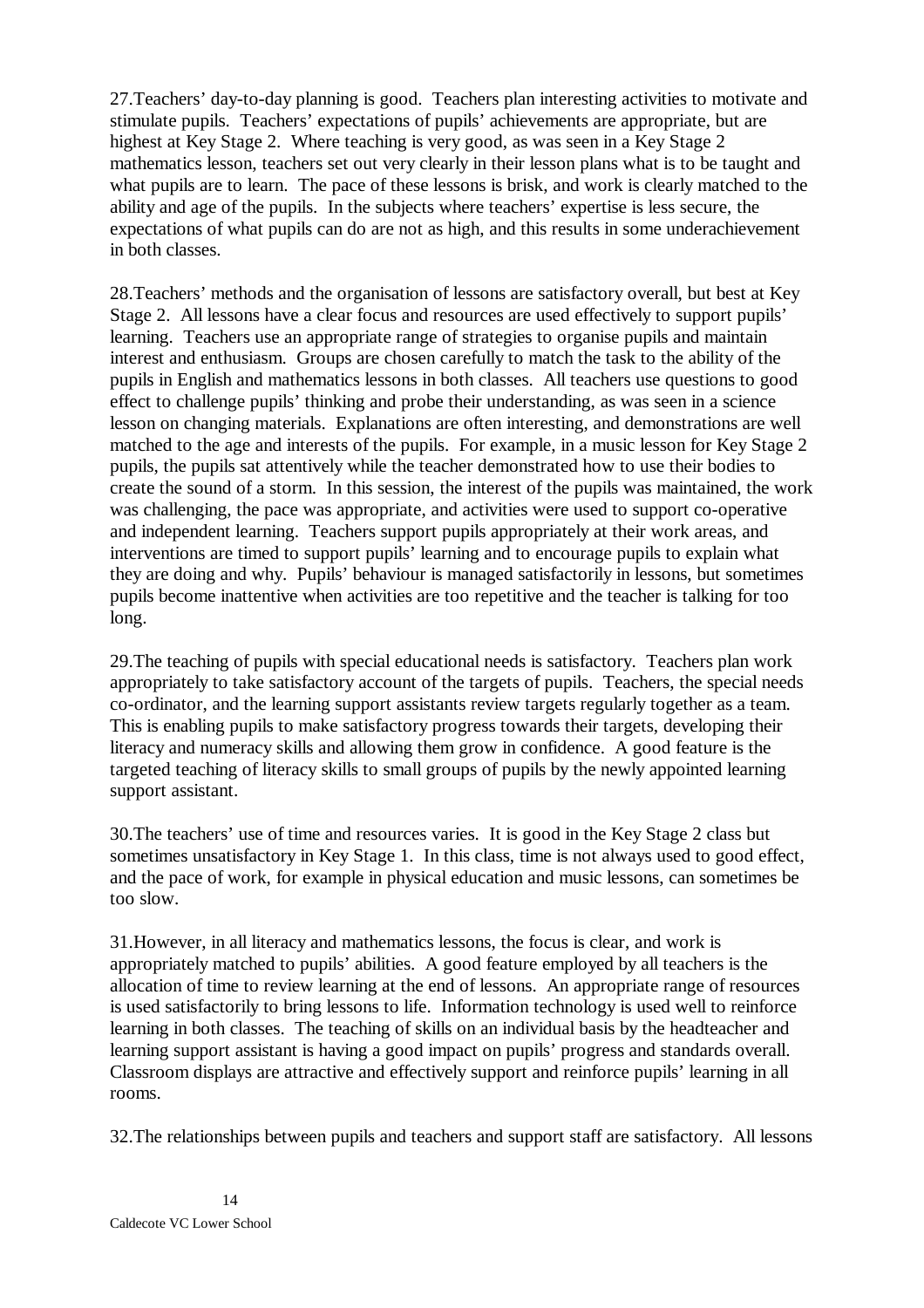have a calm atmosphere. Teachers use a range of useful strategies, such as praise, to maintain a good ethos for learning and to motivate and encourage pupils to do their best.

33.The quality of day-to-day assessment is good. The quality of marking is generally satisfactory between classes but sometimes varies in overall quality, from just a series of ticks when work is discussed with pupils, to informative written comments by the teacher. All teachers however, provide verbal feedback to pupils, maintain detailed class records, and make good use of this information to plan future work.

34.The learning support assistants and volunteer parents contribute positively to the overall quality of teaching. They are appropriately briefed by teachers and have a clear understanding of their roles, but sometimes they are not used effectively at the beginning of lessons in supporting pupils and teachers.

35.The use of homework is satisfactory throughout the school. Inspection evidence indicates that many pupils take home a range of material to support their learning. The draft homework policy is being satisfactorily implemented and the quantity of work is appropriate. Homework and reading diaries provide good dialogue between home and school and are having a positive effect on home-school communication.

#### 42.

#### **The curriculum and assessment**

36.Curriculum provision is satisfactory overall at both key stages. At the previous inspection it was reported that the school should:

- \*. 'Comply with the recommended length of the teaching week in Key Stage 2 and review the balance and use of the day'.
- \*. 'Further develop opportunities for pupils to become independent learners'.
- \*. 'Extend the range of opportunities for pupils during lunch and after school'.

The first and third issues have now been fully addressed and there is a marked improvement in the issue related to independent learning, especially in science, where pupils are encouraged to hypothesise, make judgements and devise systems.

1.The curriculum for children under five is satisfactory overall except for planned outdoor physical development. The staff have made a good start with long- and medium-term planning, and daily planning is generally clear. The recommended six areas of learning are followed and the curriculum in action prepares the children satisfactorily for the National Curriculum in Year 1. Relevant aspects of the literacy and numeracy strategy are sensitively introduced and implemented. Provision for outdoor play is unsatisfactory. There is no specific designed area, and planning for this aspect is inadequate. Children are not being provided with enough focused activities to enhance and extend their learning in the outdoor environment. The document entitled `long-term aims for the reception class' is a good basis to build on for producing a scheme of work.

2.The school is working hard to further develop links with the local playgroup. The children make several visits into school before they start, and the new staff plan to regularly visit the playgroup.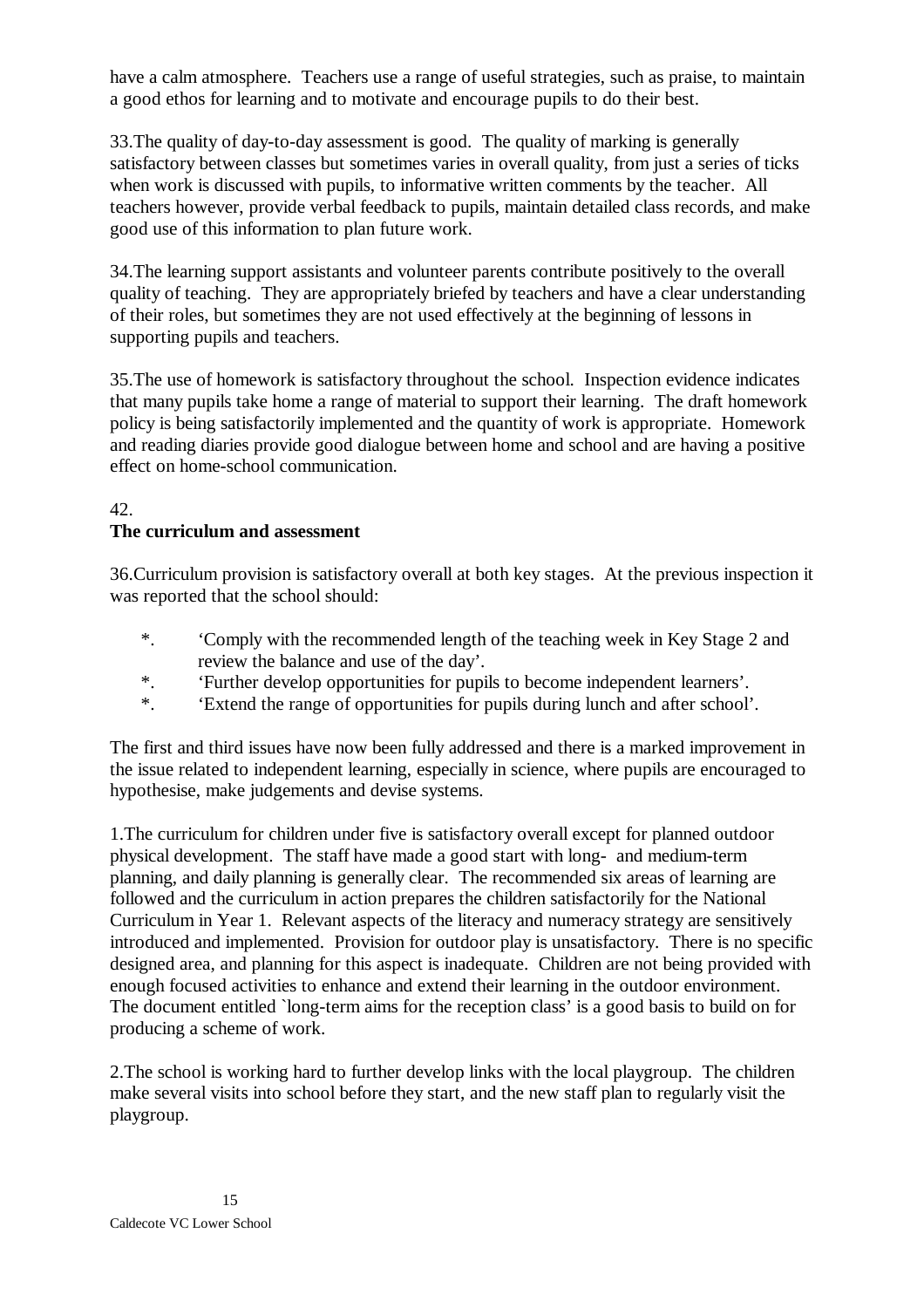3.The curriculum in Key Stage 1 and at age nine is broad and balanced and meets the requirements of the National Curriculum and religious education. Its aims and policies show a commitment to promoting pupils' intellectual, personal and physical development. Good links between subjects are made through a topic approach, as when work on owls is explored through art and literacy. Links with religious education and history are made through extended writing provision. The school has effectively introduced the numeracy strategy and continues to develop the literacy hour. The use of time at the end of lessons in Key Stage 2 to assess pupils' learning is especially effective. Health education and sex education are addressed mainly through the teaching of science. There is no drug awareness policy. This issue is covered by the 'Life Bus' which visits every two years. Satisfactory provision in line with the code of practice is made for pupils with special educational needs. Individual education plans identify appropriate targets, and pupils receive sound support from the special needs coordinator, teachers and learning support assistants.

4.There are policies for all subjects, and a timetable for the systematic review of documents. Some policies do not indicate when they were formulated, and dates for review are vague or not indicated. The main curriculum policy statement has not been reviewed for four years, is out of date, and does not include the under fives curriculum.

5.The school bases its curriculum on the Qualifications and Curriculum Authority schemes and the Literacy and Numeracy Strategy material. There are long- and medium-term plans for both key stages, which could form the basis for personalised schemes of work. This would help to ensure good progression, the specific identification of skills, and the opportunity to practise them regularly. The termly school plans are detailed and coherent. They clearly identify specific learning objectives, and make reference to the knowledge and skills which will be taught. They do not identify methods or organisational strategies. Daily plans relate specifically to medium-term planning and are detailed and effective.

6.The school has given a great deal of consideration to the progression of pupils in mixed age classes. Overall, the curriculum caters well for this. The school has thought through its twoyear rolling programme carefully, and the match of pupil to task is generally good. Planning takes into account the specific expectations for each age group and ability. The higher attaining pupils are well catered for, especially in English, mathematics and science. The needs of the average pupils and those needing support are similarly addressed. The learning support assistants are used well, especially with pupils needing extra help. There is good liaison with the middle school. Co-ordinators meet on a regular basis to ensure continuity within the curriculum.

7.A good range of extra-curricular activities is provided. This is an improvement since the last inspection and is a strength of the school. There are recorder clubs, football coaching and a very successful Wednesday after-school club, run by the Parent and Teacher Association. These activities are enthusiastically attended by the pupils and enrich the curriculum. The school makes good use of the community, of trips, and of visiting speakers and experts to enhance the curriculum.

8.Assessment for children under five is developing. Staff are beginning to set up systems based on discussions with advisory staff and colleagues from other schools. Baseline assessment has been completed and the school development plan identifies that this will be analysed at the end of the autumn term 1999.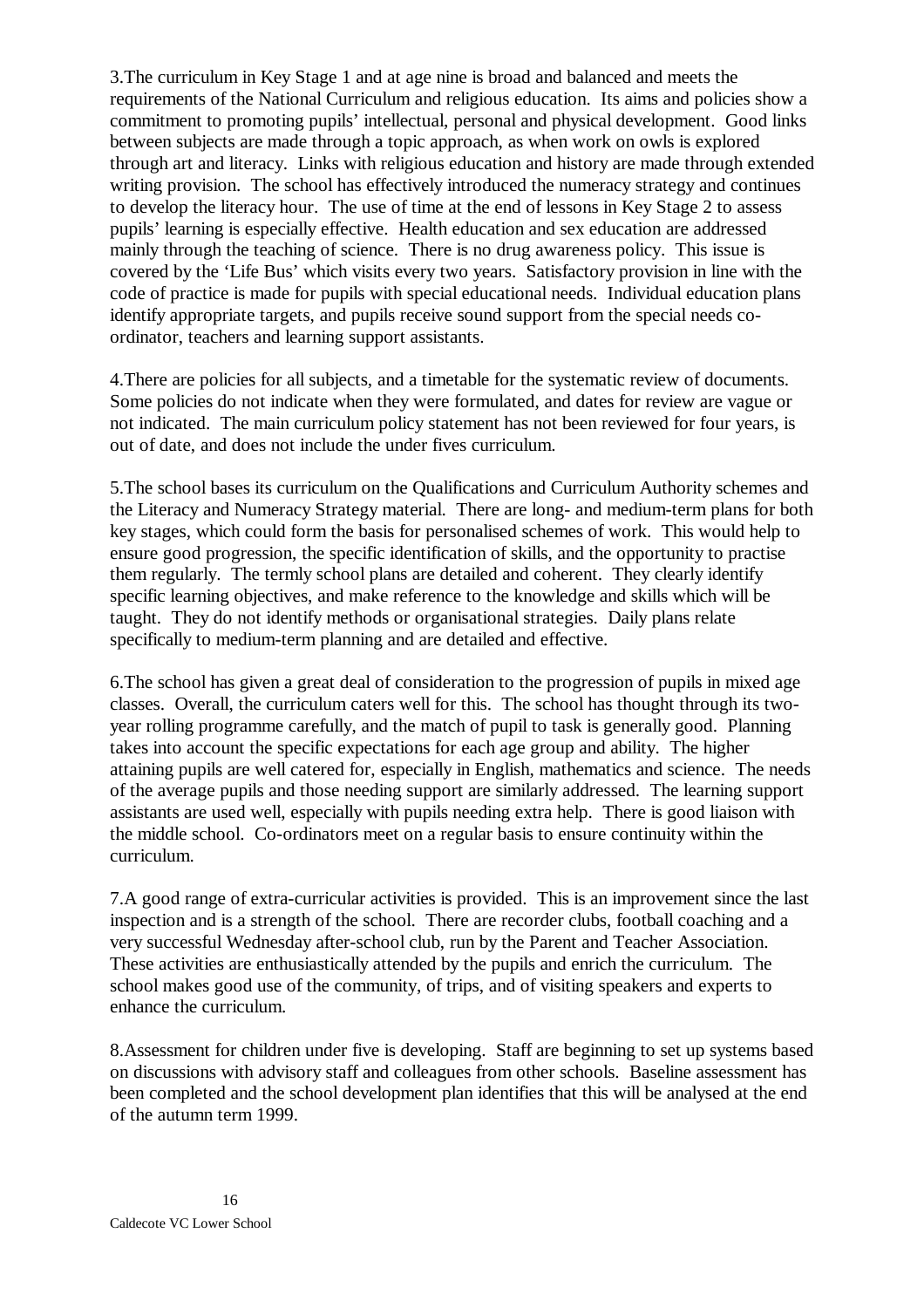9.Effective systems are in place for assessing the attainment of pupils in both key stages. A good feature is the 'twice a term book' which builds up a picture of pupils' progress throughout their time at Caldecote. The school has made a good start in devising and implementing target setting for individual pupils. The information from Qualifications and Curriculum Authority tests at the end of Years 3 and 4 are increasingly used and compared with standard assessment tasks results. Assessment opportunities are identified in mediumterm planning. Day-to-day assessments are used well. Teachers make detailed observations of pupils' learning in core and foundation subjects, using several monitoring grids for aspects of literacy and numeracy*.*

10.The school's policy for assessment is vague. It does not mention baseline assessment of pupils on entry, target setting, or Qualifications and Curriculum Authority assessment material. The marking policy is satisfactory but marking is not used consistently to help pupils to improve. The school's portfolio of moderated work is comprehensive but needs updating with more recent work. The quality of end of year reports is of a high standard. They comply with legal requirements, are informative, and set manageable targets for pupils. The school makes sound use of assessment results for grouping pupils and for informing planning in English, mathematics and science, including for pupils with special educational needs.

#### 53.

#### **Pupils' spiritual, moral, social and cultural development**

11.Provision for spiritual, moral, social and cultural development is satisfactory overall. Cultural development is good and has improved since the last inspection.

12.Spiritual development is satisfactory. It is promoted well in assemblies and in some lessons where pupils are given the opportunity to marvel at the world around them. For example, children under five displayed amazement at reflections dancing on the ceiling and distorted in water. They expressed wonder when the Hanukah menorah was lit and were delighted that the hyacinth bulb was developing roots. Older pupils showed excitement in an experiment to see if ice-pops melted, and younger ones were fascinated by the properties of wax melting and reforming to the shape of the container.

13.Moral education is sound. There is a clear moral code and pupils know the difference between right and wrong. This was clearly demonstrated in the Key Stage 2 class assembly based on the theme of truth and lies. The pupils showed their understanding by telling a fable and a poem while the rest of the school listened attentively. School rules are understood by all, and pupils are taught to share and consider one another. They show respect for property and handle books and artefacts carefully.

14.The school provides appropriate opportunities for social development. Older pupils take responsibility in preparing the hall for assembly, keeping the library tidy, and doing jobs in the classroom. Circle work is used to explore feelings such as anger. In one lesson the pupils shared ideas effectively with a partner and understood the concept of controlling anger to avoid hurting the feelings of others. Pupils are taught the value of working together in lessons, and they socialise informally during extra-curricular activities such as the Wednesday afterschool club. Staff and pupils alike value all pupils with special educational needs, but there is insufficient opportunity to celebrate pupils' achievement through strategies such as a structured reward system. The school encourages pupils to develop an understanding of citizenship through fundraising for charities such as the Macmillan Nurses and the Poppy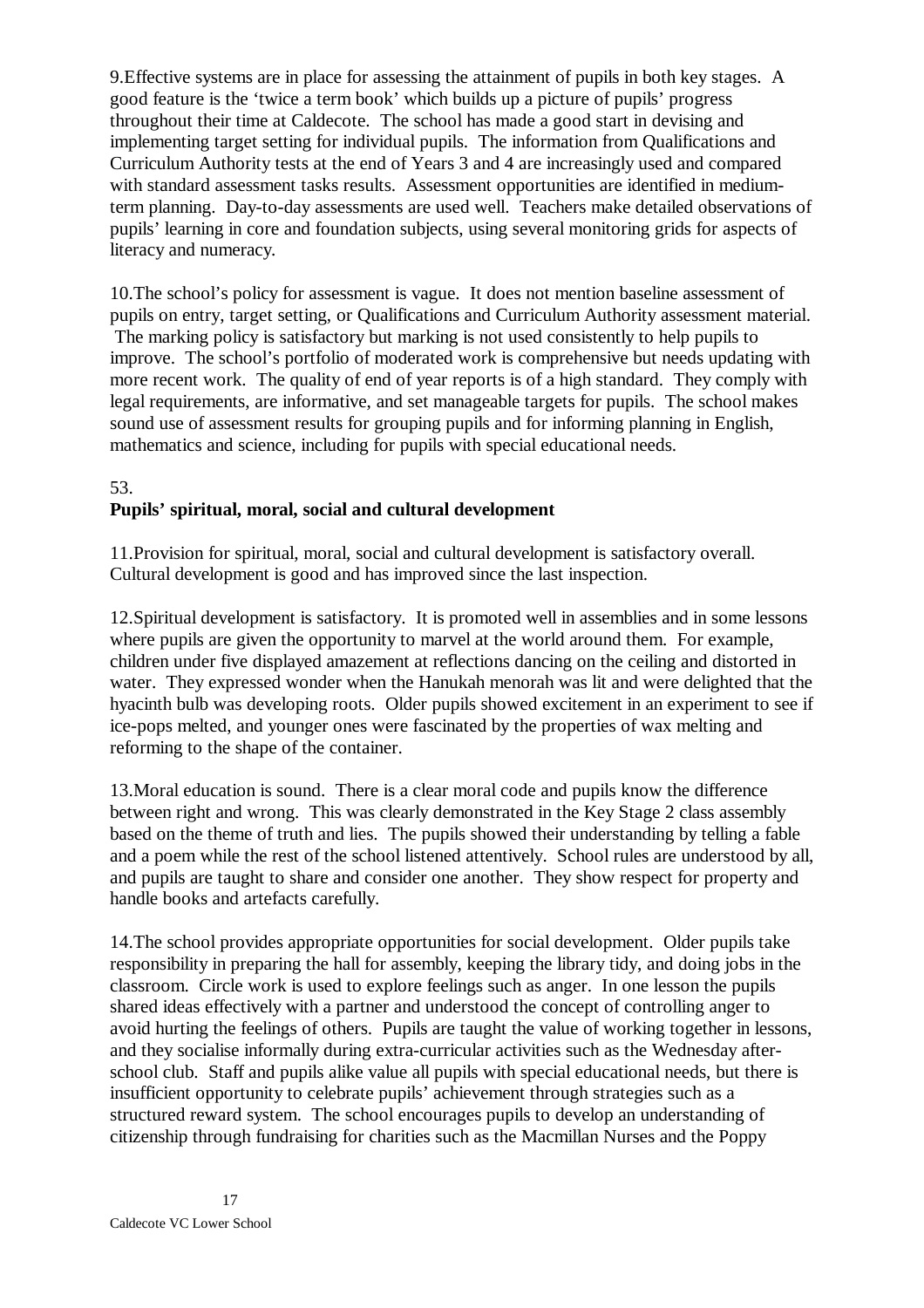Appeal, and its links with the Over 60's club.

15.The school's provision for cultural development is good and is a strength of the school. The pupils are offered a rich and varied experience. They make educational visits to places of interest to enhance understanding of their own cultural heritage and traditions. These include visits to a farm, a large local supermarket, and a quarry. They participate in the annual folk and dance festival, and visit the Swiss Garden at Old Warden. Visitors are welcomed into school. A particularly successful session was held recently when an archaeologist brought in pieces of pottery for the Key Stage 2 pupils to investigate in their history lesson. Other initiatives include an 'Industry Week' and 'Careers Day'. Multicultural education has improved since the last inspection. Pupils are given a good insight into the rich diversity of other cultures, beliefs and ways of life. They are prepared well for life in our multicultural society through learning about Diwali, the Jewish New Year and Hanukah. They are given the opportunity to empathise with other faiths in extended writing activities in English. Attractive displays showing artefacts and posters of other faiths and cultures further enhance provision. 58.

# 58. **Support, guidance and pupils' welfare**

16.The support and guidance given to pupils and the attention to their welfare is satisfactory and has a positive impact on pupils' attainment. Pupils with special educational needs receive appropriate support and there is a sound ethos of helping pupils to achieve.

17.The procedures in place for monitoring pupils' academic progress and personal development are good, and an improvement since the previous inspection. Teachers keep detailed individual records and set clear targets for each pupil in an effort to advance their academic and personal achievements. The opportunities for pupils to develop independent learning skills have also improved since the previous inspection. For example, Key Stage 2 pupils are able to search the 'Internet' for information on the computers in the library.

18.Parents who have children with special educational needs, are seen by the school as partners in the process of supporting the child's learning. They are fully involved from the first moment of concern and are adequately informed about what is being done to help.

19.The behaviour policy has been written following consultation with parents. Teachers use praise to acknowledge good behaviour but there is no consistent system of rewards to positively encourage pupils to behave well. Incidents of poor behaviour and bullying, which are rare, are recorded in a book kept for the purpose. Appropriate and consistent action is taken by all staff when dealing with such incidents, but there is currently no written guidance for staff in the restraint of pupils.

20.Procedures for monitoring and promoting good attendance are satisfactory. Monitoring takes place on a daily basis and any unexplained absences are quickly followed up. There is an effective liaison with the educational welfare service. Registers are completed, in the main, correctly and in accordance with statutory requirements.

21.The school has admitted a small number of pupils from the traveller community. These pupils are warmly welcomed and the level of support provided is satisfactory. There were no traveller pupils on the school's register during the term of the inspection.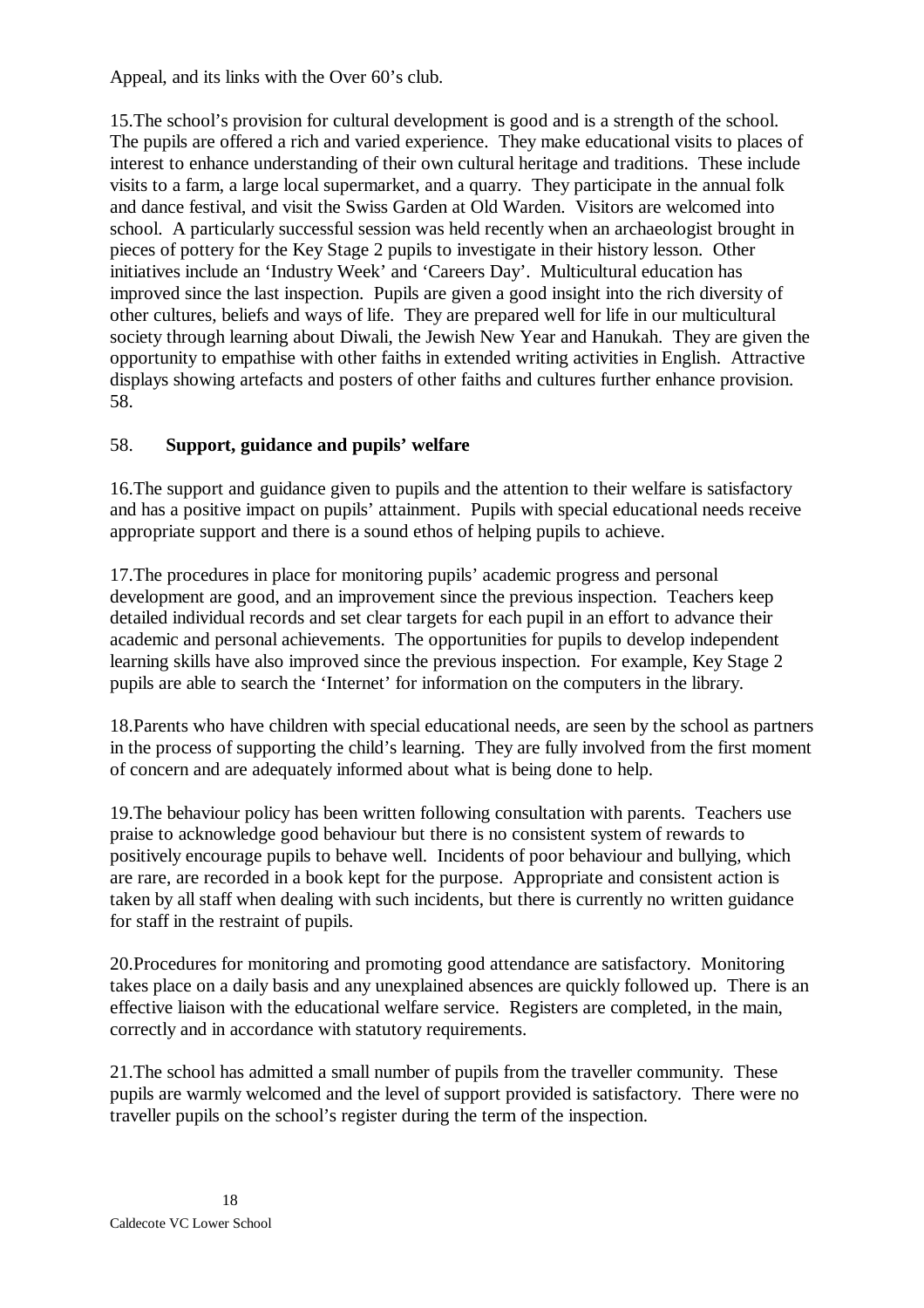# 64. **Partnership with parents and the community**

22.Overall, a satisfactory partnership exists between the school, its parents and the community. The school has developed a sensible staged approach to homework and most parents make a valuable contribution to their child's learning. A third of all parents come into school to help in classrooms with subjects such as information technology, art and reading, as well as accompanying pupils at swimming lessons.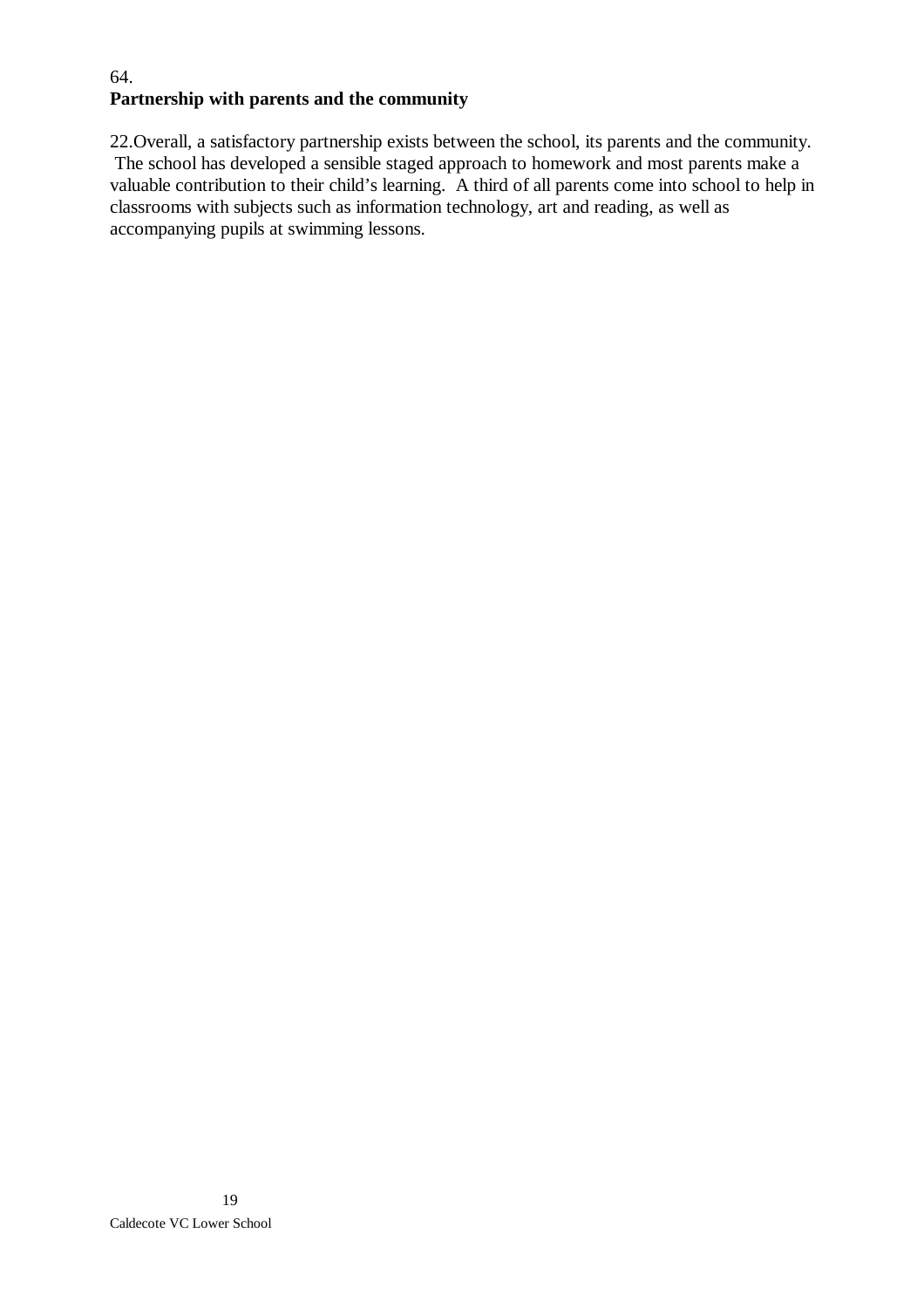23.In the past, a number of parents have felt unable to approach the school with problems because of what they perceive as a communication problem with the headteacher. The governing body has already recognised this issue, identified it as an area for development and together with the headteacher has begun to improve the situation. Inspection evidence did not support the other concerns expressed by a significant minority of parents.

24.The quality and quantity of information provided for parents are satisfactory. There are regular half-termly newsletters and the school prospectus is informative. The annual report from governors, whilst comprehensive, lacks certain legally required information such as access for disabled pupils and the professional development details of staff over the past year. There are appropriate home-school agreements and homework diaries. These enable satisfactory dialogue to take place between staff and parents. Whilst there are opportunities for informal meetings between staff and parents, these are restricted to the end of the school day. With the exception of those with children in the four-plus class, parents are discouraged from entering the classrooms at the start of morning lessons.

25.There is an active Parent and Teacher Association, which raises funds for school equipment as well as organising after school clubs. These are well attended by pupils of all ages.

26.Community links are satisfactory. The local environment is effectively used as a learning resource. The gravel pits for instance are visited for scientific purposes as well as providing an industrial link. The local police use them as an opportunity to talk about safety.

27.The school has held a 'Careers day' within an 'Industry Week' where a number of professions were represented, such as musicians and architects. The local vicar is a regular visitor and the church is used for events such as harvest festivals. All these links support the pupils' personal development and contribute to their attainment and progress. 70.

# 70. **THE MANAGEMENT AND EFFICIENCY OF THE SCHOOL**

# 70. **Leadership and management**

28.Management of the school is satisfactory overall. The headteacher and governing body have a clear view of the future educational direction for the school. The headteacher is appropriately supported by a small team of staff who undertake a range of curriculum and managerial responsibilities, such as the management of special educational needs. The day-today management of the school is satisfactory and the headteacher is well supported by the parttime secretary. The school has made a sound start in gathering and evaluating data, and it reflects critically on what it is doing and looks for ways to improve. The governing body is very supportive, and effectively fulfils its role as a 'critical friend' to the school. It is well organised and is discharging its legal responsibilities appropriately. All statutory requirements are being met except for some items of information in the governors' annual report to parents.

29.The monitoring of teaching and learning is unsatisfactory and co-ordination of the curriculum lacks rigour. All staff play a limited role in the monitoring of curriculum planning. There have been some improvements since the last inspection, but their roles are still underdeveloped and unsatisfactory overall. Teachers do, however, work as a close team and each holds several responsibilities. They are beginning to play an active part in the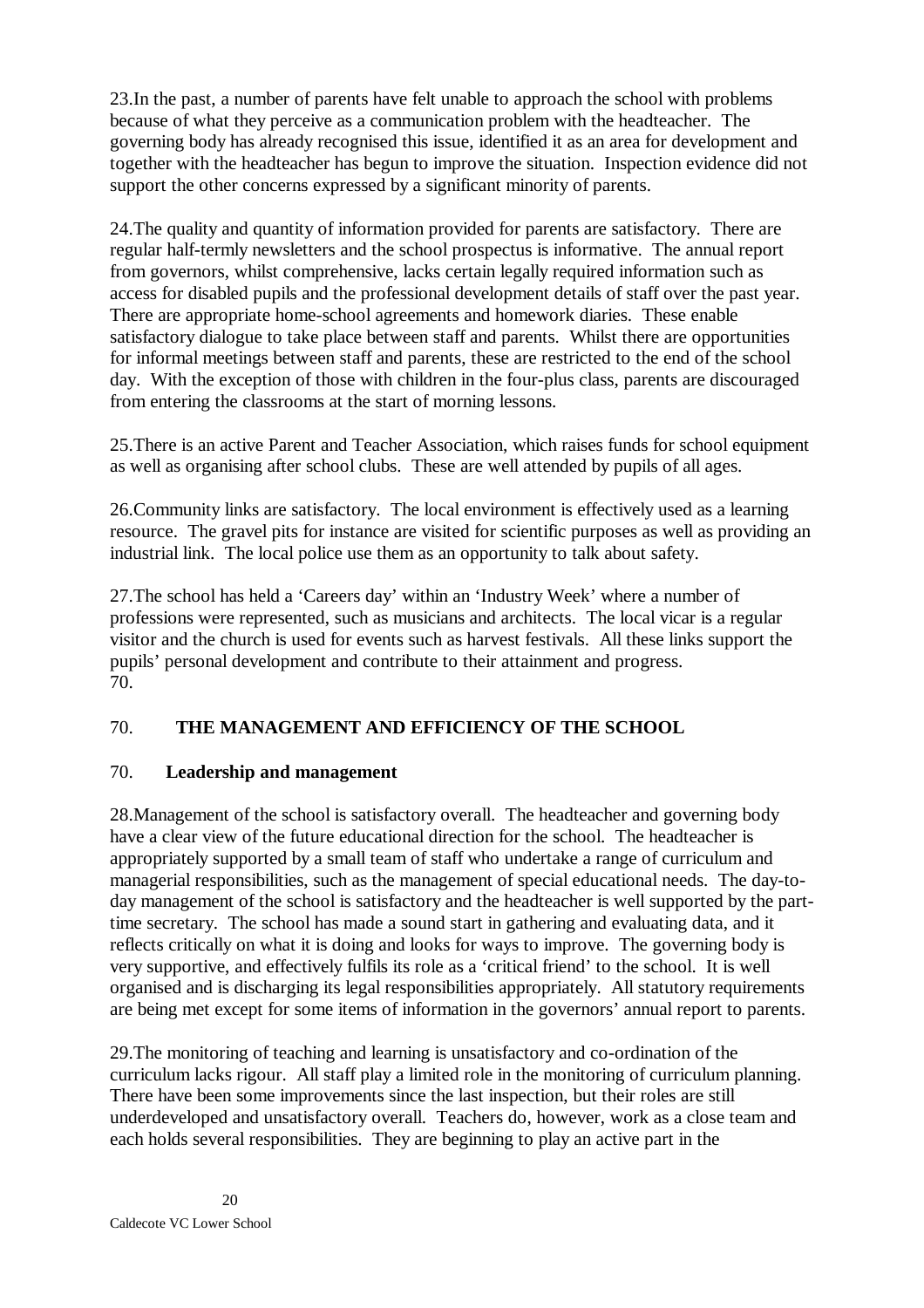development of some subjects, and they have a clear understanding of what needs to be done to improve the curriculum, for example in mathematics, information technology and religious education. The procedures for the monitoring of teaching and learning are at an early stage of development. They are beginning to have an impact on the quality of teaching across the school, but the headteacher's procedures lack rigour. The governing body has implemented an appropriate programme for monitoring the curriculum and the findings are used to inform their overall management responsibilities.

30.Following the last inspection in April 1996, an action plan was prepared which set out targets for future improvement. The staff and governors have made satisfactory progress overall in addressing the key issues for action identified below, and their capacity for future improvement is good.

31.Key issue 1: Review the effectiveness of the school's development plan.

32.The governors have worked closely with the school to improve the quality of the plan. It now provides a clear framework for school improvement.

33.Key issue 2: Strengthen the roles of subject co-ordinators.

34.Roles have been further clarified. There has been some impact on curriculum development, but the monitoring of the curriculum is still unsatisfactory.

35.Key issue 3: Make more use of assessment to inform planning.

36.Good systems are now in place and information is now used effectively to inform curriculum planning.

37.Key issue 4: Comply with the recommended length of the teaching week in Key Stage 2 and review the balance and use of the day.

38.The allocation of teaching time now complies with national recommendations.

39.Key issue 5: Further develop opportunities for pupils to become 'independent learners'.

40.Teachers provide an appropriate range of activities and opportunities for pupils to become 'independent learners'.

41.Key issue 6: Review the range of multi-cultural education resources available and extend the use of these material within the curriculum.

42.The school now has sufficient resources to support multi-cultural development.

43.Key issue 7: Extend the range of opportunities for pupils during the lunch and after school times.

44.Provision for extra-curricular activities is now a good feature of the school.

45.Development planning, monitoring and evaluation are satisfactory. The school development plan provides a clear plan of action for the current year and an effective long-term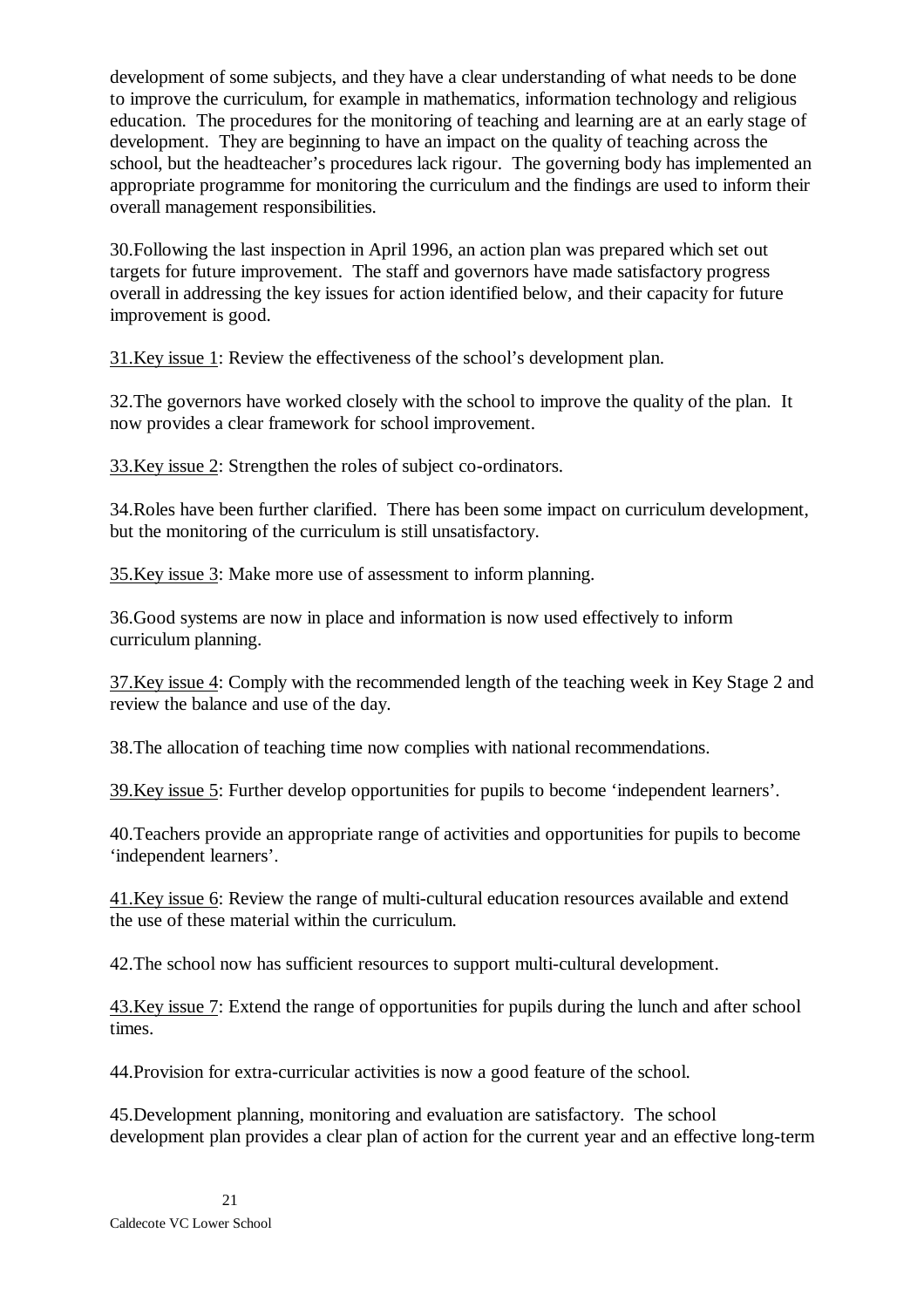plan. It clearly identifies priorities that are appropriate and fully costed. The headteacher, staff and governors reflect critically on what the school is doing and are clear about what the school needs to do to continue to improve.

46.The management of the provision for pupils with special educational needs is satisfactory. The governing body's monitoring procedures are appropriate and the linked governor for special educational needs works closely with the special educational needs co-ordinator. The progress of individual pupils is carefully tracked and there is a sense of commitment; the pupils are given good support by all involved. Administrative procedures comply with the Code of Practice for pupils with special educational needs, but the involvement of parents at review meetings lacks rigour. For example, parents are not always invited to make a written comment as a record of these meetings on the meeting record sheet.

47.The school's ethos is satisfactory and its aims and values are reflected in the pupils' positive attitudes to work. There is a sense of respect and caring for others around the school, and relationships between pupils and staff are productive.

48.The headteacher's style of communication has led to some difficulties with some parents, and relationships with parents overall have not been at their best. Inspection evidence indicates that the headteacher has made alterations to past practice and relationships have improved. A number of other parents however, believe that the school is improving, and they value the headteacher's positive impact on the quality of pupils' teaching and learning. 91.

91.

#### **Staffing, accommodation and learning resources**

49.The school has sufficient staff. There are two full-time teachers, including the head teacher, who teaches part-time. There are two other part-time teachers who together are equivalent to 1.2 full-time teachers. There are three other teaching support staff and a part-time secretary. A caretaker is on the school premises at the start and end of the day and is complemented by one cleaning staff member. Peripatetic music teachers visit the school regularly.

50.All teaching staff are properly qualified and between them have a good range of experience at the school. Staff development is appropriately linked to the school's development plan, but there is insufficient monitoring to identify where the support is most needed. All support staff have received recent training and have the opportunity to increase and develop their skills.

51.The caretaker and cleaning staff are hardworking and ensure that the accommodation is clean and in a good state of repair. The school provides a satisfactory teaching environment. The issues in the previous inspection report related to more accessible storage space and the need for a more welcoming foyer. These issues have been addressed successfully. The school is currently liasing with the local education authority about the development of the extensive grounds, but the current provision for the outside play area and large equipment for children under five is unsatisfactory. The school is, however, doing its best to remedy this situation.

52.Resources generally are satisfactory and sufficient in all subjects. The school has identified the need for further non-fiction books in the library to encourage pupils' independent learning, especially those with special educational needs. Resources are mostly accessible to pupils, who use them appropriately.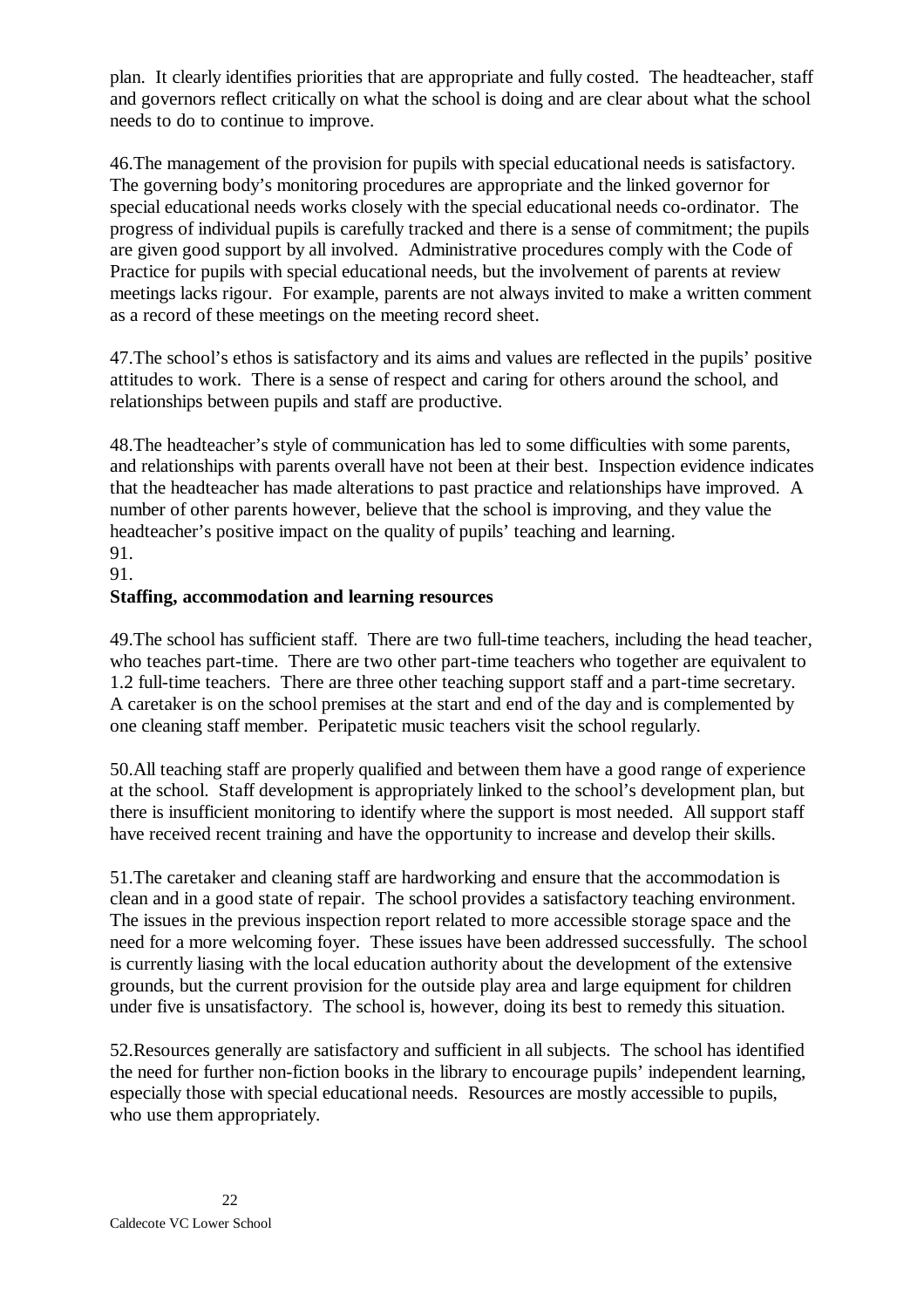53.The quality of resources is satisfactory overall but good in science, art, history and geography. The school makes good use of local resources to support the curriculum, such as a church, farm and gravel pit.

54.The previous inspection report raised concerns about the need for books to be updated and for more multi-cultural resources to be provided. The school has partly addressed these issues but some of the books in the library are worn and out of date.

#### 97. **The efficiency of the school**

55.The financial planning of the school is satisfactory. The concerns raised in the previous inspection report have been addressed successfully. The headteacher initially prepares the annual budget in close co-operation with the chair of the finance committee. The budget is presented to the full governing body for approval and the finance committee monitors it at regular intervals throughout the year. The expenditure of the school is closely monitored and this ensures that the budget is not exceeded. The school secretary reconciles the budget on a monthly basis with computerised information provided by the local authority. The budget is planned to include longer-term forecasts and prioritises future developments. It is now linked directly to the school development plan, which is now more effective than it was at the previous inspection.

56.Day-to-day financial administration is smooth and efficient. The most recent school audit notes that financial controls are satisfactory, and the minor recommendations it made have been carried out. Funds allocated for pupils with special educational needs are used effectively and the school provides extra support through its budget.

57.Income for staff training is used for this purpose and is related to curriculum needs. Subject co-ordinators oversee the allocations to support development in their respective areas but they are not sufficiently involved in the setting of these budgets.

58.The school has an adequate number of teaching staff. All teachers are very experienced and are deployed effectively. Support staff are used appropriately but staffing arrangements lack continuity for the children under five, and this has an impact on the quality of support they receive.

59.The use of the school accommodation is generally satisfactory. There is good use of the outside playground to ensure equality of use by all pupils. The playground also enhances social and creative play opportunities for most pupils, except those fewer than five, who lack a secure area and large outside play equipment. The use of resources is generally sound and is particularly good in music.

60.The school provides a satisfactory standard of education for its pupils overall. Given the high income per pupil, the circumstances of the school, and the good features within its overall provision for the pupils, the school provides satisfactory value for money.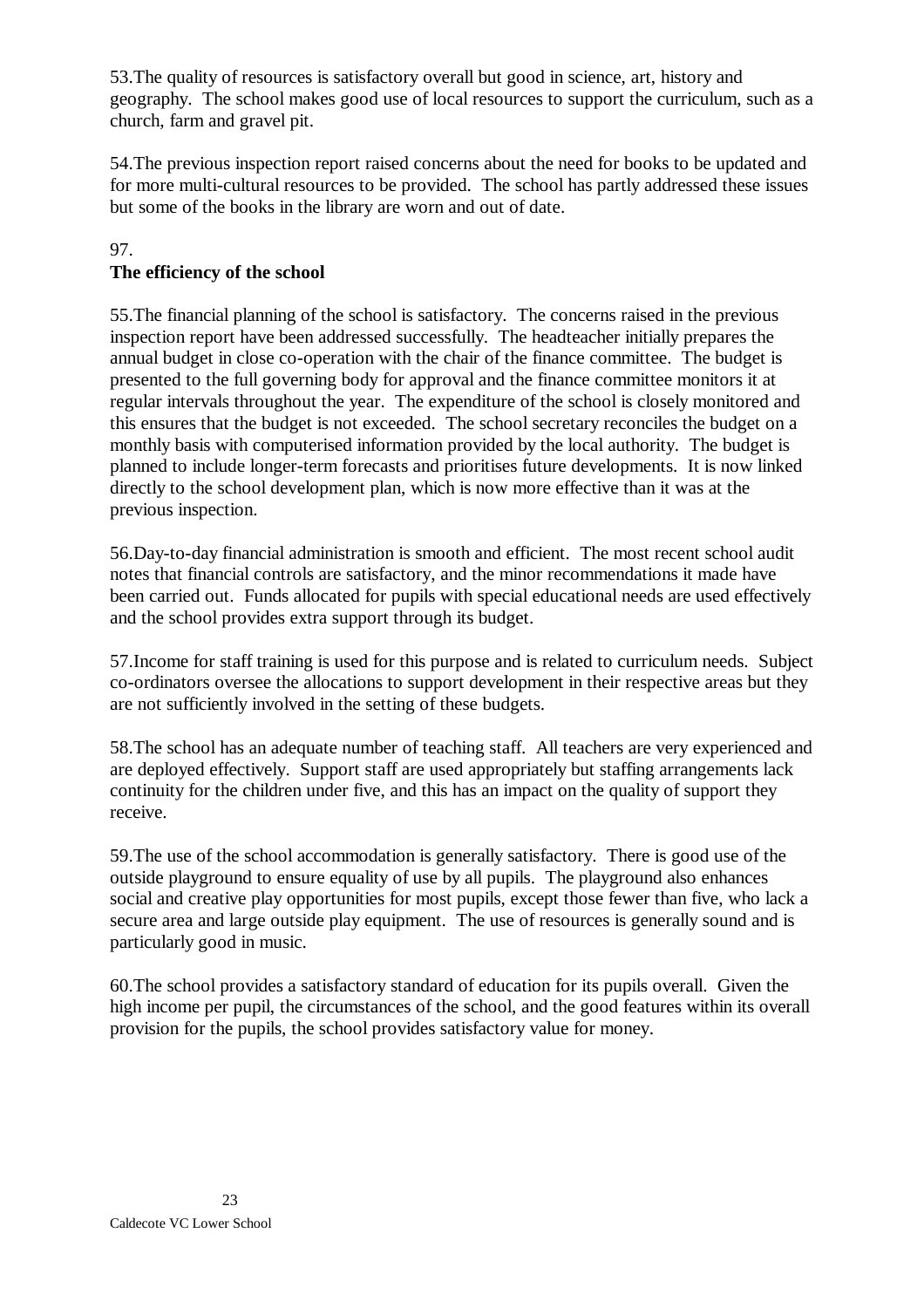#### 103. **PART B: CURRICULUM AREAS AND SUBJECTS**

### 103. **AREAS OF LEARNING FOR CHILDREN UNDER FIVE**

#### **Areas of learning for children under five**

61.Children under five are taught in the four-plus unit which opened in September 1999. Provision is at an early stage of development, but staff are working hard to establish systems and procedures to maintain and enhance the learning opportunities for the children in all areas of the curriculum. Children are admitted either full-time or part-time by negotiation with parents and in relation to the needs of the children. This policy does not fully ensure continuity within the curriculum and fragments the learning opportunities for some children.

62.Attainment on entry into school is in line with the level expected of children of a similar age, except for speaking and listening and personal and social development, which are above the levels expected. The children make good progress in speaking and listening and personal and social development and satisfactory progress in all other areas of learning.

#### **Personal and Social development**

63.Personal and social skills are developed well in the four-plus unit. All the children have settled in and work and play happily together. Children enjoy coming to school. All understand the concept of sharing and participate well in all activities. They wait patiently for their turn in a circle game when an instrument is passed round. Many sustain concentration in self-chosen activities such as role-play, and persevere in directed tasks. Children respond to the organisational patterns set up by the staff showing independence in fetching lunch boxes for the mid morning snack and sitting quietly in assembly. They enjoy the routines and the layout of the classroom, showing awareness of change, such as a space being cleared for a number activity.

64.Good relationships exist with the staff, who use all opportunities to respond to the needs of the children.

#### **Language and Literacy**

65.Attainment is in line with that expected of children of similar age except in speaking and listening, where it is good. Progress in language and literacy is satisfactory, and good in speaking and listening. Children are given many opportunities to talk, and to extend their language skills. Most take part in meaningful dialogue with each other and the staff, expressing themselves clearly and grammatically. They listen intently to a commercial tape during a music and movement session and to stories read and told by staff. Children remember parts of the Hanukah story and join in enthusiastically. They are eager to express their thoughts and knowledge to visitors, and do so with great confidence and enjoyment.

66.The children are beginning to understand the connection between print and meaning. They hold books correctly and pick out a few sounds. They recognise their own name and those of others. They begin to recognise the days of the week on flashcards. Children respond well to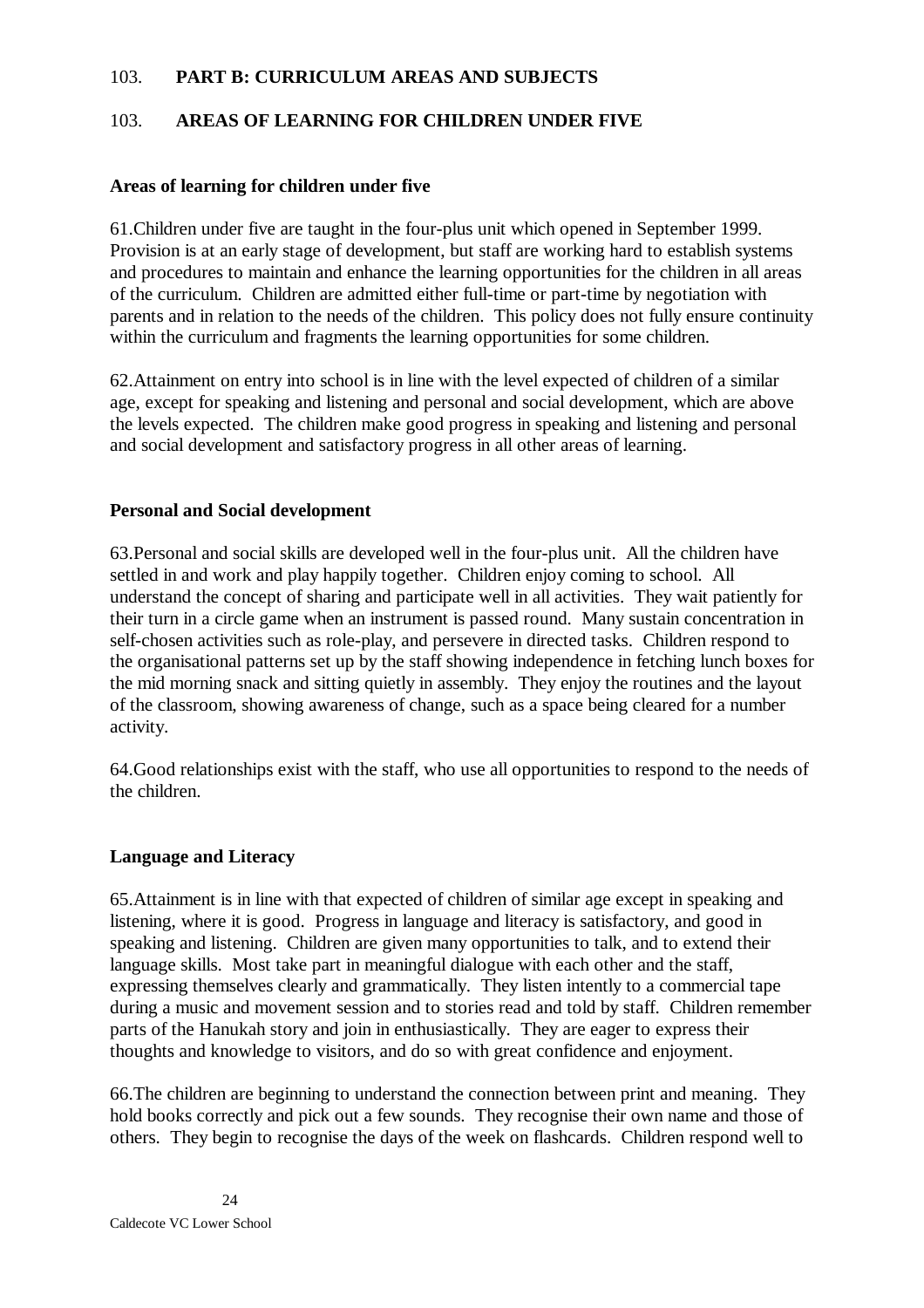books and enjoy sharing in the story as it unfolds. They memorise the words in 'We're going on a bear hunt' and repeat them with gusto, joining in the actions with the teacher. They relate to the pictures and pick out the characters.

67.Most of the children can write their name and are making marks on paper to convey meaning. Examples were seen of children's own writing in a display on Owls and in work scrutinised before the inspection. However, opportunities are missed for extending and developing writing. For example, the children did not write their own name for a chart and there is an overemphasis on worksheets.

# **Mathematics**

68.Attainment and progress in mathematics are satisfactory. Children are provided with the experiences of comparing, matching and counting. They experiment with capacity and volume through practical activities such as sand and water play, although their development is inhibited because these resources are not always available.

69.Mathematical language and the concept of taller and shorter are being developed through appropriate teacher-led activities when children build blocks of varying height and are invited to compare them. Children begin to understand the concept of time by changing the calendar and reciting the days of the week. They are developing an awareness of shapes and sequencing patterns.

70.Children are developing their numeracy skills appropriately. They count eleven beads in a game with the teacher during registration, and two children know that the number seventeen comes after sixteen. They begin to write numbers and count objects. The majority of children count to ten and recognise numbers to five. All children enjoy singing a rhyme associated with the days of the week.

# **Knowledge and Understanding of the World**

71.Attainment and progress in knowledge and understanding of the world is satisfactory. Children begin to learn science concepts by studying hyacinth bulbs and learning about the cycle of plants. They show awe, wonder and delight at the root and shoot growth in the glass jar, hiding their eyes ready for the surprise and saying, 'We can't wait, can we?' They learn about the structure of the eye and ear in simple terms and explore the effects of light on bubbles in water.

72.All children under five are being introduced to the computer and devise pictures by using an art package with the mouse. They are increasingly aware of themselves and their place in the world through their journey to school, their position in the family, and where they live. They begin to understand chronology through talking about their relationship to parents and grandparents. This area of the curriculum is currently underdeveloped.

73.Children enjoy playing with construction kits and big bricks, but materials for making their own models from reclaimed materials are not available on a daily basis. This prevents children from developing skills in aspects of design technology.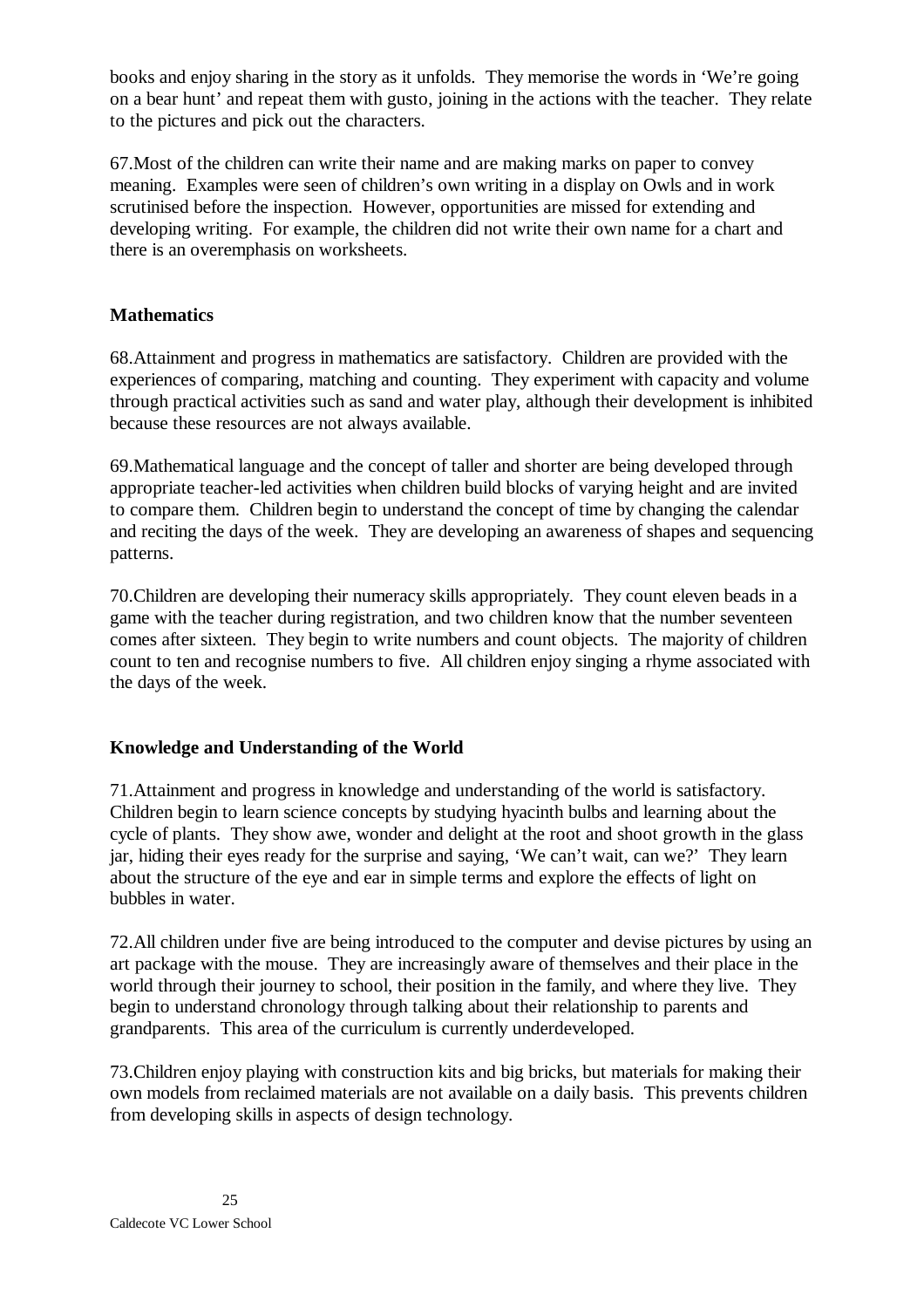### **Creative development**

74.Levels of attainment are in line with expectations for children of this age and progress is satisfactory. Children are given some opportunity to explore colour and texture, using a variety of media, including clay, plasticine, acetate and paint. They use paintbrushes carefully to decorate Diwali lamps. Sometimes the work is over-directed by staff, as in an activity where children were making musical instruments. This limits children's imagination and exploration of materials.

75.Children enjoy making music with untuned percussion and handle the instruments competently. They enjoy interpreting the music and are ably supported by the example of the teacher and parent helper.

#### **Physical development**

76.The children enjoy physical activity, and attainment and progress are in line with national expectations for children under five. Children are offered an adequate range of indoor equipment but provision for outdoor play is unsatisfactory. The Local Education Authority has not yet fulfilled its obligation in partnership with the school to modify and create a safe fenced area for outdoor play. This limits what staff can provide, but more could be made available. Children's opportunities to work on physical tasks outside are inhibited by the lack of suitable equipment, and the area not being defined. When outside, the children use bikes, trikes and trailers with confidence. They peddle vigorously, carrying out their movements in a controlled manner. They use the playground space well and cooperate with each other. They play imaginatively with dolls and the pram and enjoy the fresh air. In the hall they jump, skip and stride. All children are developing control of tools such as scissors, writing tools and construction toys.

77.The Early Years team work well together to provide a calm and caring environment. The co-ordinator is aware of the need to develop outdoor play and introduce a structured scheme for teaching sounds. A strong feature in the four plus unit is the involvement of parents. They support quietly, are always busy, and are generally well briefed. The school recently consulted parents by sending out a questionnaire. This elicited a good response and enabled the school to evaluate its performance within the unit. Limited contact with parents at the end of the school day within the classroom itself restricts the further development of partnership between staff, parents and the children.

78.Early Years education is a priority in the school development plan. Inspection evidence shows that targets are being achieved. For instance, planning is being developed appropriately and children respond well to the special assemblies.

79.The four plus unit classroom is bright and cheerful. The children's work is attractively displayed.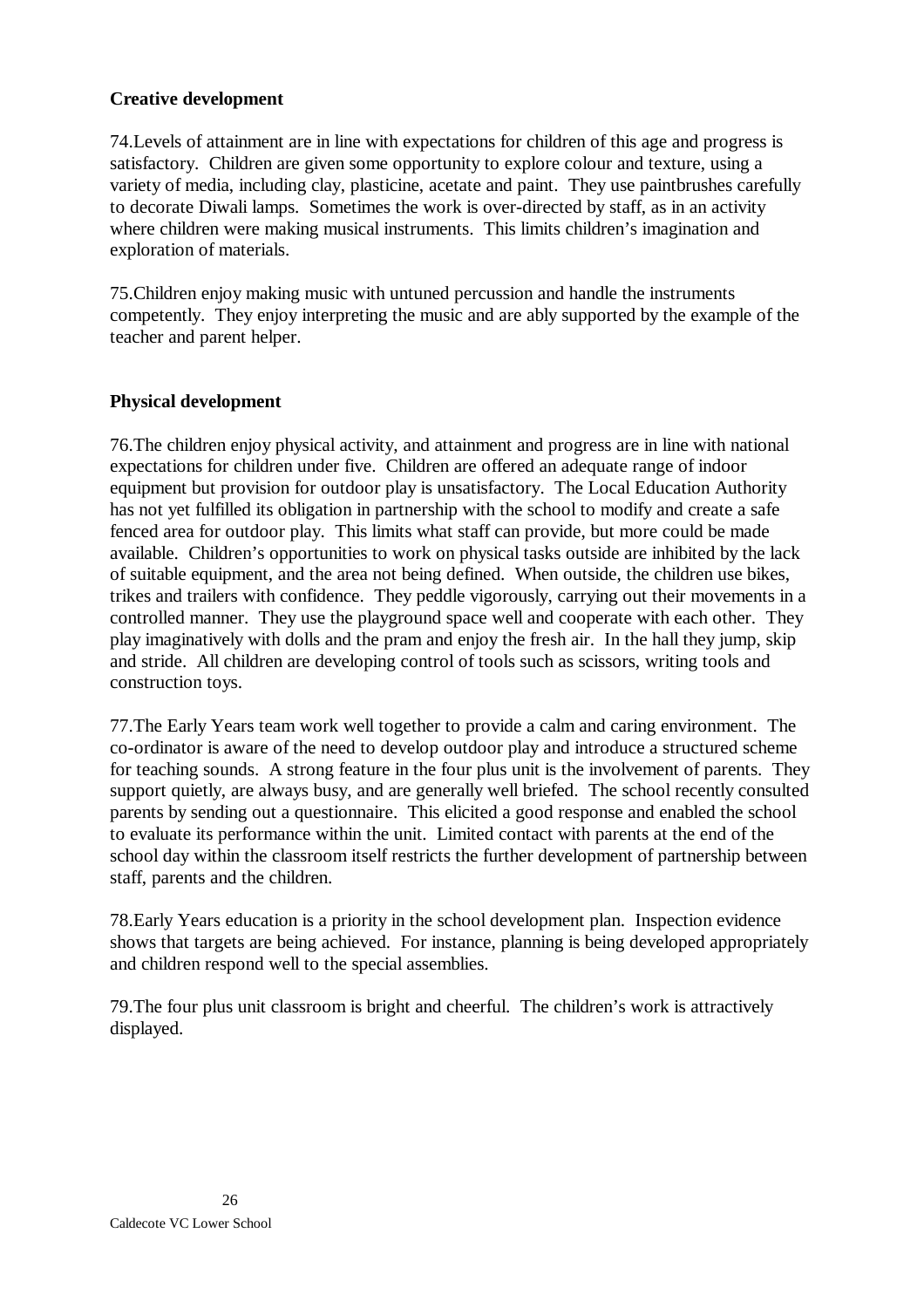80.Resources for children under five have been gathered together or bought. Staff are aware that more outdoor equipment such as a climbing frame needs to be provided. Some equipment on order has not yet arrived. Paint, sand and water are not always available and reclaimed materials are not plentiful. The role-play area, which has been imaginatively turned into a cave, is a good focus for learning, as is the quiet area for looking at books. The staffing arrangements for the under fives are unsatisfactory. Appropriate planning ensures continuity between staff, but the lack of two professional adults in the unit on a day-to-day basis, always working as a team, lessens the impact of the learning opportunities.

#### 123. 123.

# **ENGLISH, MATHEMATICS AND SCIENCE**

### 123. **English**

81.The results of end of Key Stage 1 tests over the last three years indicate a steady decline in reading standards from above national average, and a decline in writing standards in 1999 from above average levels in 1998. In the 1999 end of Key Stage reading tests the number of pupils reaching the national target of Level 2 and above was below national averages, and the number of pupils attaining at the higher Level 3 was well below. Teacher assessments were generally accurate. In the writing tests and teacher assessments the number of pupils reaching Level 2 was well below the national average, with a similar picture for those reaching the higher Level 3. The decline in standards in reading and writing during 1999 is partly due to the high proportion of special needs pupils within this year group and the inclusion of a temporary pupil from the traveller community no longer present in the school.

125. In comparison with those of similar schools the results are well below average in both reading and writing. In 1998 the standard of writing was above that of similar schools. This fluctuation partly appears to reflect the difference in the ability of year cohorts, especially when the numbers are small. The school has set targets for raising attainment in reading, and writing. These are based on unreliable baseline data and are felt by the school to be overoptimistic. The school is, however, making satisfactory progress towards these targets in this academic year.

82.Inspection findings indicate that attainment is in line with expectations in all aspects of the English curriculum at both key stages, except in speaking and listening, where it is above. Pupils make satisfactory progress throughout Key Stage 1 and at age nine.

83.Pupils are developing good speaking and listening skills and standards are above expectations. By the end of Key Stage 1, pupils offer good ideas in literacy lessons and contribute effectively to whole class sessions when work is reviewed. At age nine they speak clearly and confidently in assembly, in choral speaking and as individuals. They discuss their work thoughtfully with the class teacher, listen to each other carefully and respond maturely. Oral skills are promoted effectively in all subjects, particularly when teachers pose challenging questions.

84.Progress in speaking and listening is satisfactory in both key stages. Pupils in Year 1 talk enthusiastically about stories they like, and pupils in Year 3 model their competent Year 4 classmates, offering, for instance, suggestions for non-technical words to replace `downy' when describing a tawny owl.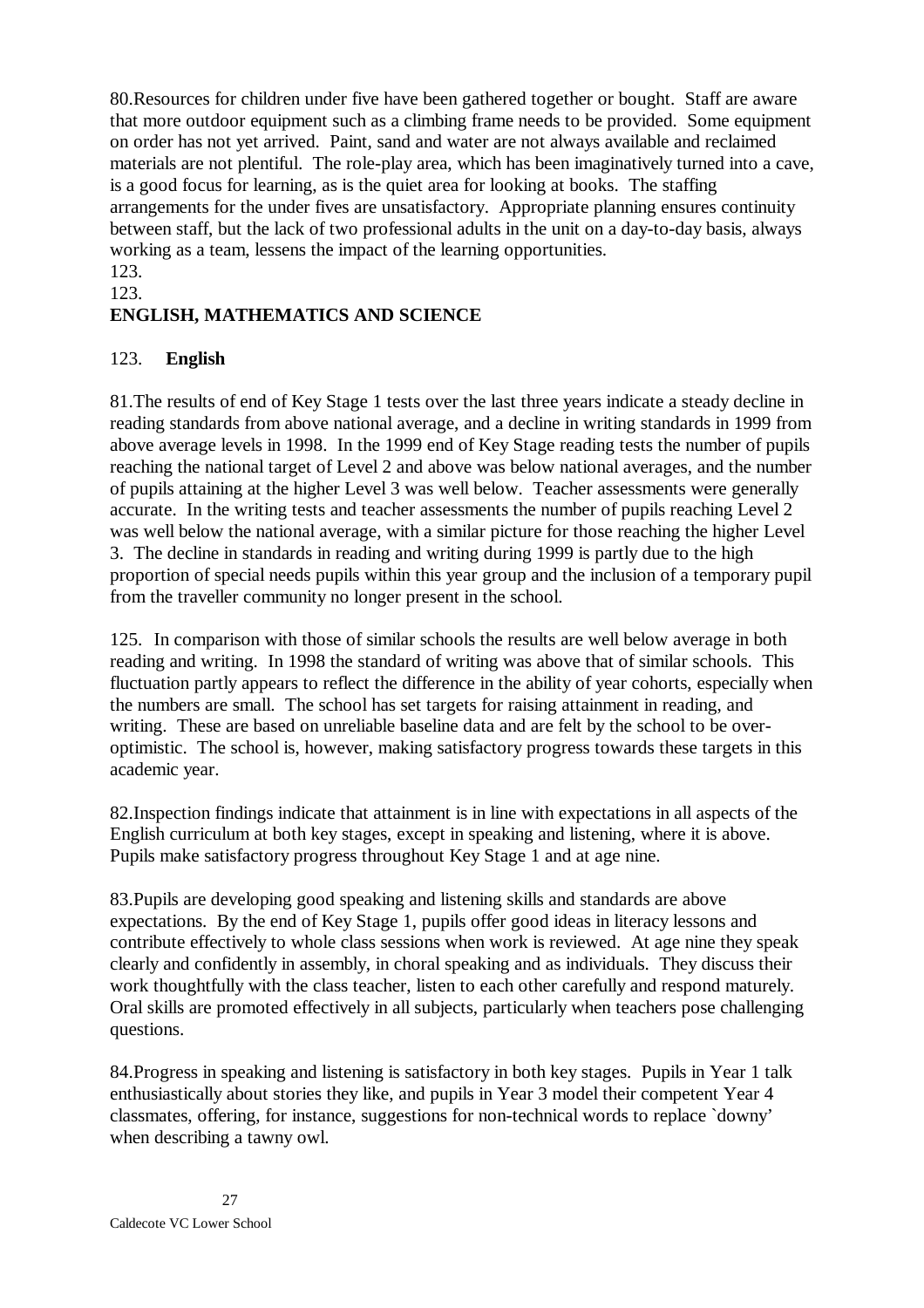85.Attainment in reading is in line with national expectations at the end of Key Stage 1 and at age nine. Pupils in Year 2 know the difference between fiction and non-fiction and average and above pupils read fluently. The commercial scheme used is not matched appropriately to these pupils who are able to read more challenging texts than their current reading books.

86.The range of books in general is too narrow and prevents good progress. Pupils working at a below average level read books appropriate to their ability but are unable to use a variety of strategies to decode unfamiliar words. Knowledge of authors and preferences for types of stories is limited. At age nine, higher attaining and average pupils identify a wider range of authors and state preferences for different types of books. The majority of pupils read fluently and with good understanding. They understand and use the term glossary and the contents and index pages of books to find out information. Pupils of all abilities use the Dewey system in the library confidently. Lower attaining pupils have not developed the strategies to help them read unfamiliar words. This is partly reflected in the results of the tests at age 7.

87.Progress in reading is satisfactory in both key stages. In Key Stage 1, pupils make sound progress in acquiring the skills of letter and word recognition. The Year 1 pupils who have only been in school a term know some sounds and letters, and most Year 2 pupils recognise simple word patterns and write new ones. Year 3 pupils are developing the higher order reading skills and can locate words by scanning. Higher attaining and average pupils read confidently and with expression, breaking down words into syllables, and self-correcting.

88.Attainment in writing is satisfactory at Key Stage 1 and at age nine. Attention is paid to developing sentence construction and spelling during the literacy hour and in writing linked to other subject areas, such as religious education and history. By the end of Key Stage 1 pupils begin sentences with capital letters and answer comprehension questions in whole sentences. The structured spelling programme is effective and simple words are spelt correctly. At age nine, pupils know many subject-specific words, such as prefix and synonym. They suggest examples for prefixes such as 'unhappy' and 'disallow'. They understand the functions of nouns, verbs and adjectives, suggesting sentences where 'telephone' and 'ring' are used as verbs, and 'fight' is used as a noun. They have a good vocabulary, substituting 'wide' for `broad' and 'attacked' for 'mobbed'.

89.Progress in writing is sound throughout Key Stage 1 and at age nine. Pupils' work and displays around the school show that they enjoy the challenge of writing for many purposes, including poetry. Particularly effective work was seen in the pupils' writing in the style of a newspaper report during the Second World War. This was neatly presented and showed maturity and empathy. Presentation of written work ranges from good to unsatisfactory. A cursive style is developed well by the end of Key Stage 2 and most pupils take a pride in their work, but some pupils are careless and frequently cross out. Pupils do not use pen to enhance their presentation. Progress, is enhanced by the support of the learning assistants who help raise the level of pupils' work, and especially that of pupils with special educational needs.

90.Pupils respond well in lessons, and their attitudes are positive. They listen attentively, tackle work promptly and maintain their concentration. Pupils' interest and motivation is occasionally reflected in their reluctance to cease a task, particularly at Key Stage 2. They are eager to answer questions and work well together in pairs. In a few lessons in Key Stage 1 pupils are restless and noise levels are high.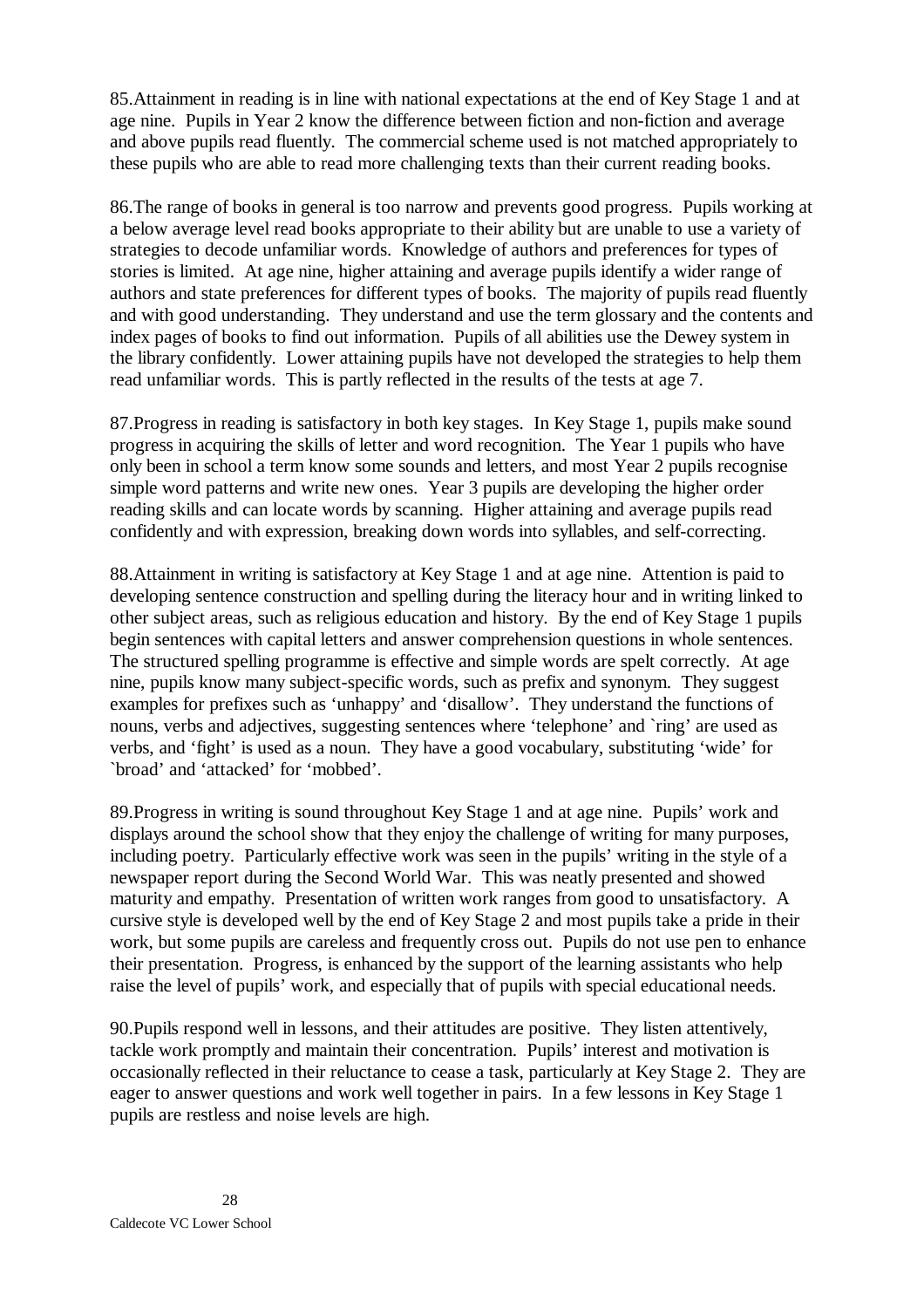91.Teaching is always satisfactory and was good in the one lesson seen in Key Stage 2. Teachers have a secure knowledge of the subject and implement the literacy hour well. Teachers plan meticulously. There are clear learning objectives, and activities are mostly well matched to the needs of pupils of differing abilities including those with special needs. Challenging tasks are set for higher attaining pupils, especially in Key Stage 2. For example, in one good lesson seen the teacher set a brisk pace and moved pupils on with clever questioning which demonstrated good subject knowledge. The pupils' own work was used to extend and improve progress at the end of the lesson, and the teacher demonstrated the use of open and closed questions with clear examples. In some lessons judged to be satisfactory overall, teachers set mundane tasks, which do not sustain the interest of the pupils, and time is not used effectively. In one lesson observed a guided reading session was rushed and the review session at the end of a lesson was cut short, which prevented the development of the pupils' learning. The quality of marking of pupils' work varies and does not always follow the policy.

92.The subject is managed by two new co-ordinators. They fully recognise that the subject needs to be developed and have made a good start with the review of the English policy document. There is no scheme of work and insufficient formal monitoring and evaluating arrangements by co-ordinators. The literacy governor made a detailed observation early on this term. His report is evaluative and demonstrates good monitoring by governors.

93.Literacy is a priority in the school development plan. Good progress is being made on the actions listed, but the plan does not identify as priorities a scheme of work or in-service training on the co-ordinating role.

94.Good assessment and record keeping arrangements are in place. Reading records are updated regularly and individual target setting is being trialled in both key stages. There is a detailed portfolio of examples of pupils' work but it does not contain recent examples or Level 4 work.

95.The quality and range of resources are satisfactory. The library is attractively laid out but is underused for individual research. Many books are old and out of date, but there is a renewal policy for replacing books based on the Dewey system. The parents run a successful book club, and Book Fairs are held annually to enhance the English curriculum.

#### 139. **Mathematics**

96.The results of the 1999 National Curriculum tests at the end of Key Stage 1 indicate that standards are broadly in line with the national average, but very few pupils attained the higher Level 3, which is well below the national average for seven year olds.

97.When compared to that in schools with similar circumstances, attainment is below the average. Teacher assessment results indicated that attainment was low in comparison with that for all schools. This variation is partly due to the larger proportion of special needs pupils within this year group and the better than expected performance of some of pupils in the tests.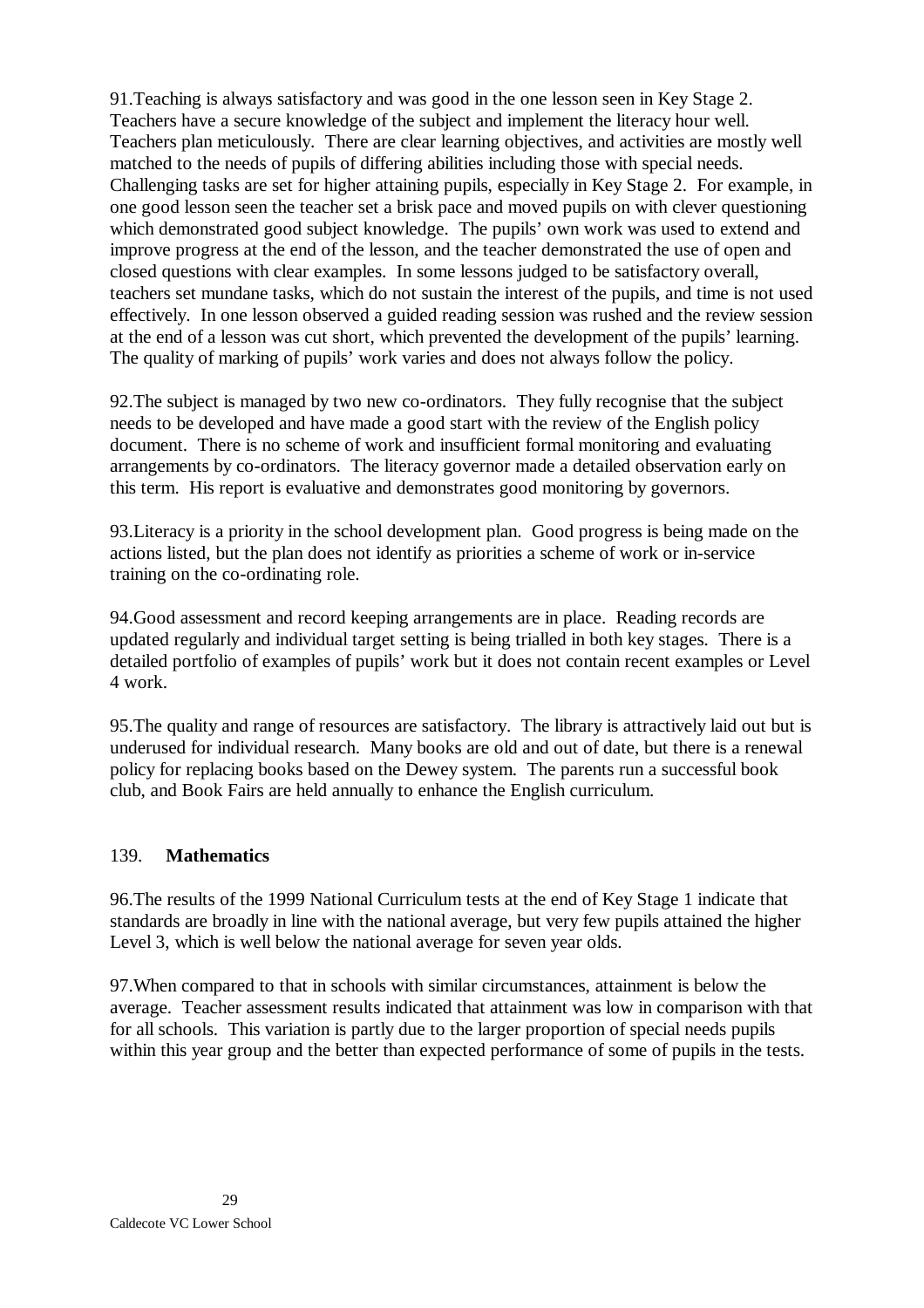142. Trends over time indicate a steady rise in performance from 1997. This has been supported by the introduction of a new scheme of work and effective implementation in the National Strategy for Numeracy in both classes. The number of higher attaining pupils is still below average and this is currently restricting the overall performance. The school has set targets for raising attainment in mathematics. These are based on unreliable baseline data but the school is making satisfactory progress towards achieving the targets set during the last academic year.

98.Inspection findings indicate that attainment at the end of Key Stage 1 and at year 4 is in line with national expectations. At the end of Key Stage 1, most pupils in Year 2 can add and subtract single digits up to 10, and higher attaining pupils can successfully solve problems with larger numbers and beyond. Their knowledge of numbers up to 100 is good, and many are confident in counting both forwards and backwards. All can name several common twodimensional shapes. Some are able to recognise simple fractions and understand their relative values. By Year 4 many pupils are attaining standards in line with national expectations for pupils of a similar age. Attainment in numeracy is good and higher attaining pupils can undertake a good range of numeric calculations. Most pupils identify simple fractions and are beginning to understand the concept of equivalence. Most are clear about the properties of three-dimensional shapes such as a cuboid. Skills in data handling are appropriate, and pupils are able to interpret data in simple graphs.

99.Progress is satisfactory overall across the school, with good progress in Key Stage 2. Good progress is being made in both key stages in numeracy skills as a result of the effective teaching of mental arithmetic. Pupils in Year 1 are making satisfactory progress in all aspects of the mathematics curriculum and in the consolidation of skills. Pupils make good progress at Year 4 owing to the effective matching of tasks to pupils' ability. Pupils at Key Stage 2 are provided with satisfactory opportunities to undertake investigative work in numeracy lessons and data handling in other subjects such as science. The progress of pupils with special educational needs is satisfactory.

100.The pupils' attitudes to learning are consistently good. Much of the work in books is neat and well presented. Pupils are particularly keen to improve their numeracy skills and many take part with enthusiasm in the mental arithmetic sessions at the beginning of lessons. Higher attaining pupils at Key Stage 2 display an enthusiasm for the subject and respond well to challenging problem-solving activities which involve manipulation of numbers on the whiteboard.

101.The quality of teaching is good overall. It is never less than satisfactory, with some very good teaching in the Key Stage 2 class. Subject knowledge is secure, and expectations of what pupils can achieve are high. Planning is very clear at both key stages and learning objectives are effectively identified. All teachers use good questioning skills to challenge pupils' thinking. Teachers at Key Stage 2 make good use of visual aids to illustrate mathematical ideas. For example, in the one very good lesson, number cards were used very effectively to categorise possible solutions to addition problems into three groups.

102.In this activity, all pupils were fully involved, and higher attaining pupils effectively challenged in more difficult tasks. The management of pupils is good at both key stages and teachers effectively match tasks to abilities of the pupils. Lessons are paced well but sometimes the use of time is inconsistent when maintaining the flow of the lesson and some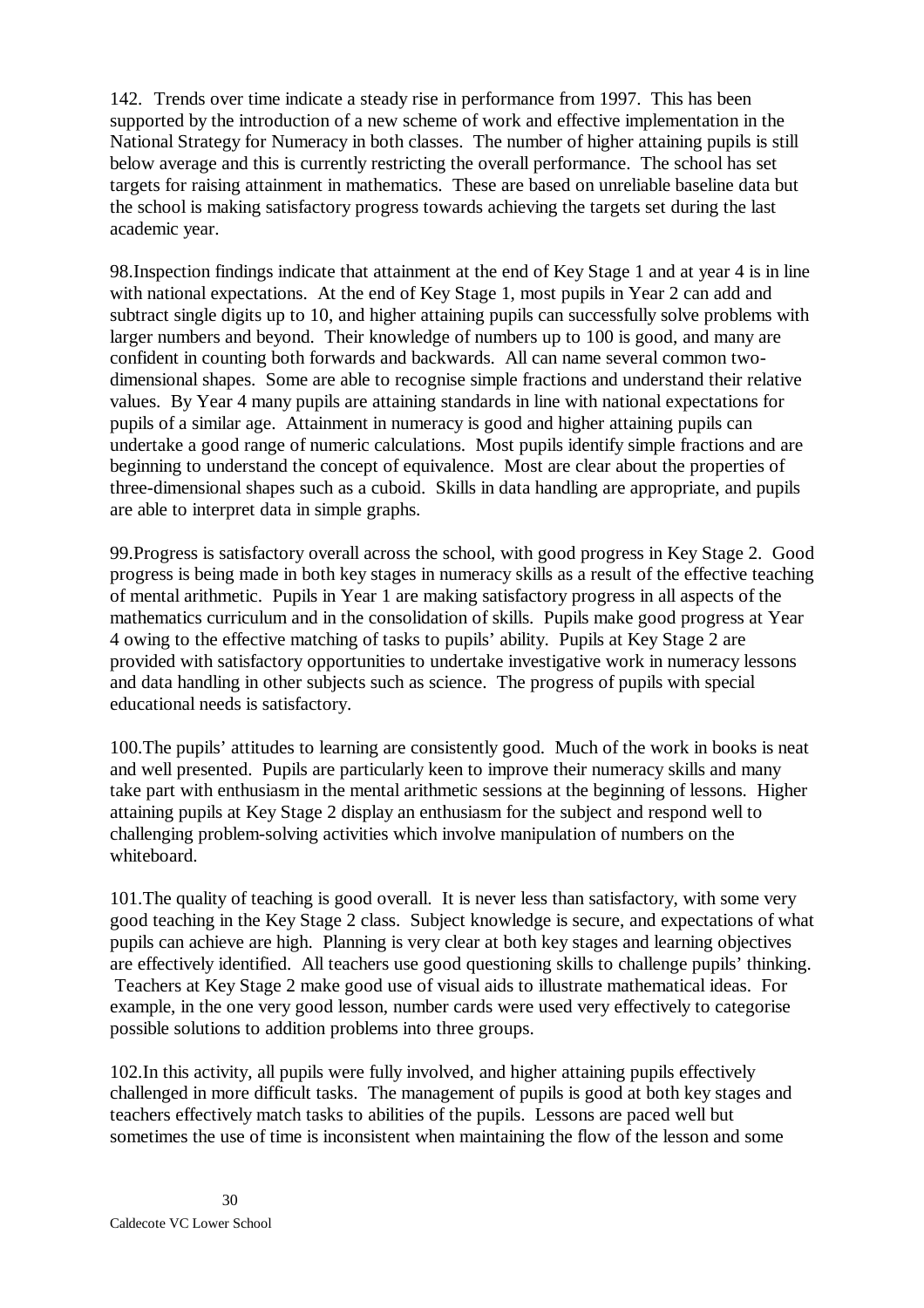tasks can be repetitive, as was seen in one lesson in the Key Stage 2 class. The review of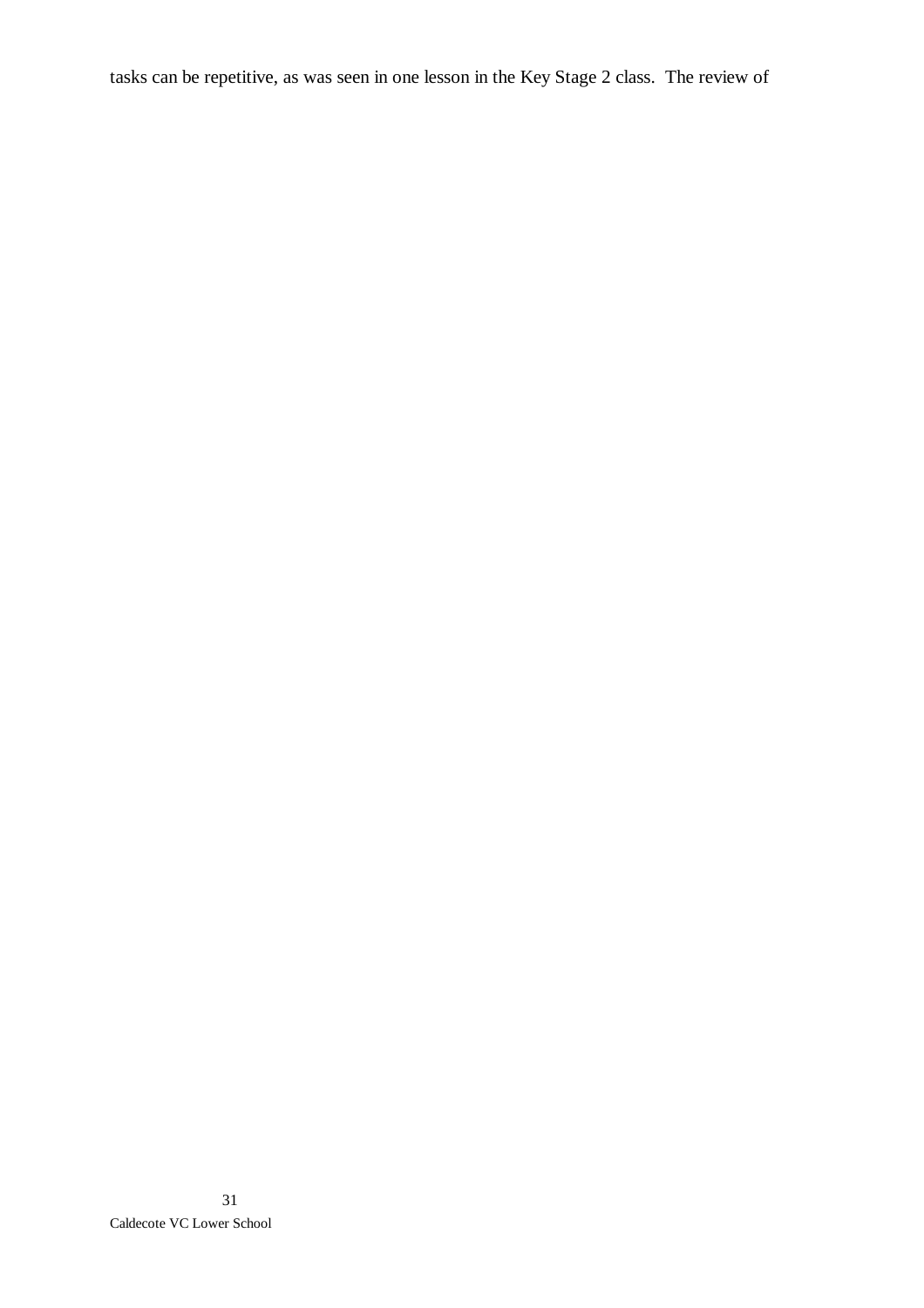work at the end of lessons to assess what pupils have learnt is a good feature in both classes. The quality of marking is inconsistent but satisfactory overall. Sometimes it is a series of ticks in pupils' books, but where it is at its best the teachers' comments clearly indicate to pupils how they can improve. The provision for homework is satisfactory, and it is used appropriately to support learning in class.

103.The curriculum is satisfactory, and this represents an improvement on the previous inspection. There is an appropriate draft scheme of work matched to the National Numeracy Strategy. It clearly identifies what should be taught to which groups of pupils and when. Attempts are being made to raise attainment at the end of Key Stage 1 this year through the structured teaching of numeracy skills. Procedures for ongoing assessment are good. The recording of pupils' progress is consistent between classes, and assessment information is used effectively to plan for the next stages of pupils' learning.

104.The co-ordinator provides appropriate leadership and has a clear view of what needs to be done. The policy gives suitable guidance to staff but is need of review. Monitoring and evaluation of developments have taken place, but systems are insufficiently rigorous to have had a significant impact on standards overall. Resources are satisfactory and there is an appropriate range of books and structured apparatus.

#### **Science**

105.In the previous inspection standards of attainment were judged to be at least sound. In the National curriculum assessments for science for 1999, results indicate that attainment has dropped from above average in 1998 to below average. The number of pupils reaching the higher Level 3 is well below national averages. These results reflect a cohort containing several children of below average ability.

106.Standards of attainment are in line with national expectations. At the end of Key Stage 1 pupils know the difference between solids and liquids and that some every day materials change when heated. The higher attaining pupils relate this knowledge to everyday life. They begin to understand the principle of making moulds through observing that heated wax solidifies to the shape of the container as it cools. By the end of Year 4, at age 9, pupils are recognising the need for a fair test and can devise a system to set this up. They know technical vocabulary such as `suspension' `expand' and `temperature'. They use timers and thermometers competently and make predictions.

107.Pupils in Key Stage 1 make satisfactory progress. They increase their understanding of the properties of materials, especially of substances that can be turned back to solids. The scrutiny of pupils' previous work, and the lesson seen, indicates that progress is good at Key Stage 2. The skills and concepts on materials learnt in Key Stage 1 were securely built on and extended at Year 4. Pupils carry out experiments competently and use prepared charts accurately. The higher attaining pupils devise their own sophisticated chart which clearly shows the result that sawdust prevents the ice-pop melting. They explain it succinctly. Pupils with special educational needs make satisfactory progress.

108.Pupils enjoy science and sustain interest. Their response is always satisfactory or better, even when noise levels are high. The older pupils discuss sensibly in-groups, collect their resources quietly, and organise them well. All pupils use equipment carefully and treat it with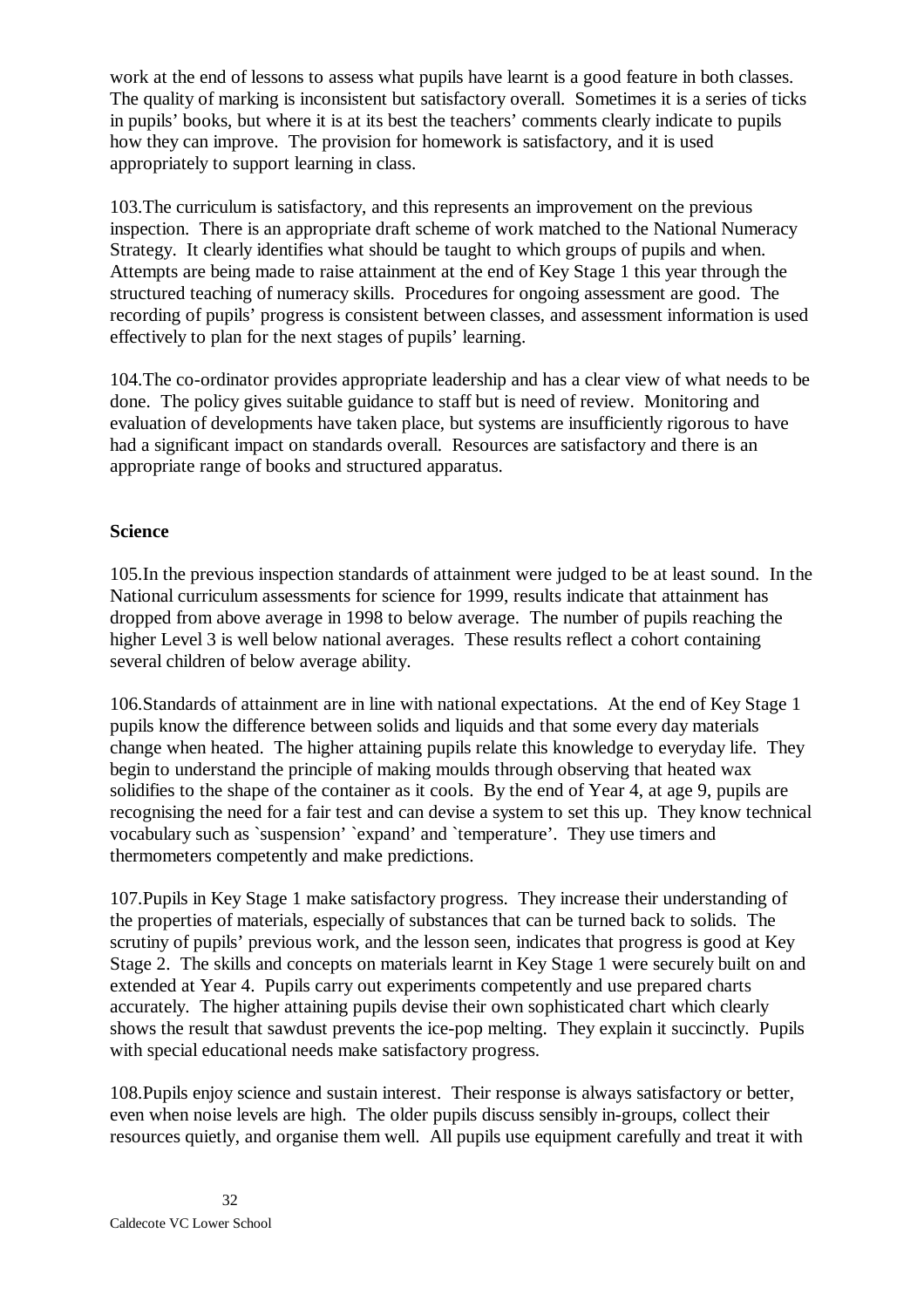respect. They show excitement as the experiments progress and marvel at the results.

109.The quality of teaching is sound with good features. Teachers plan in detail and have clear learning objectives which are fulfilled appropriately.

110.Work is matched well to age and ability except in the case of some Year 3 pupils who struggle with a work sheet, which they find too difficult. At Key Stage 1 suitable extended work is given to Year 2 pupils and helpers are usefully deployed. The teacher helps pupils to make good connections with every day life, for instance in describing chocolate Father Christmas moulds. In both key stages teachers have high expectations and good subject knowledge, and use subject-specific language to good effect.

111.There is a detailed, dated policy document for science. The curriculum is based on the Bedfordshire Scheme and the Qualifications and Curriculum Authority material, but the subject would be enhanced by a personalised scheme of work. There is a detailed portfolio of pupils' assessed work. This is out of date and would benefit from more recent work being added. Long term plans are a series of headings only. Medium term plans are more detailed and support teachers in what they teach, when, and to what level. The co-ordinator monitors teachers' plans and the coverage of the National Curriculum but there are no formal monitoring and evaluating systems. Arrangements for assessing pupils' progress, based on the Bedfordshire scheme, are satisfactory. There are adequate resources for science and they are stored appropriately.

156.

#### 156. **OTHER SUBJECTS OR COURSES**

#### **Information technology**

112.Very little teaching was observed during the inspection. Judgements are based on the scrutiny of pupils' work, talking to pupils and teachers, and observing pupils working on the computer in lessons or with staff individually.

113.Attainment in information technology at the end of Key Stage 1 and at Year 4 is below the national expectations for pupils of similar ages. Overall, standards have been consolidated since the last inspection, and pupils are making good progress in some elements of the National Curriculum programmes of study. Pupils in general are attaining at an appropriate level in word-processing, graphic art work and computer knowledge, but skills in control technology and data handling are still underdeveloped. The provision for information technology in the school is at least satisfactory and pupils are making good progress overall in a wide range of skills.

114.Some pupils at the end of Key Stage 1 type simple text and stories direct on the computer, using an appropriate word-processor. Most use the mouse correctly and select the appropriate menu command to obtain a printout of their work. Pupils' use of technical language is generally satisfactory and they explain what they are doing and demonstrate their explanations at the computer with some confidence. By Year 4, pupils use the correct terminology appropriately and their competence in some information and communication technology skills is sound. They display satisfactory attainment in the way they manipulate text and graphics to produce attractive and informative work in their writing. Some use their skills appropriately to search the 'Internet' for information. Higher attaining pupils are able to draw geometric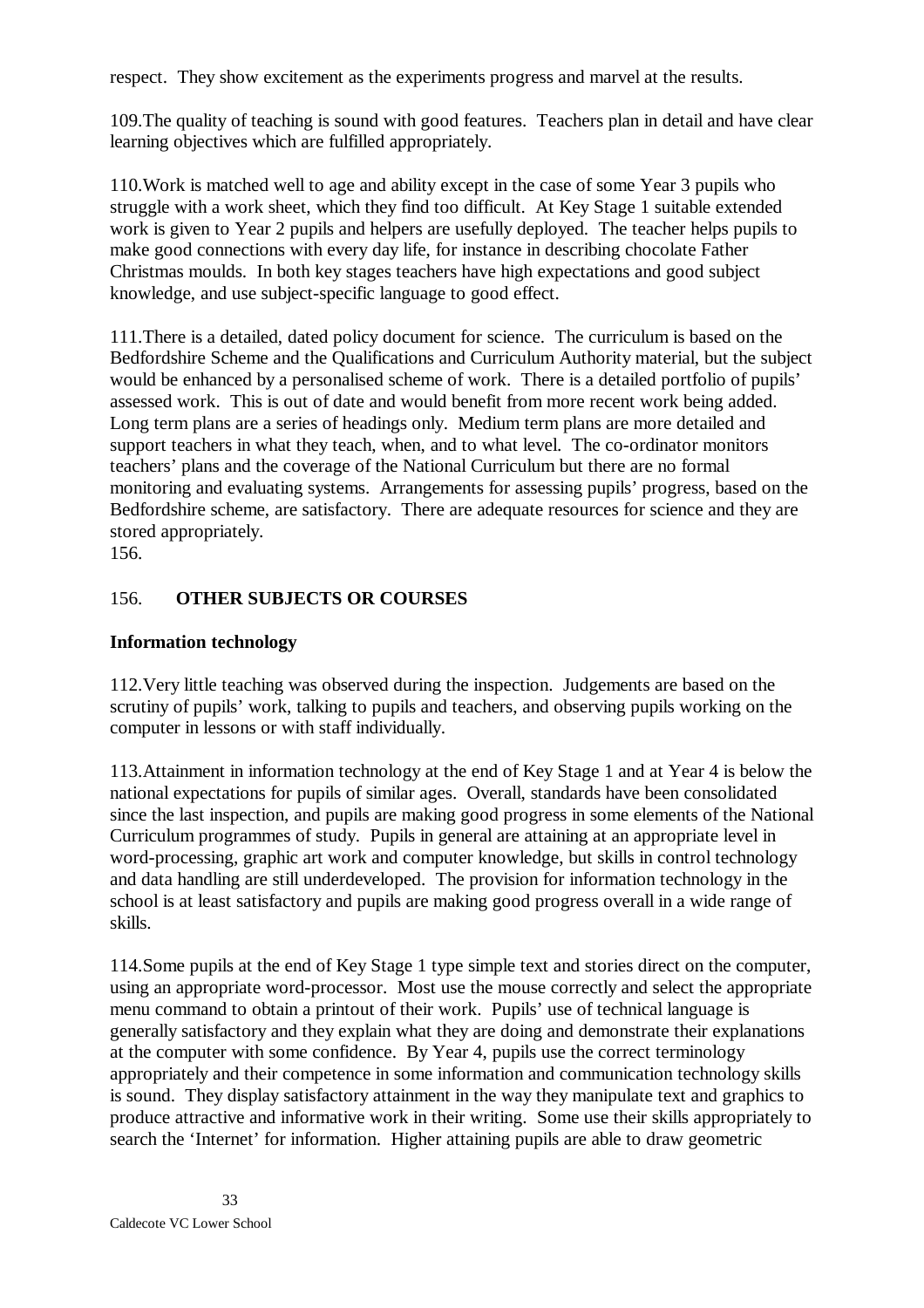shapes on the screen by entering a series of commands into a Logo program. Their knowledge of using a database is, however, limited.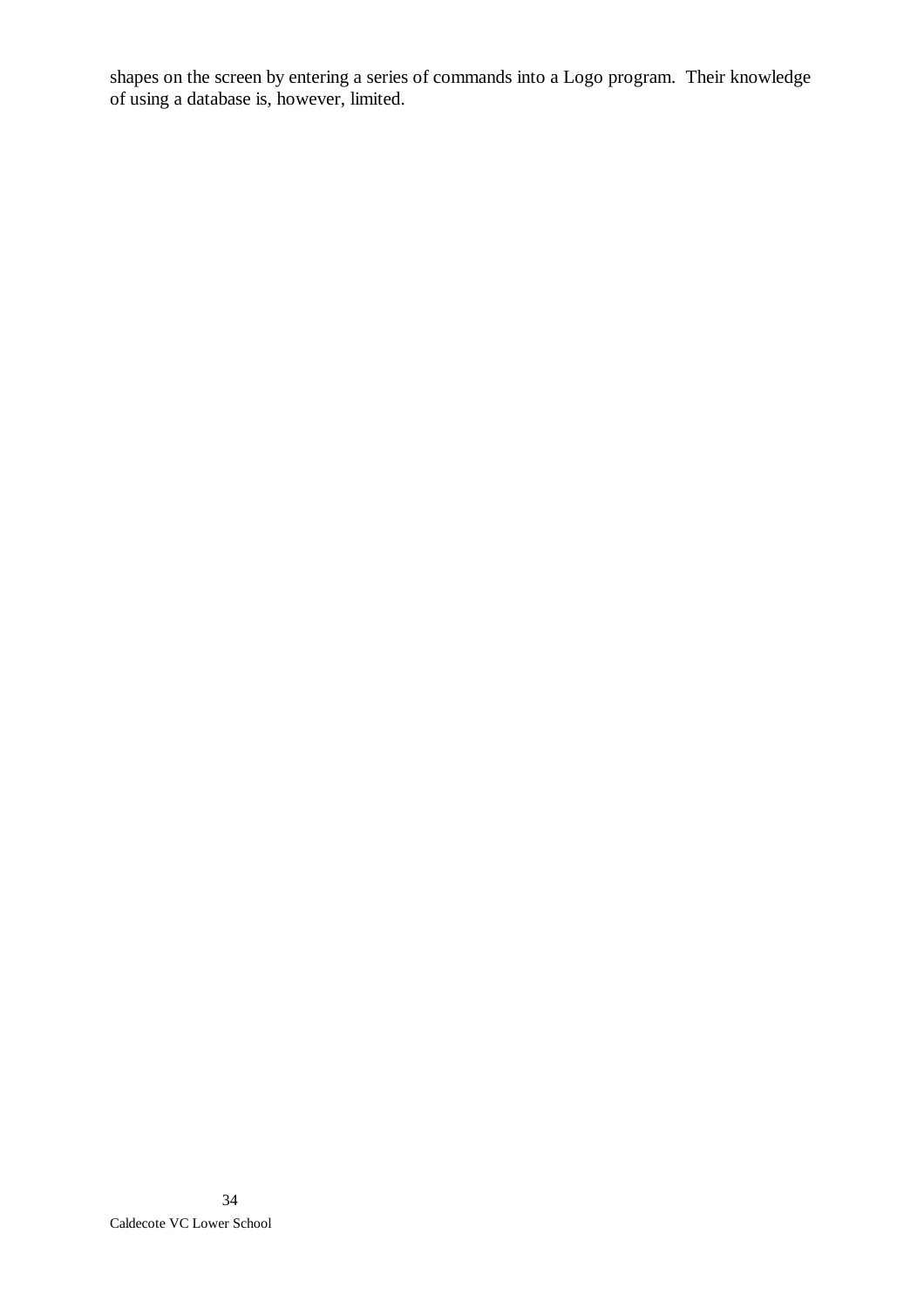115.Progress is good overall throughout the school. Year 1 and 2 pupils have regular computer experience in the classroom, and through individual tuition from learning support staff. By the end of Key Stage 1, pupils have developed confidence in using the mouse to control operations on the screen. Year 1 pupils use simple art packages to design pictures of 'teddy bears'. Year 3 pupils effectively create pictures using a graphics package to explore a range of colouring effects. They save their new file and select the appropriate menu function to obtain a printed result. Pupils with special educational needs attain skills appropriately and are making at least satisfactory progress. They are gaining in self-confidence and in their ability to use computers to support their learning.

116.Pupils' response to information technology is good. They are enthusiastic and show enjoyment while they are working. Older pupils in Key Stage 2-display confidence in being able to log on to the programs they are going to use. Many pupils are good at explaining what they are doing and they are eager to show their results to others. They work well in pairs when at the computer by sharing and discussing the tasks. Pupils are also good at helping one another when difficulties arise. They are showing a developing a sense of independence and responsibility for their own learning.

117.Very little direct teaching was observed during the inspection. However, teachers have the necessary confidence and competence to demonstrate skills and solve problems. Their knowledge of the subject is satisfactory and they are enthusiastic in what they do. Teachers in both classes make satisfactory use of time and resources for pupils to use computers. Teachers develop pupils' computer skills in order that they can be used effectively in other subjects of the curriculum, such as English, art, history and religious education.

118.The curriculum is unsatisfactory overall. All areas of the information technology curriculum are addressed, although at present the pupils are not given enough experience in data handling and control technology. There is a satisfactory policy and Qualifications and Curriculum Authority's materials are used to guide weekly planning and skill development. Planning is appropriate for the age of the pupils but there is no clear progression in the development of important skills over each key stage. Procedures for assessing the progress of pupils are, however, being developed well and teachers are using them to build a clear profile of pupils' experience and competencies. The co-ordination of the subject is satisfactory but there is no systematic monitoring of standards. The quantity and quality of resources are adequate but some systems are old and out of date. They are well organised, and the recent connection with the 'Internet' is having a positive effect on the overall curriculum. The use of learning support staff and the headteacher to provide extra individual tuition for pupils is a positive feature that is a having a significant impact on standards.

#### **Religious education**

119.Only one lesson was seen during the inspection. Judgements are based on the scrutiny of pupils' work observation of some teaching and discussion with staff and pupils.

120.Attainment in religious education at the end of both key stages is in line with the expectations of the locally Agreed Syllabus. Improvements have been made in curriculum planning since the last inspection and themes and topic are covered with regularity. The pupils in Year 4 know that the Bible and the Koran are sacred books. They have good knowledge of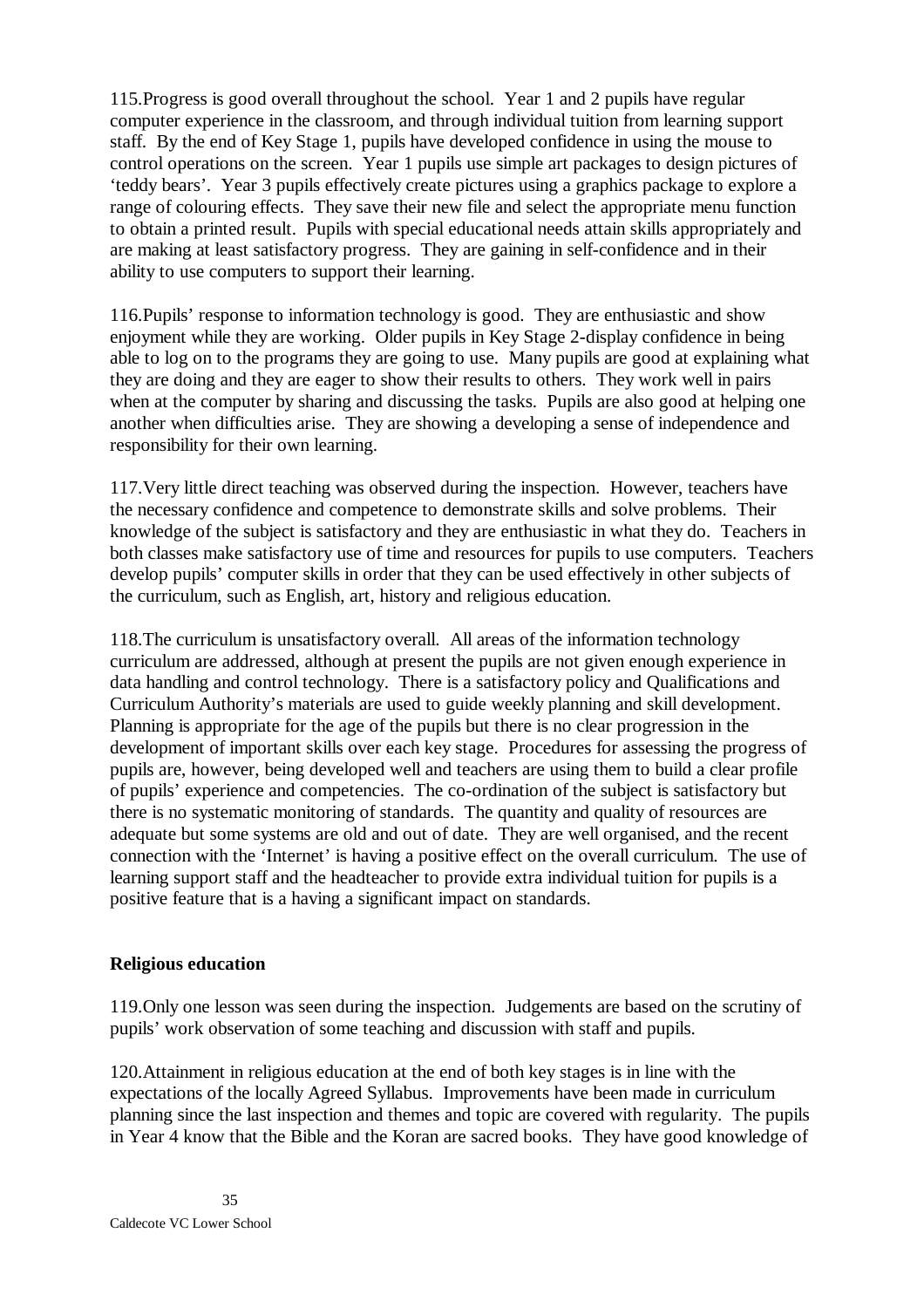the characteristics of Christian places of worship. They are beginning to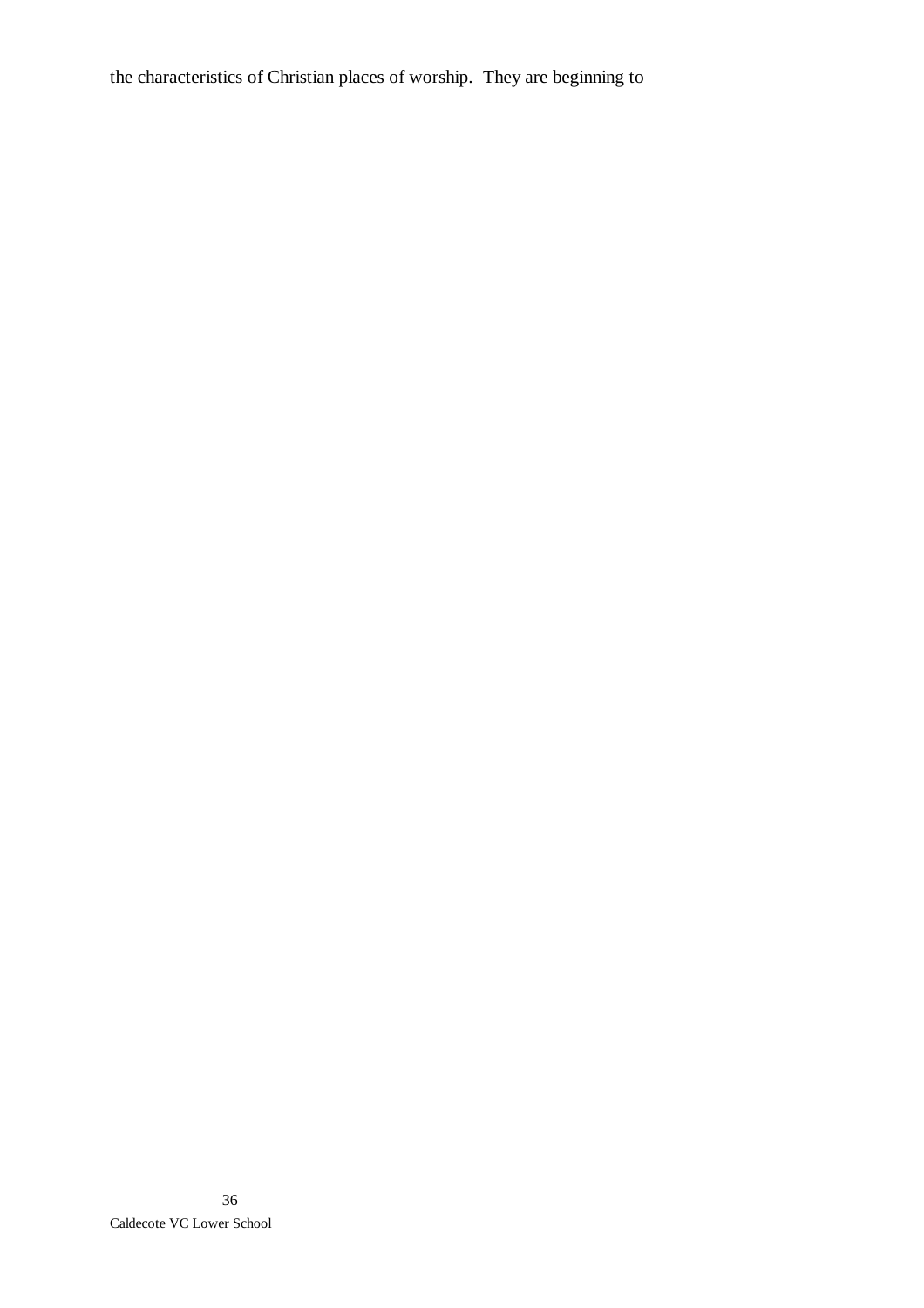understand the concept of pilgrimage both for Christians and for people from other major faiths such as Islam. Their ability to record and reflect on their learning is exemplified by good work on the Jewish Passover and Bar Mitzvah ceremony. At the end of Key Stage 1, the pupils are familiar with stories about Jesus and other people in the Bible, such as the Nativity. They know about religious celebrations of Christians, Jews and Hindus through the study of special festivals, such as Easter, Rosh Hashanah and Diwali. They are aware of the need for rules and can give some reasons for their importance, and have a clear understanding that all people are of value.

121.All pupils in both key stages, including those with special educational needs, make satisfactory progress overall. Progress is enhanced by the way the curriculum is made highly relevant for pupils, firstly by relating it to pupils' own experiences, and, secondly by developing strong links with other subjects in the curriculum, such as history and geography.

122.The pupils respond well to this subject overall. They produce a good quantity of work and have opportunities to respond to what is taught in a personal way; for example, in writing their own prayers. Most pupils take a pride in the presentation of the work in their books, and the quality of handwriting is good at Key Stage 2.

123.It is not possible to make a judgement about the quality of teaching in this subject as only one lesson could be seen during the inspection. However, teaching in this one lesson in Key Stage 1 was satisfactory. The teacher made appropriate use of resources and demonstrated sound teaching skills when reading an account of the Jewish Rosh Hashanah festival.

124.The teacher's management of pupils was good but not enough time was allocated at the end of the lesson to assess the pupils' grasp of the new vocabulary introduced.

125.The subject is taught through an appropriately planned two-year rolling programme and in accordance with the Bedfordshire Agreed Syllabus. There is a good balance between study of stories in the Bible and the study of the other major faiths. This represents an improvement on the findings of the previous inspection. The school's own resources are good and there is a wide range of artefacts to support teaching and learning. Good use is made of local churches but the school is exploring links with religious leaders from other faiths.

#### **Art**

126.Pupils are developing useful skills in art, and progress is good throughout the school. By the end of Key Stage 1 they use pencils carefully to make representation of different textures and experiment with effects and techniques. They develop technical vocabulary such as 'rough', 'smooth', 'shading' and 'hardness'. They use wax resist to recreate firework pictures and a software program to create pictures in the style of Jackson Pollock. They draw lively portraits. At Key Stage 2, pupils make detailed observational drawing of feathers, using a variety of media including paint, crayon and pencils. They make three-dimensional structures and plan individual fantasy birds based on the shapes they have practised.

127.The scrutiny of display around the school shows that pupils design and make images and artefacts with skill. They experiment with printing techniques to produce attractive designs, and sketchbooks are used well.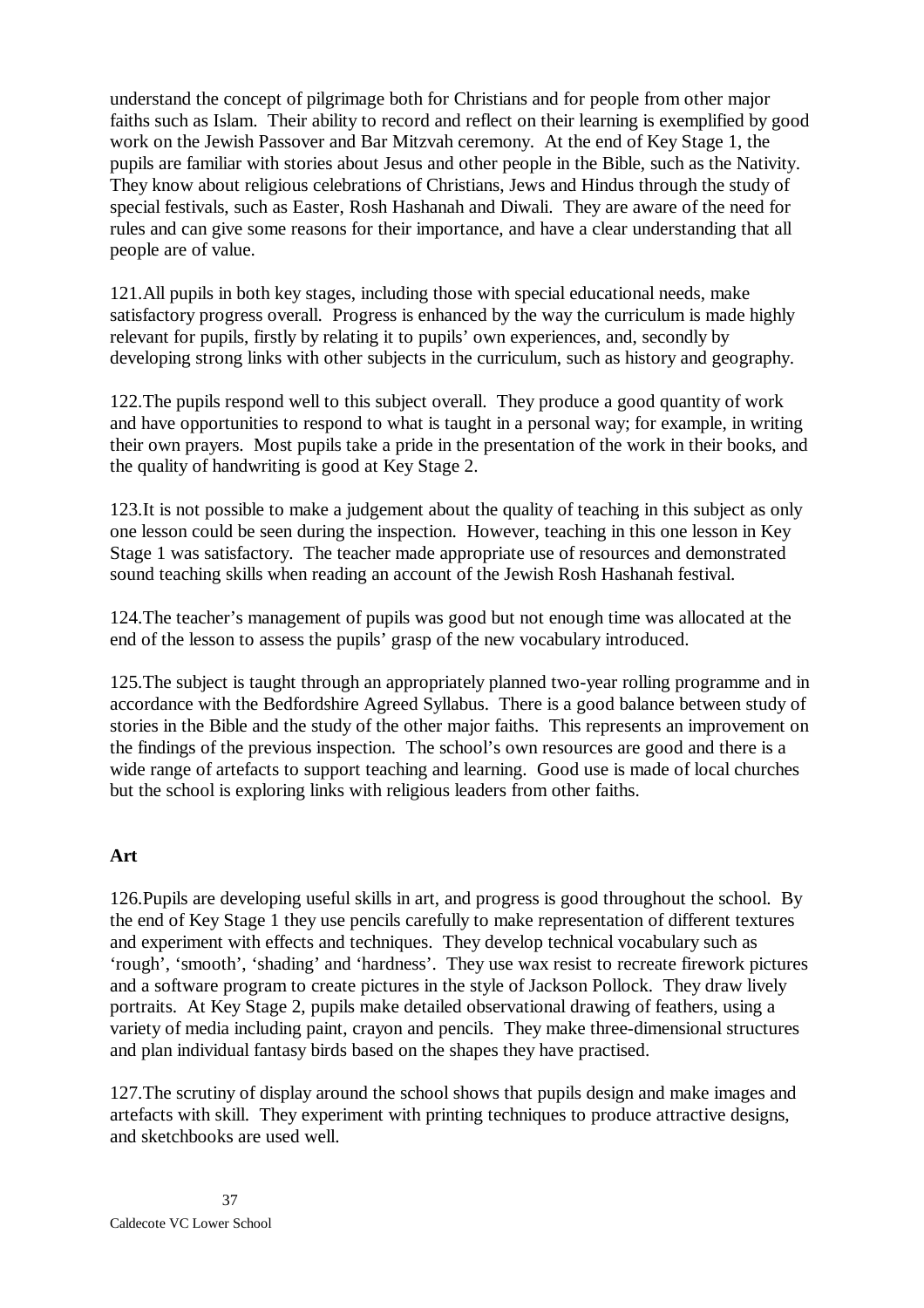128.These show colour shading, press printing and work with fabrics. Pupils enjoy art and work enthusiastically as individuals or collaboratively. They become absorbed in their work and find it exciting. They watch and listen intently when teachers demonstrate techniques, and evaluate their own work critically because they wish to improve.

129.Teaching is good in both key stages. Daily planning is very good and the detailed learning objectives are effectively fulfilled.

130.Teachers have extensive subject knowledge and high expectations, and manage time and resources competently. They give clear explanations, using subject-specific language. They set targets for completing work and provide good opportunities for pupils to put learning into practice and express their ideas and feelings.

131.The subject is managed satisfactorily by the enthusiastic, knowledgeable co-ordinator. Advice has been sought from advisory staff within the local education authority, and areas for development informally identified. The long-term plan shows a variety of activities to access the art curriculum, and medium term planning contains elements of a scheme of work.

132.The co-ordinator has rightly identified that planning for continuity and progression will be further improved by identifying the skills that pupils should acquire. There is no specific time allocated for this review and the policy document has not been updated for four years.

133.Resources for art are good. The pupils' artwork is carefully mounted and attractively displayed. A current three-dimensional display of birds is especially striking and provides a stimulating focus for the understanding and enjoyment of visual forms. An interesting activity is the 'Christmas decoration-day', when staff, parents and pupils decorate all the display boards. All these features contribute to the good progress made by the pupils and enhance the subject.

#### **Design and technology**

134.It was not possible to observe any lessons during the inspection. Judgements are based on the scrutiny of pupils' work, observation of some teaching, and discussion with staff and pupils.

135.The pupils make good progress in this subject in both key stages. Standards have been maintained since the previous inspection. The pupils enjoy the practical nature of the subject and the decision making it involves. They persevere with activities, seeing them through to a satisfactory conclusion from initial ideas to evaluation of the final products.

136.This is particularly well demonstrated by Key Stage 2 pupils' evaluations of their free standing picture frames, which they made this term. Many of these pupils show details of their designs in labelled sketches. They make realistic suggestions about how they can achieve their intentions, and measure, mark out and cut simple forms, joining them by the use of a range of techniques, such as cutting and gluing. Their products are similar to their original ideas. These plans are reviewed, and pupils make appropriate changes as they identify what works and what does not. In Key Stage 1, the pupils practise focused skills and join materials in a variety of ways, as when they learn to design and make finger puppets. These pupils used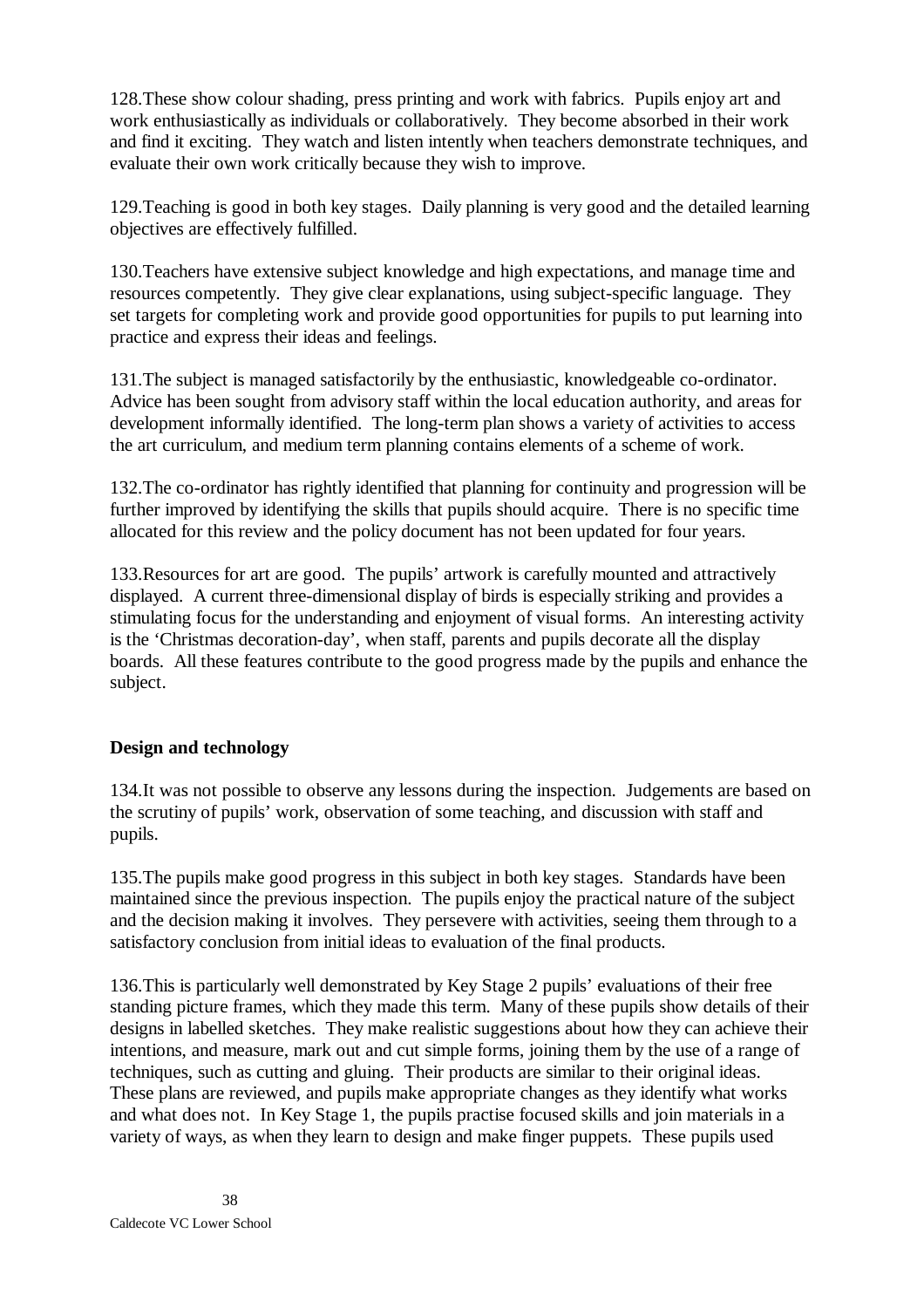labelled pictures effectively to develop and communicate their designs.

137.It is not possible to make a judgement on the quality of teaching overall. Design and technology clearly has a place within the curriculum, and skills are taught competently by all staff. The subject is planned effectively through units of work. Resources are satisfactory, and the curriculum is enhanced through work on textiles and structures and by links to other subjects. The recently introduced 'Industry Week' is a positive feature of this subject. Visits made to local places of interest such as to the gravel quarry, and the involvement of other visitors and professionals to the school, make the subject very relevant to pupils.

# **Geography and History**

138.Evidence was collected through lesson observations, scrutiny of work from pupils' books, teachers' planning and conversations with the subject co-ordinator and pupils.

139.Pupils make satisfactory progress in history in relation to their prior attainment at Key Stage 1, and good progress at Key Stage 2. They make good progress in geography at both key stages. Pupils with special educational needs are well integrated into all class activities and make satisfactory progress at appropriate levels.

140.In Key Stage 1, pupils learn about farming methods of the past and visit a local farm to extend their knowledge. They identify physical and human features in the landscape, categorising them correctly.

141.They make good progress in developing the concept of Place and in learning specific geographical vocabulary. Pupils continue to refine and develop their geographical and historical skills well in Key Stage 2. They draw their own maps; devise symbols and use fourfigure grid references. They study Viking culture, using their previous knowledge and pictures of artefacts to make deductions. They use sources of information which go beyond simple observations, such as reference books and real pieces of pottery to find answers about the past.

142.Pupils are interested and keen to learn. They persevere with tasks and make good reference to the visual aids supplied by the teacher. They work well in pairs and are keen and eager to participate, showing disappointment when the class discussion is completed.

143.The quality of teaching is good in both key stages. Teachers plan effectively and provide a variety of stimulating activities to motivate pupils. They challenge pupils with skilful questioning and use whole class discussions to move pupils on in their learning. Work is carefully differentiated for all ability groups and support staff are used well.

144.There are adequate policy documents for geography and history but no schemes of work. Planning is based on the Qualifications and Assessment Authority material. Medium term planning identifies learning objectives and assessment opportunities. Assessments for aspects of geography are recorded in Key Stage 2.

145.Resources for history and geography are good. They are clearly labelled in topic boxes. A good feature is the educational visits made in connection with subjects. Visitors to the school, such as the archaeologist who brought original pottery for Year 3 and 4 pupils to investigate, help to contribute to the good progress pupils make.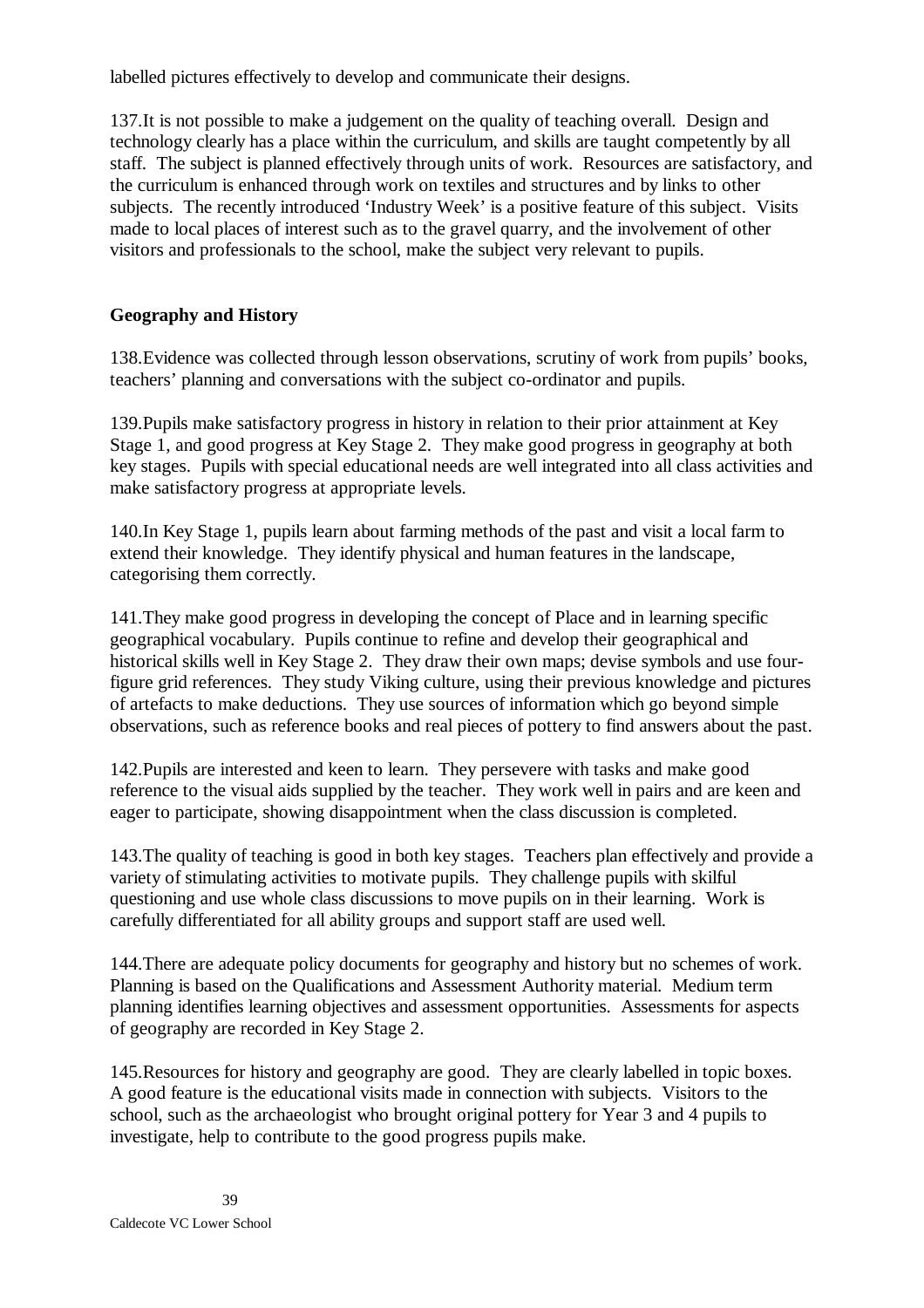# **Music**

146.Progress is satisfactory overall and standards have been maintained since the last inspection. Pupils at Key Stage 1 can sing a range of familiar and unfamiliar songs with confidence. For example, they are able to sing songs well in assemblies. Most pupils can successfully count the beat to a rhythm and copy it, using percussion instruments. Singing is satisfactory and the maintenance of rhythm and pitch is appropriate when pupils sing to the accompaniment of a CD. Progress is good at Key Stage 2, where many pupils can sing well and their understanding of dynamics is good. For example, most can sing a song in a round developing the dynamics through variation in overall volume of singing and choice of percussion instruments for accompaniment.

147.These pupils are developing their ability to appraise the music of others and their knowledge of famous composers is satisfactory. All pupils are developing their confidence in performing a variety of songs in singing sessions, and the overall quality of singing in assemblies is good. The progress of pupils receive peripatetic tuition is good, and these pupils are learning to play stringed instruments to an acceptable standard.

148.The teachers give tuition in playing the recorder for many pupils at break times, and these pupils are making good progress. The progress of pupils with special educational needs is at least satisfactory.

149.The response of pupils to music is good. Pupils enjoy making music and they are attentive in lessons. They persevere with their singing and playing of instruments. Pupils throughout the school enjoy singing hymns and songs in assemblies. Pupils who receive individual or small group tuition respond well to instruction and endeavour to play tunefully and correctly. The confidence of older pupils in making music is clearly demonstrated in taped recordings of their compositions.

150.Teaching is satisfactory. Planning is satisfactory throughout both key stages, and questioning is used well in lessons to challenge and motivate pupils. Subject expertise is satisfactory overall but best at Key Stage 2, where the most teaching was observed.

151.In this lesson, activities are challenging and the teaching moves at a brisk pace. Instruments and audio visual aids are used effectively to promote learning and pupil behaviour is managed well. Peripatetic tutors make a valuable contribution to the subject.

152.The curriculum is satisfactory overall. There is an appropriate policy statement providing useful guidance to staff. The school makes effective use of a commercial scheme to provide structure to the curriculum but there is no school scheme of work to clearly identify what should be taught to which group of pupils and when. Appropriate opportunities are provided for pupils to compose their own music at both key stages. The allocation of teaching time is satisfactory, and pupils are given opportunities to listen to and appraise the music of famous composers in assemblies. Management of the subject is satisfactory overall, but subject coordination is underdeveloped and the monitoring of the curriculum has been limited. The provision for individual tuition in recorders, brass and violin, is good.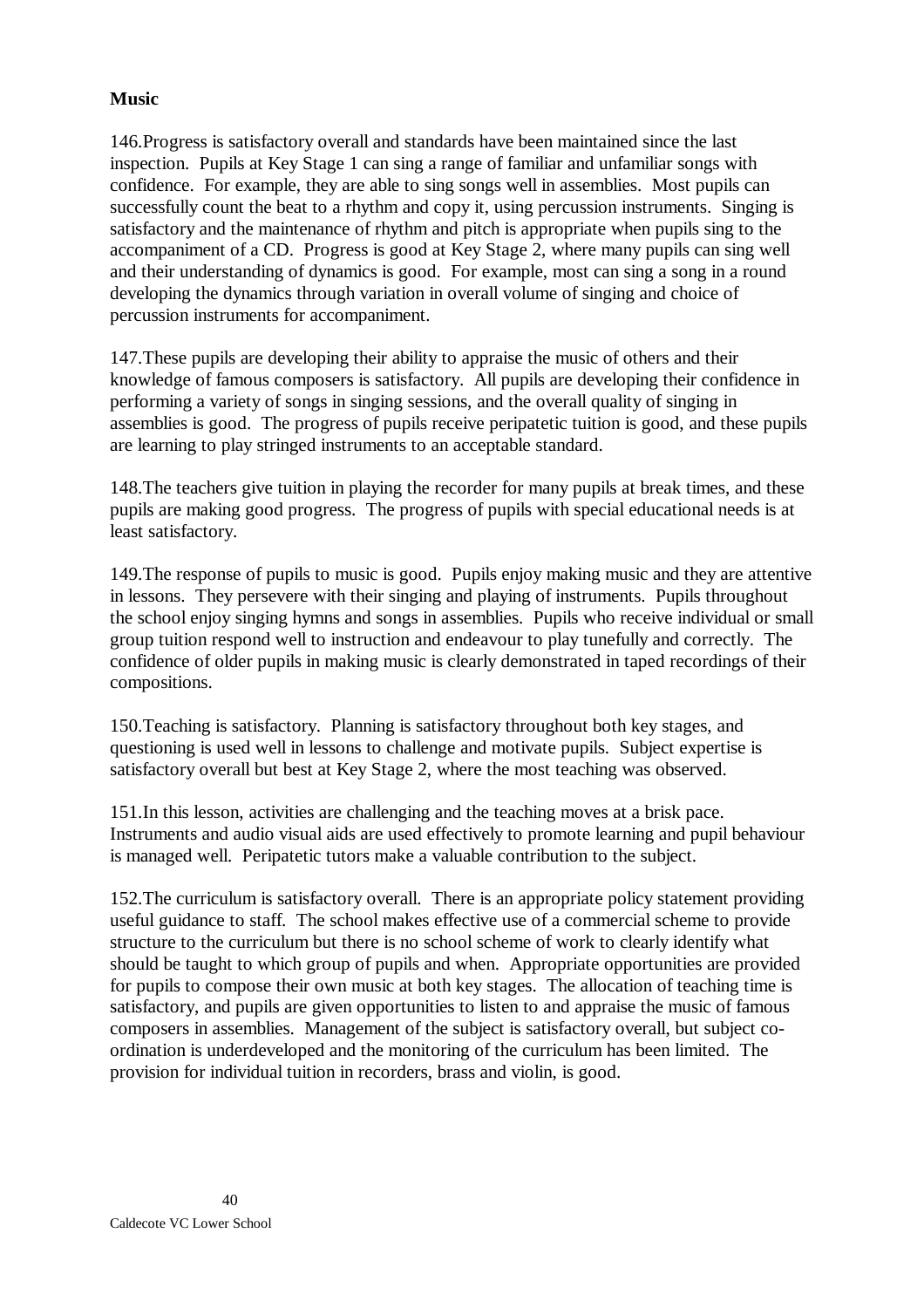#### **Physical education**

153.Judgements are based on the scrutiny of teachers' plans, discussions with pupils, and the observation of two lessons. Standards of work in physical education are in line with what is expected for nine and seven year olds and similar to those identified in the previous inspection.

154.All pupils, including those with special educational needs, make satisfactory progress overall. At Key Stage 1, pupils perform simple gymnastics skills with confidence. Many can use space carefully and travel in a variety of ways to jump, and land into a balanced shape.

155.Most pupils can hold a bridge shape for their partner to move carefully under, and then work co-operatively with their partner to create a larger bridge shape. Key Stage 2 pupils are making good progress in the development of their dancing skills, through the impact of good teaching. For example, many can express themselves through dance when portraying a rocket taking off, exploding in the night sky and sinking to the ground, their flame exhausted! These pupils responded very well to the teacher's effective guidance and structure of the lesson.

156.All pupils are enthusiastic about physical education and are keen participants in lessons and after-school activities. They listen carefully and follow instructions with due regard for safety. Pupils often work together in pairs or small groups trying hard to improve their performance.

157.The quality of teaching is satisfactory overall. Teachers' aims and objectives to lessons are clear, and planning is clearly linked to a commercial scheme. Subject expertise is generally secure across the school but best at Key Stage 2. In the one lesson seen at Key Stage 1, pupils worked at a satisfactory pace. The teacher monitored pupils' activities, giving them pertinent advice, support and encouragement when needed.

158.There were, however, missed opportunities in this lesson for pupils to effectively appraise the work of others and use simple apparatus such as mats and benches to challenge their skill development. Teachers are appropriately dressed for physical education in all lessons, and good regard is shown for health and safety.

159.Physical education is appropriately represented in the school curriculum. A commercial scheme of work for gymnastics provides a clear structure for the development of pupils' skills. This is an improvement on the situation at the time of the previous inspection. Pupils have the opportunity to participate in a range of physical activities, including gymnastics, dance and playground games, and swimming in the outdoor pool. Pupils appreciate the extra-curricular sessions provided by parents and a local football coach after school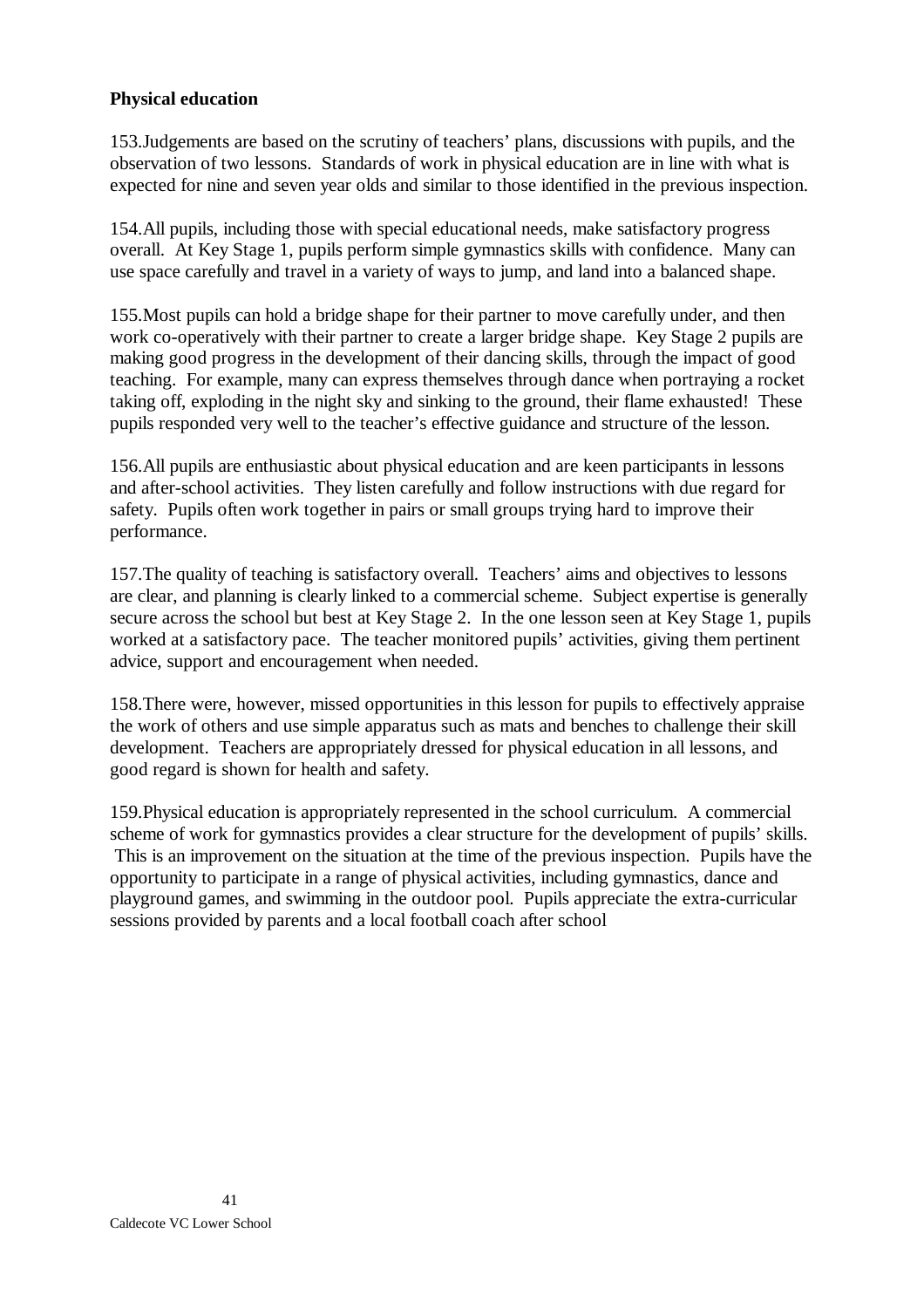#### 204. **PART C: INSPECTION DATA**

#### 204. **SUMMARY OF INSPECTION EVIDENCE**

160.The inspection was carried out over a period of two and a half days by a team of three inspectors, including a lay inspector.

161.The total time spent in direct observation of teaching and learning was 25 hours and 45 minutes.

162.Twenty-nine lessons or parts of lessons were observed.

163.Registration sessions were observed.

164.Samples of work and pupils' records were examined.

165.A number of pupils were spoken to about their work, and a sample were heard reading their books.

166.Inspectors had discussions with each member of staff in connection with their responsibilities.

167.Written statements recently produced by the school, including development plans and the teachers' lesson notes, were examined.

168.A questionnaire was distributed and a meeting was held with 15 parents.

169.Discussions were held with parents and governors.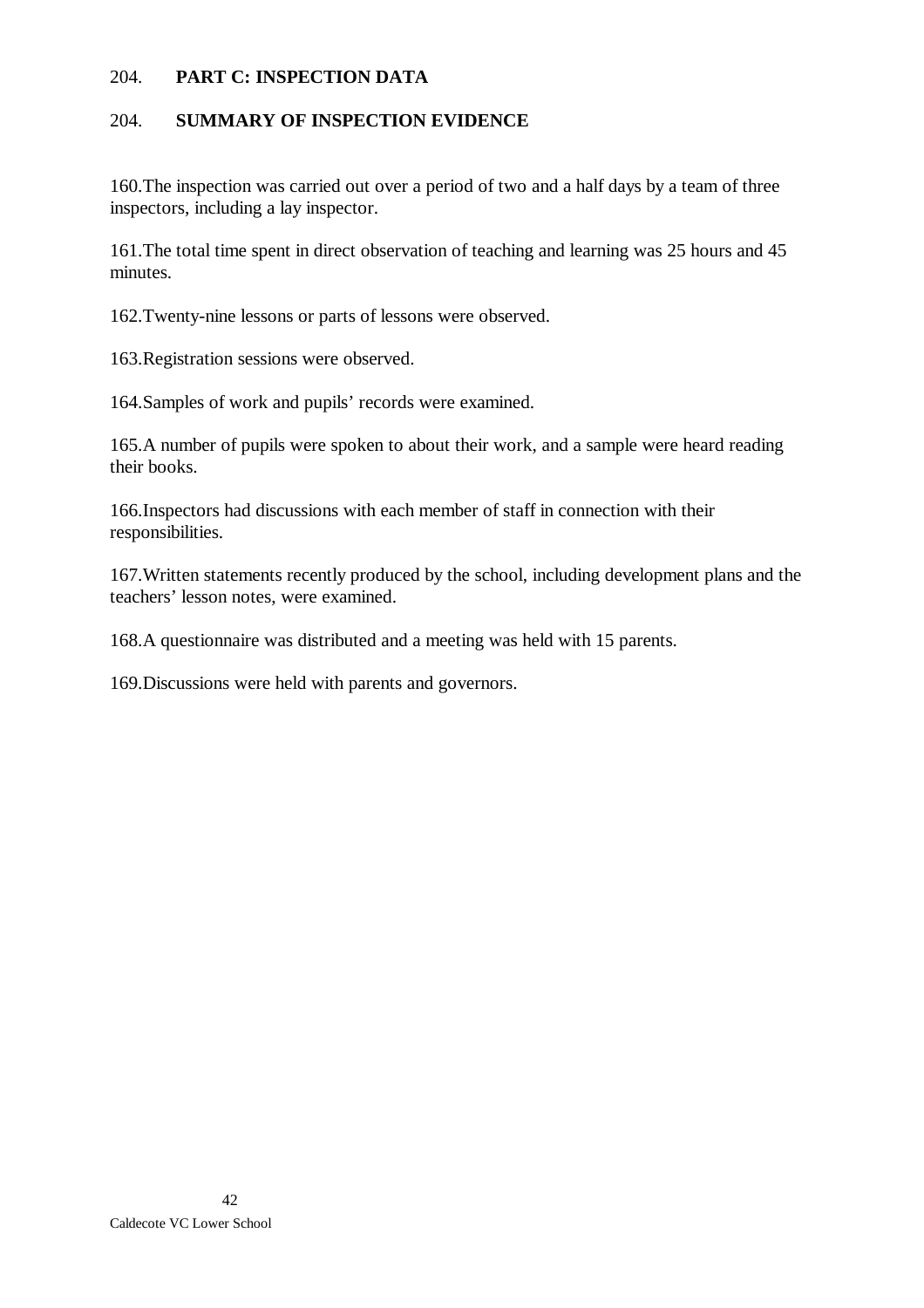#### 215. **DATA AND INDICATORS**

215. **Pupil data**

|           | Number of      | Number of     | Number of pupils     | Number of full-time |
|-----------|----------------|---------------|----------------------|---------------------|
|           | pupils on roll | pupils with   | on school's register | pupils eligible for |
|           | (full-time)    | statements of | of SEN               | free school meals   |
|           | equivalent)    | <b>SEN</b>    |                      |                     |
| $YR - Y4$ |                |               |                      |                     |

#### 215. **Teachers and classes**

# 215. **Qualified teachers (YR – Y4)**

| Total number of qualified teachers (full-time equivalent): |  |
|------------------------------------------------------------|--|
| Number of pupils per qualified teacher:                    |  |
|                                                            |  |

# 215. **Education support staff (YR – Y4)**

| Total number of education support staff: |       |
|------------------------------------------|-------|
| Total aggregate hours worked each week:  | 37.16 |

Average class size: 23

### 215. **Financial data**

| Financial year:                            | 1998/99   |  |
|--------------------------------------------|-----------|--|
|                                            |           |  |
|                                            | £         |  |
| <b>Total Income</b>                        | 153149.00 |  |
| <b>Total Expenditure</b>                   | 146115.00 |  |
| Expenditure per pupil                      | 1826.00   |  |
| Balance brought forward from previous year | 10582.00  |  |
| Balance carried forward to next year       | 17616.00  |  |